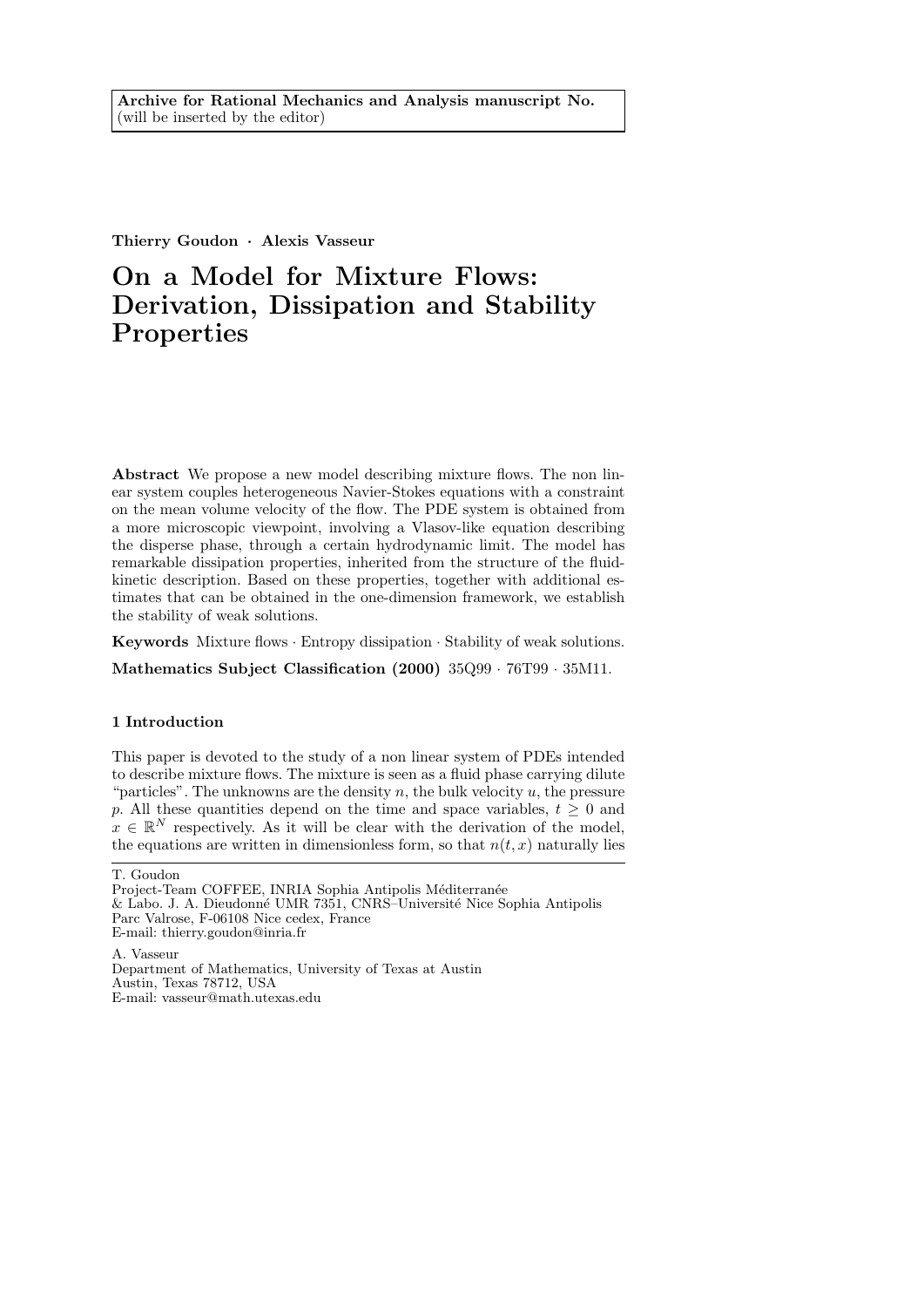in  $[0, 1]$ ; up to a multiplicative constant it defines the mass density of the mixture. The PDE system depends on a (constant) parameter  $0 \leq \bar{\phi} \leq 1$ , which characterizes the multifluid feature of the flow. It is convenient to introduce the auxiliary quantity

$$
\bar{\phi}\phi(t,x) = 1 - n(t,x).
$$

The evolution of the flow is driven by the mass conservation

$$
\partial_t n + \nabla_x \cdot (nu) = 0 \tag{1}
$$

and the momentum balance

$$
\partial_t(nu) + \nabla_x \cdot (nu \otimes u) + \nabla_x p - \nabla_x \cdot (\mu \mathbb{D}_x(u)) = -(\kappa n + \bar{\phi}\phi)\nabla_x \mathscr{E} - \nabla_x \phi, (2)
$$

where we denote<sup>1</sup>  $\mathbb{D}_x(u) = \nabla_x u + \nabla_x u^T$ . The pressure p is defined by the relation

$$
\nabla_x \cdot \left( u - \frac{\bar{\phi}\phi}{\mu\nu} \nabla_x (\ln(\phi) + \bar{\phi}p + \bar{\phi}\mathscr{E}) \right) = 0. \tag{3}
$$

The system depends on a set of parameters the role of which will be discussed in more details later on:

- $\mu : [0, \infty) \to [0, \infty)$  is the viscosity of the fluid,
- $\nu : [0, \infty) \to [0, \infty)$  enters in the definition of drag effects between the two phases,
- External forces are embodied into the potential  $x \mapsto \mathscr{E}(x)$ .

Both  $\mu$  and  $\nu$  are smooth functions of the density n,  $\mathscr E$  is a smooth function of the space variable. The problem is complemented by initial data

$$
0 \le n \big|_{t=0} = n_{\text{Init}} \le 1, \qquad u \big|_{t=0} = u_{\text{Init}}.\tag{4}
$$

When  $\bar{\phi} = 0$ , the density is constant:  $n(t, x) = 1$ , and the mixture is fully incompressible:  $\nabla_x \cdot u = 0$ . We recover in this case the standard homogeneous Incompressible Navier Stokes equations. When  $\bar{\phi} \neq 0$ , the behavior is hybrid: incompressibility (in the sense that  $\nabla_x \cdot u = 0$ ) holds only at positions that do not contain any particles  $(\phi(t, x) = 0)$ . Note that models for two-phase flows with such a dual behavior have been discussed in [5, 6, 46], but with a completely different definition for the pressure in compressible domains.

The content of the paper can be summarized as follows. The aim of the paper is to bring out some remarkable properties of the system. The discussion remains mostly formal and can be seen as a preliminary step towards a proof of the existence of solutions or for a thorough numerical investigation of the model. We shall start in Section 2 by comparing the model  $(1)$ – $(3)$ with other PDEs systems describing fluid mixtures. We are particularly interested in the so–called Kazhikov-Smagulov systems where such flows can be described by mass conservation and momentum balance, together with a constraint that relates the divergence of the velocity to derivatives of the mean mass density. This constraint defines implicitly the pressure like in the

<sup>&</sup>lt;sup>1</sup> When the space dimension is  $N = 1$  it simply degenerates to  $\mathbb{D}(u) = 2\partial_x u$ .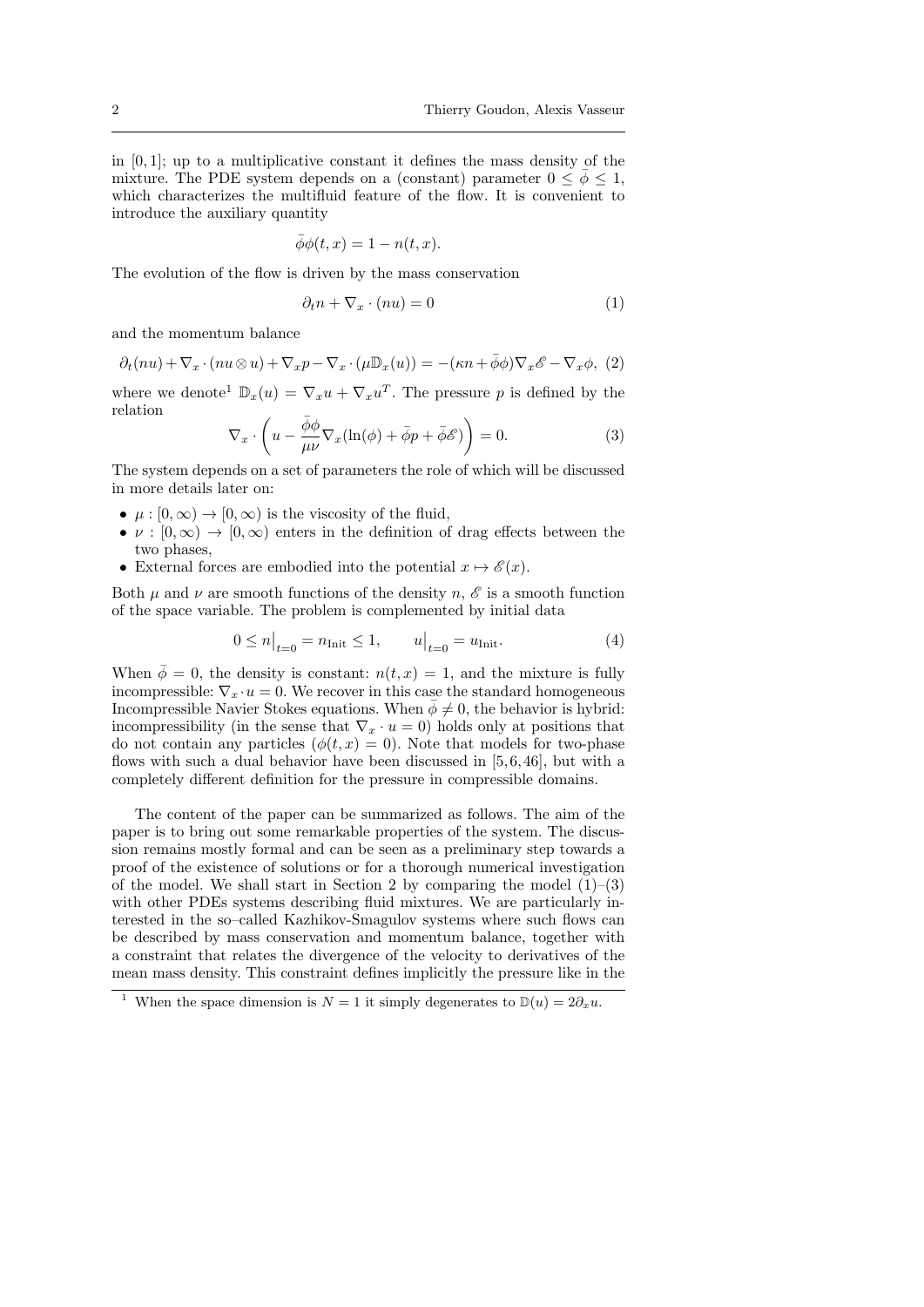standard incompressible case. In Section 3 we investigate further the modeling issues by going back to a fluid-kinetic coupling, describing the interaction of particles with a carrier fluid. The disperse phase is then described through the particle distribution function in phase space. We identify a certain asymptotic regime by means of the physical parameters that characterize the flow. It allows us to obtain  $(1)$ – $(3)$  as the limit of the microscopic description in a "hydrodynamic regime", in the same vein as fluid mechanics systems can be derived from the Boltzmann equation, see e. g. [59] for an introduction to such asymptotic problems. The interest of this viewpoint relies on the identification of remarkable dissipation properties. We can define a suitable entropy functional for the fluid-kinetic model which satisfies the H-Theorem. The hydrodynamic model  $(1)$ – $(3)$  naturally inherits of the dissipative structure, as detailed in Section 4. The discussion, which applies in any space dimension, is mostly formal; nevertheless it provides a reasonable functional framework to contemplate the construction of weak solutions. Unfortunately, the estimates that can be deduced from the entropy dissipation do not give enough compactness to handle the non linearities of the system. In Section 5 we go a step further, at the price of restricting to the one-dimension framework. Indeed, in this specific case, further quantities involving derivatives of the density  $n$  can be shown to be dissipated. The derivation of such estimates is reminiscent to the techniques introduced in [13, 15,49,64, 65, 69] for more classical systems of fluid mechanics. In Section 6, these estimates are exploited to investigate the stability of the solutions of  $(1)-(3)$ . It allows us to define a relevant functional framework for the definition of solutions. In particular we shall clarify the role of the pressure  $p$  and the meaning of the product  $\phi \partial_x p$ . It is clearly the most difficult term to deal with and, even in this simple framework, the arguments that permit us to pass to the limit in the product are quite intricate. The analysis, however, strongly relies on the restriction to the one-dimension framework.

### 2 Modeling of Mixture Flows

The mathematical description of mixture flows leads to non trivial variations about the standard PDEs systems of fluid mechanics. Typically, in the Navier-Stokes equations the incompressibility constraint on the velocity field,  $\nabla_x \cdot u = 0$ , is replaced by a relation between the velocity u and the gradient of a certain function of the mass density  $\rho$ , for instance

$$
\nabla_x \cdot \left( u + \lambda \nabla_x \ln(\rho) \right) = 0 \tag{5}
$$

where  $\lambda$  is a non negative coefficient. Of course, when  $\lambda = 0$  the system reduces to the usual Incompressible Navier–Stokes system. The Fick law (12) has been introduced in  $[37, 42]$ . It is further discussed in  $[10, 31, 41, 56]$  for modeling flows where species (like salt or pollutant) are dissolved in a compressible or incompressible fluid. In such a modeling, the mixture is seen as an averaged continuum, described by a single density  $\rho$  and velocity u. In this situation, of course, the mean density  $\rho$  is naturally non homogeneous, and the constitutive law (12) is intended to model diffusion effects between the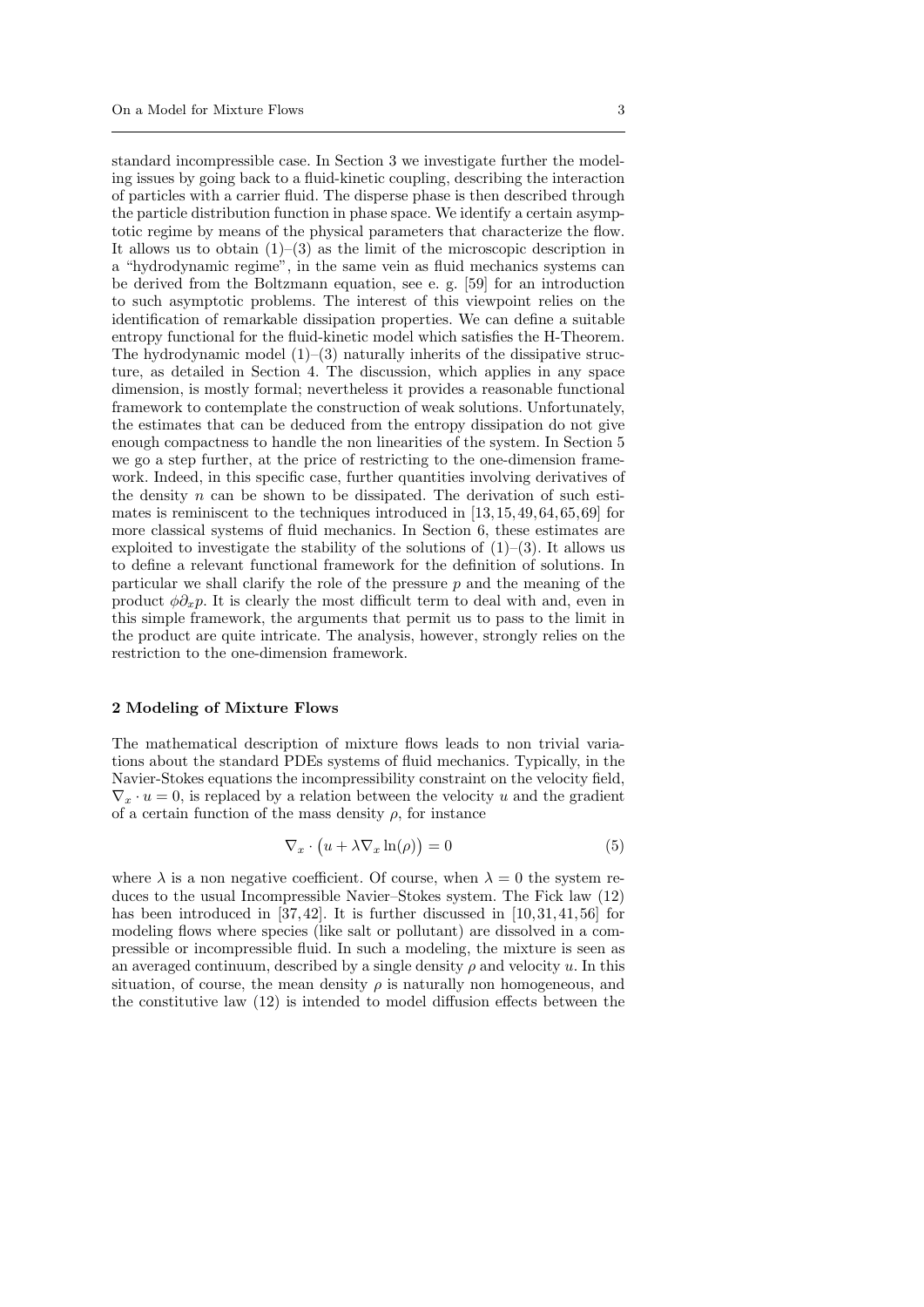constituents of the mixture. According to A. V. Kazhikov and S. Smagulov [42] it is convenient to introduce the divergence free velocity

$$
v = u + \lambda \nabla_x \ln(\rho),
$$

and to write the equations satisfied by the pair  $(\rho, v)$ . The evolution PDE for  $\rho$  then contains a diffusion term, while in the momentum equation satisfied by  $v$  new (non–linear) terms involving derivatives of the density appear. Actually, a hierarchy of models can be derived this way, by getting rid of terms of order  $\mathcal{O}(\lambda^2)$  or even of the  $\mathcal{O}(\lambda)$  terms in the momentum equation (which leads to the so–called Graffi model  $[31, 37]$ ). The analysis of the simplified versions of the Kazhikov-Smagulov system dates back to [42] and [2, Chap. 3, Sect. 4, sp. Theorem 4.1] for the case where the dynamic viscosity of the mixture  $\mu$  is assumed to be a positive constant. Further results on the existence-uniqueness of solutions and stability issues can be found in in [4, 42, 62, 63]. The numerical simulation of the Kazhigov-Smagulov system is discussed by different techniques in [18, 27–29] with specific applications to the simulation of powder-snow avalanches. In [27] a specific relation between the coefficient  $\lambda$  and the viscosity  $\mu$  is postulated in order to get rid of the higher order coupling terms; this model also satisfies a remarkable balance law for the energy of the system, see [27, Section 2.2]. The mathematical analysis of this specific case is due to [17, 24, 43, 44].

The relation (5) for mixture flows relies on the distinction between the mean mass velocity  $u$ , and the mean volume velocity  $v$  which is divergence free. Let us denote by  $\bar{\rho}_d$  and  $\bar{\rho}_p$  the mass density, supposed constant, of the carrier fluid and the disperse phase, respectively. Similarly, let  $u_d$  and  $u_p$  be the respective velocity fields. Considering each phase separately, the mass conservation relations read

$$
\partial_t(\bar{\rho}_d(1-\phi)) + \nabla_x \cdot (\bar{\rho}_d(1-\phi)u_d) = 0 = \partial_t(\bar{\rho}_p\phi) + \nabla_x \cdot (\bar{\rho}_p\phi u_p).
$$

Let  $\rho = \bar{\rho}_d(1-\phi) + \bar{\rho}_p\phi$  stand for the mean mass density of the mixture. It satisfies

$$
\partial_t \rho + \nabla_x \cdot (\rho u) = 0,
$$

with  $u = \bar{\rho}_d(1 - \phi)u_d + \bar{\rho}_p\phi u_p$  the mean mass velocity. But, we also have

$$
\partial_t(\phi + 1 - \phi) = 0 = -\nabla_x \cdot (\phi u_p + (1 - \phi) u_d)
$$

which means that the mean volume velocity  $v = \phi u_p + (1-\phi)u_d$  is divergence free. This is a consequence of the incompressibility of each phase considered independently (by assumption their mass densities  $\bar{\rho}_p$ ,  $\bar{\rho}_d$  are constant). The relation  $(5)$  is obtained by postulating a simple closure relation between u and v and the density gradient namely  $v = u + \lambda \nabla_x \ln(\rho)$ , or, equivalently a relation between  $u_d$  and  $u_p$ :

$$
(1 - \phi)(1 - \bar{\rho}_p/\rho)u_p = \phi(\bar{\rho}_d/\rho - 1)u_d + \lambda \nabla_x \ln(\rho).
$$

To distinguish the two mean velocity fields might lead to consider corrections to the usual systems of fluid mechanics, even for single-phase flows, as proposed by H. Brenner [8–11]. These corrected systems are quite controversial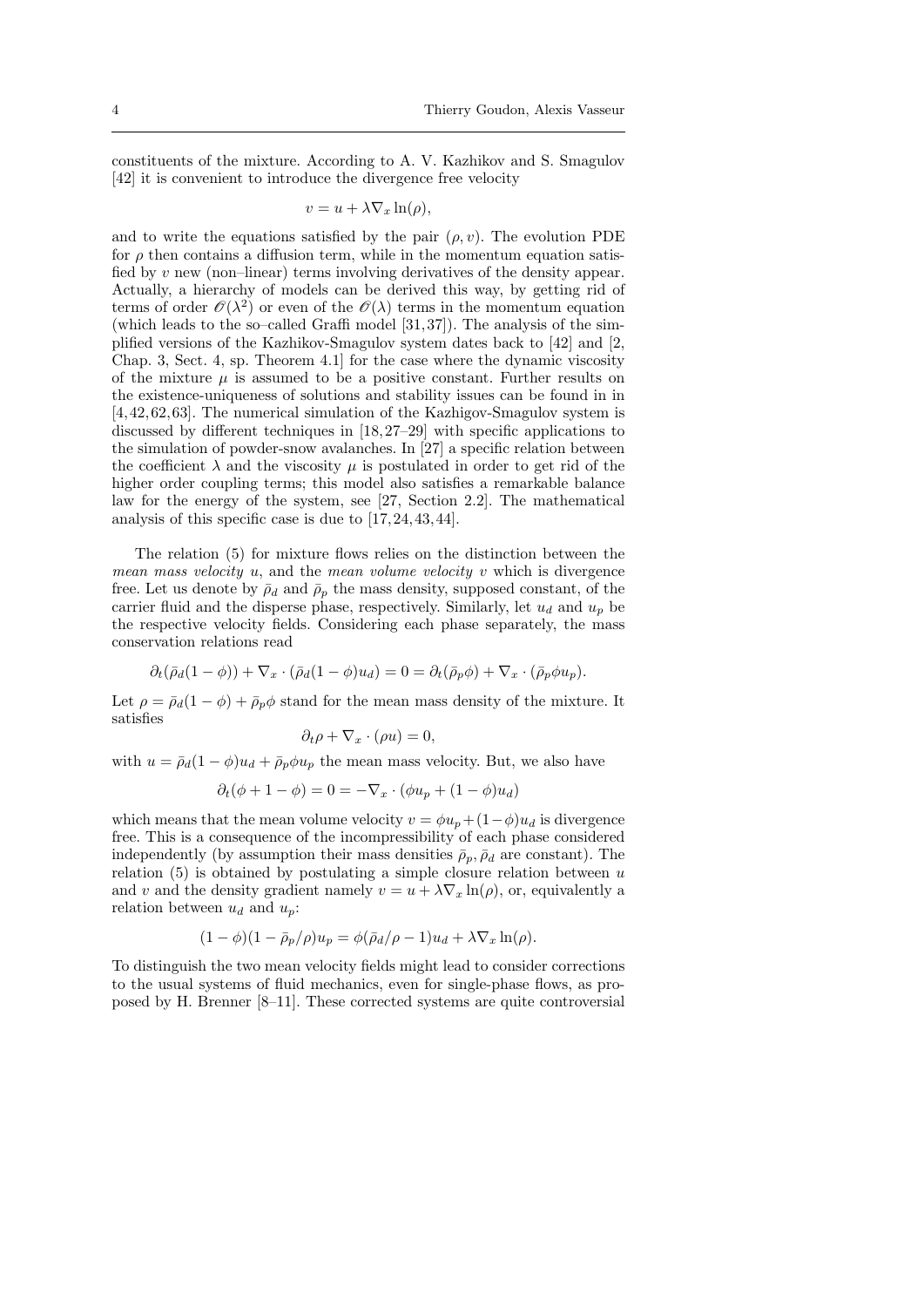see e. g. [52]; but it turns out that they have a remarkable mathematical structure [30], and they can be motivated also from numerical purposes [38]. Detailed discussions on the closure relation describing diffuse volume fluxes in mixtures can be found in Brenner's papers and the references therein, see e. g. [11, sp. Sect. 5]. In [18] a derivation of Kazhikov-Smagulov's systems through hydrodynamic limits has been proposed. We are going to revisit this approach to design new models for mixture flows. In particular, we shall obtain this way the system  $(1)$ – $(3)$ , that we interpret as a generalized Kazhikov–Smagulov system.

## 3 Fluid–Kinetic Model, Entropy Dissipation and Hydrodynamic Limit

In this Section we are interested in a microscopic description of the mixture, with disperse particles interacting with the carrier fluid through drag forces. For the disperse phase, we adopt a statistical description: it is seen as a large set of "particles" described by means of their distribution function in phase space. The drag force between the particles and the carrier fluid depends on their relative velocity. Of course, the PDE system remains highly non linear, with a Vlasov like equation for the disperse phase coupled to a hydrodynamic system for the fluid, together with algebraic constraints. We refer the reader to [1, 53–55, 68] for examples of such coupled fluid-kinetic, or Eulerian-Lagrangian, models. In the spirit of hydrodynamic regimes which make the connection between the Boltzmann equation and gas dynamics systems [59], our objective is to derive the system  $(1)$ – $(3)$  from the fluid-kinetic model. This approach can be compared to the discussion and the derivation of macroscopic balance laws for particulate flows in [47], dealing with a different regime, though. See also [20, 21, 34, 35, 51] for the analysis of such asymptotic problem in the context of particulate flows. The interest of the discussion is two–fold. On the one hand, it places the model  $(1)$ – $(3)$  in a certain hierarchy of equations, set up on asymptotic grounds. On the other hand, we shall bring out a certain entropy functional dissipated by the fluidkinetic model. In turn, it allows us to identify some dissipation properties of the hydrodynamic model.

#### 3.1 Eulerian-Lagrangian Framework

In this presentation, we place ourselves in the natural 3-dimensional framework, but the discussion can be adapted to any space dimension. The carrier phase is described by its mass density  $\varrho_d(t, x) \geq 0$ , the scalar pressure  $p(t, x)$ and the velocity field  $u_d(t, x)$ . The fluid is also described by the viscosity  $\mu \geq 0$ , that might depend on  $\varrho_d$ . The disperse phase is described by means of the particle distribution function  $F(t, x, \xi) \geq 0$ . We assume that the particles are spherically shaped with fixed radius  $a > 0$  and mass density  $\bar{p}_p > 0$ .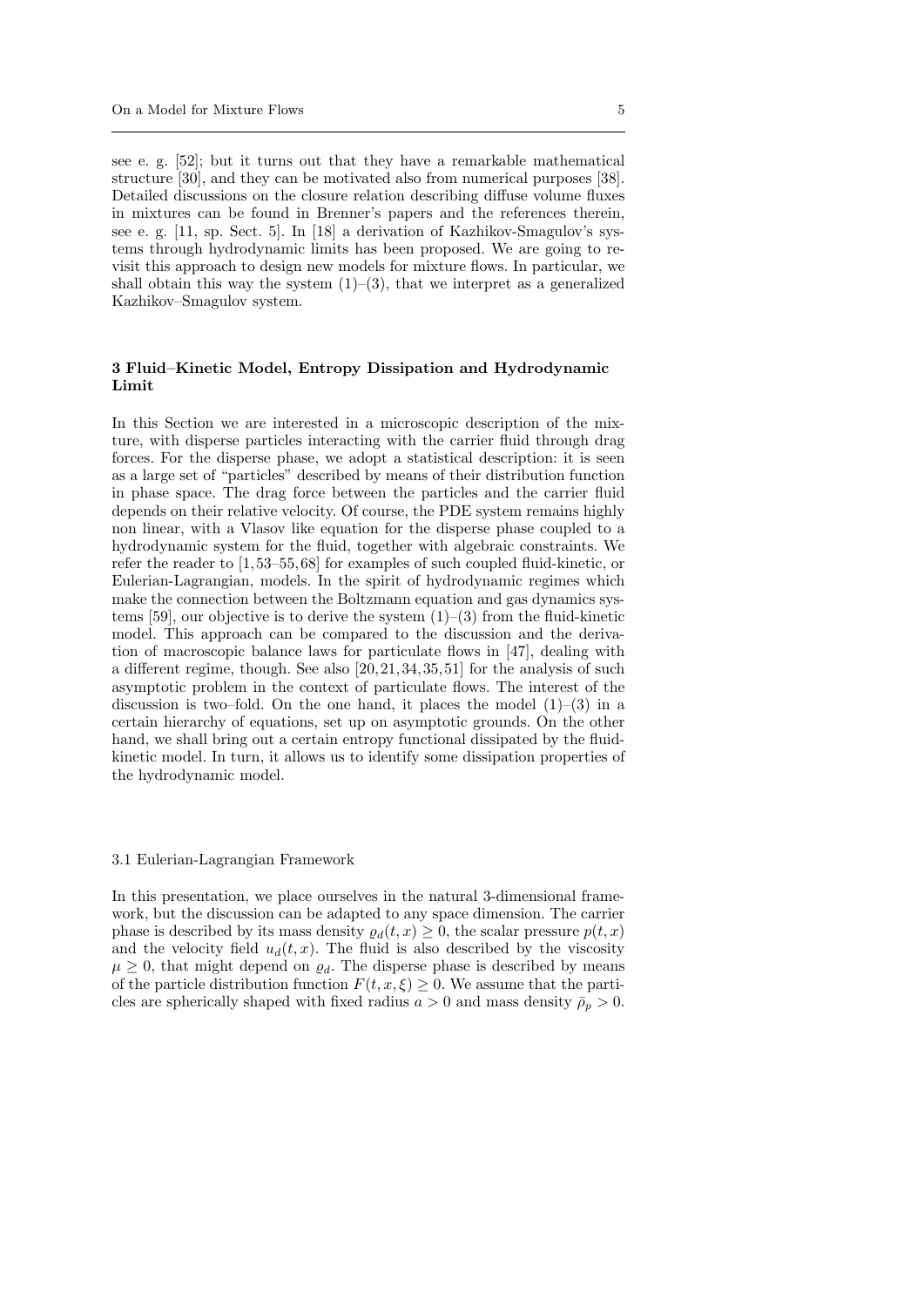Hence the integral

$$
\frac{4}{3}\pi a^3 \bar{\rho}_p \int_{\Omega \times \mathscr{V}} F(t, x, \xi) \,d\xi \,dx
$$

gives the mass of the particles which have, at time  $t \geq 0$ , their position x in the domain  $\Omega \subset \mathbb{R}^3$ , and their velocity in the domain  $\mathscr{V} \subset \mathbb{R}^3$ . Accordingly

$$
\phi(t,x) = \frac{4}{3}\pi a^3 \int_{\mathbb{R}^3} F(t,x,\xi) \,\mathrm{d}\xi
$$

is the volume fraction occupied by the particles, while  $\bar{\rho}_p \phi(t, x)$  is the local mass density of the disperse phase.

The evolution of the particle distribution function is driven by the following PDE

$$
\bar{\rho}_p(\partial_t F + \nabla_x \cdot (\xi F)) = \nabla_{\xi} \cdot (\mathscr{F} F + \Xi \nabla_{\xi} F). \tag{6}
$$

It belongs to the class of Vlasov–Fokker–Planck equations. In (6), the force field  $\mathscr F$  (which actually has the dimension of a force density, that is a force per unit volume) accounts for

- the effect of an external potential  $x \mapsto \mathscr{E}(x)$ ,
- the action of the fluid on the particles which is two-fold:
	- the drag force proportional to the relative velocity  $\xi u_d(t, x)$ . The precise form of the proportionality coefficient is essentially of phenomenological nature and it can be quite involved. The simplest model is based on the linear Stokes law

$$
\frac{9\mu}{2a^2} \nu \left(\xi - u_d(t,x)\right).
$$

The parameter  $\nu : \rho \to \nu(\rho) > 0$  is dimensionless. The standard Stokes law assumes  $\nu(\rho) = 1$ . However, it can be natural to suppose that the drag coefficient depends on the fluid density: the smaller the density, the smaller the amplitude of the force, and in particular it vanishes in the absence of the fluid. We shall see that this coefficient might be important for the analysis of the problem (see Remark 3 below).

the pressure effect proportional to the pressure gradient  $\nabla_x p$ .

We finally arrive at

$$
\mathscr{F} = \frac{9\mu}{2a^2} \ \nu(\varrho_d) \ (\xi - u_d(t, x)) + \nabla_x (p + \bar{\rho}_p \mathscr{E}). \tag{7}
$$

In (6), the last term in the right hand side corresponds to a rough stochastic description of particles momentum fluctuation, see e. g. [32,47]. The corresponding diffusion coefficient is proportional to the frictional coefficient [23, 47, Eq.  $(5)$  as follows

$$
\varXi = \frac{9\mu}{2a^2} \nu \frac{3k\theta}{4\pi a^3 \bar{\rho}_p},
$$

with  $k > 0$  the Boltzmann constant and  $\theta > 0$  the granular temperature of the flow, here assumed a given constant.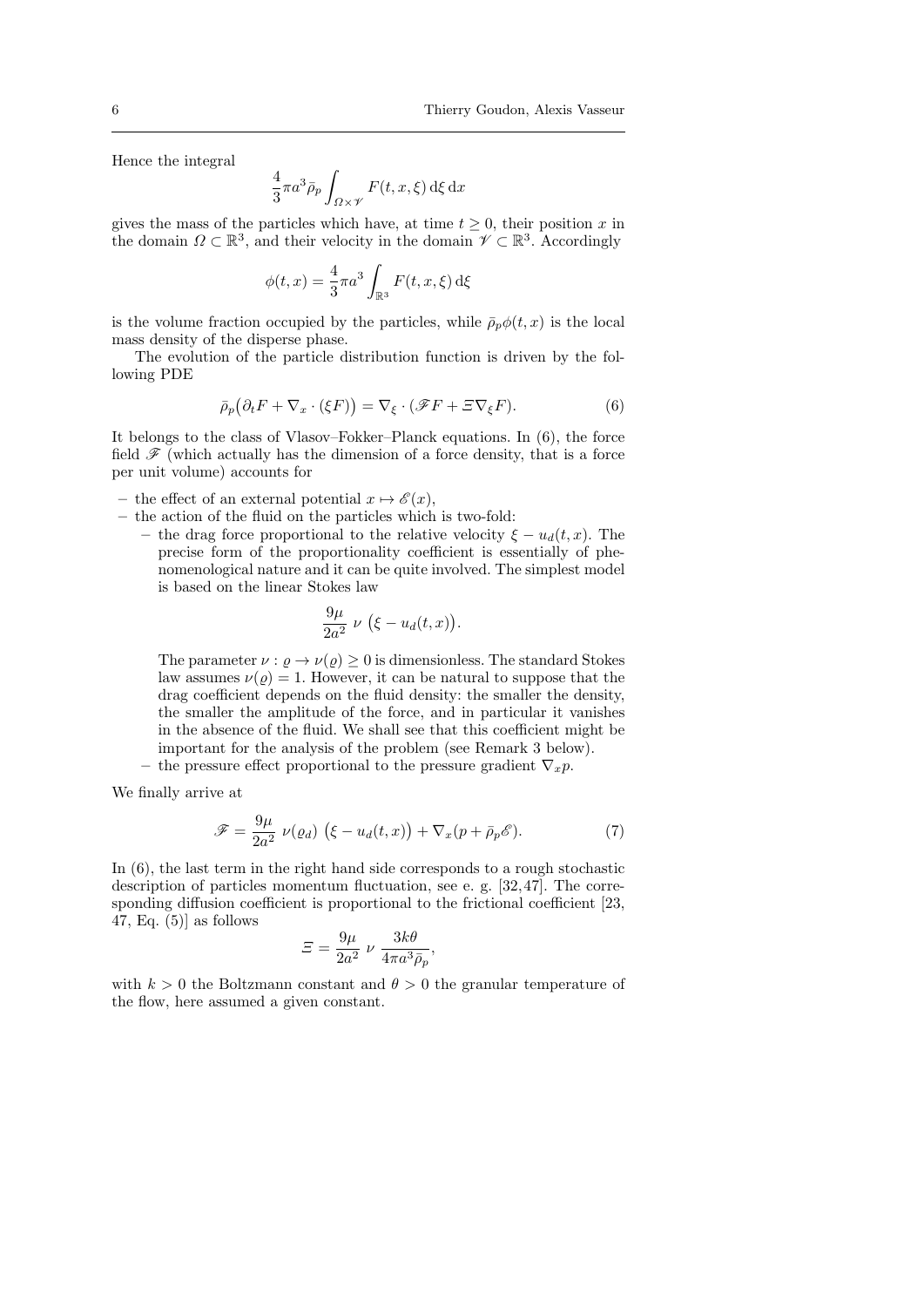Remark 1 Specializing to a single particle, equation (6) corresponds to the evolution equation for the probability density associated to the equations of motion which characterize the pair position/velocity  $(X, V)$  of the particle by means of the following stochastic differential equations (Langevin's equations)

$$
dX = V dt,
$$
  

$$
\frac{4}{3}\pi a^3 \bar{\rho}_p dV = \mathscr{F}(t, X, V) dt + \sqrt{2\Xi} dB_t
$$

where  $dB_t$  stands for the standard Brownian motion, see e.g. [57]. Of course, a precise description of the mixture could be obtained by considering the differential system satisfied by the position and velocity of each particle present within the solution, coupled to the mass and momentum balance for the surrounding fluid, see e. g. [25, 61] for the analysis of this problem. In practice such a description might be of limited use due to the tiny size of the particles compared to the length scale of interest, and to the huge number of particles in the solution: both effects make non affordable the direct simulation of the system. However, these equations can be suitably approximated or considered in the perspective of asymptotic analysis to derive relevant macroscopic models; we refer the reader on this aspect to [5, 26, 45].

We turn to the evolution of the carrier fluid. On the one hand, the mass conservation holds

$$
\partial_t \varrho_d + \nabla_x \cdot (\varrho_d u_d) = 0. \tag{8}
$$

On the other hand, the momentum satisfies the balance relation

$$
\partial_t(\varrho_d u_d) + \nabla_x \cdot (\varrho_d u_d \otimes u_d) + \nabla_x p - \nabla_x \cdot (\mu \mathbb{D}_x(u_d)) = -\kappa \varrho_d \nabla_x \mathscr{E} + \mathscr{C}. \tag{9}
$$

In (9),  $\kappa \in \mathbb{R}$  describes the effect of the external potential on the fluid that can differ both in direction and amplitude to the effect on the disperse phase. The coupling term  $\mathscr C$  accounts for the back-reaction of the particles and it is given by

$$
\mathscr{C} = \frac{4\pi a^3}{3} \int \left( \frac{9\mu}{2a^2} \nu(\varrho_d) (\xi - u_d) + \nabla_x p \right) F \,d\xi.
$$

We are out of an equation to determine the pressure field. Here, we adopt the incompressible framework: we suppose that the mass density of the carrier phase is constant in absence of particles, so that

$$
\varrho_d(t,x) = \bar{\rho}_d(1 - \phi(t,x)),\tag{10}
$$

with  $\bar{\rho}_d > 0$  the given mass density of the carrier fluid. (We remind the reader that  $(1-\phi(t, x))$  is the volume fraction occupied by the carrier phase.) Therefore, the evolution of the mixture is governed by the set of equations  $(6)$ – $(10)$ . In what follows we shall work on the whole space. Hence, we need to prescribe the behavior at infinity of the unknowns. Throughout the paper, we shall suppose that F, and thus  $\phi$ , and u vanish at infinity; due to the relation (10), it means that only the carrier phase is present at infinity and  $\rho_d(t, x) \to \bar{\rho}_d$  as  $|x| \to \infty$ .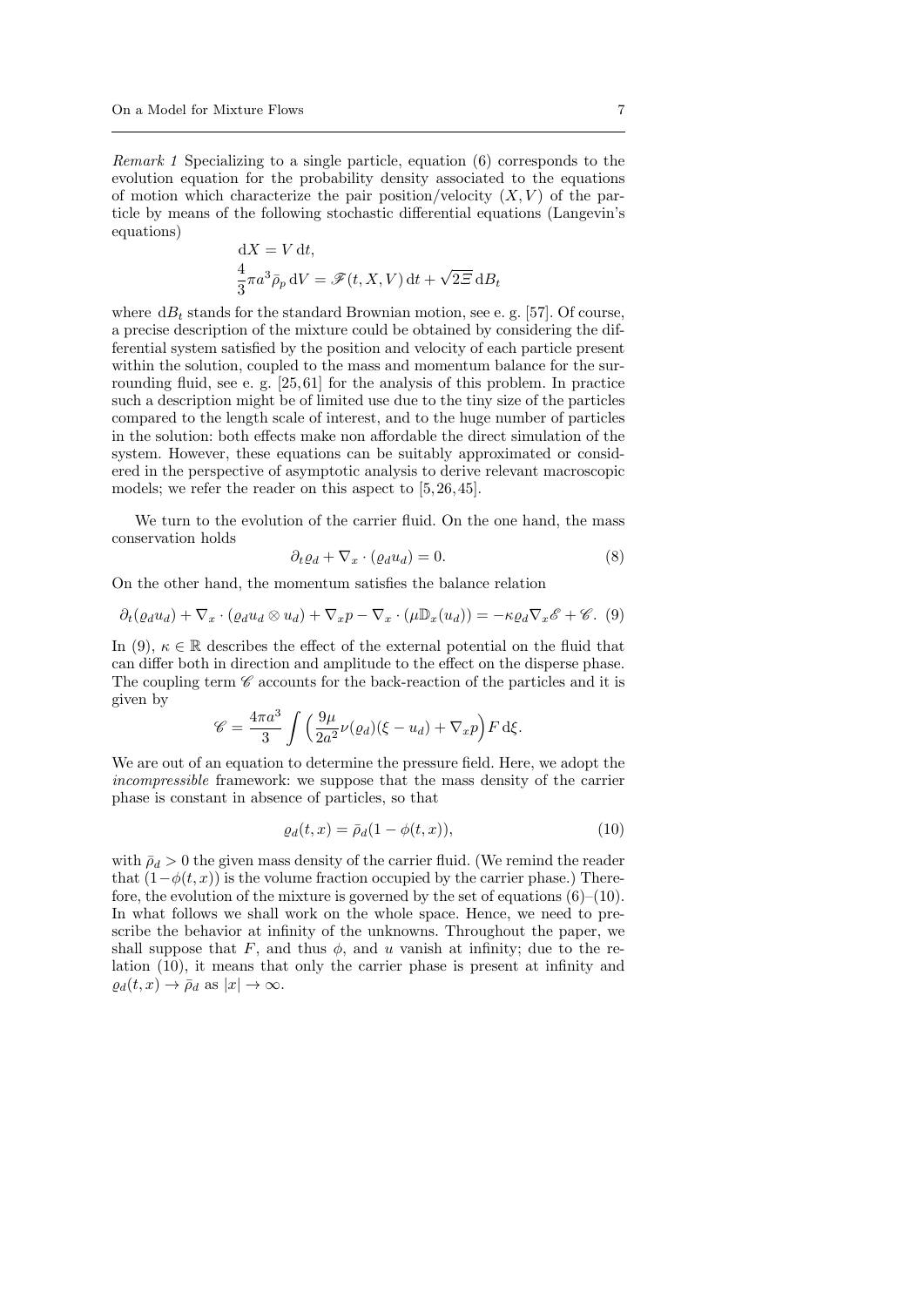For further purposes, let us define the bulk velocity of the disperse phase V as follows

$$
\phi V(t,x) = \frac{4}{3}\pi a^3 \int_{\mathbb{R}^3} \xi F(t,x,\xi) \,d\xi.
$$

As a matter of fact, integrating (6) with respect to the velocity variable yields the particles mass conservation

$$
\partial_t \phi + \nabla_x \cdot (\phi V) = 0. \tag{11}
$$

Besides, with (10), (8) recasts as

$$
\bar{\rho}_d\big(\partial_t(1-\phi)+\nabla_x\cdot\big((1-\phi)u_d\big)\big)=0=-\bar{\rho}_d\big(\partial_t\phi+\nabla_x(\phi u_d)-\nabla_x\cdot u_d\big).
$$

We are thus led to the constraint

$$
\nabla_x \cdot \left( (1 - \phi)u_d + \phi V \right) = 0,\tag{12}
$$

which means that the mean volume velocity  $(1 - \phi)u_d + \phi V$  is solenoidal, by contrast to the mean mass velocity  $\varrho_d u_d + \bar{\rho}_p \phi V = \bar{\rho}_d (1 - \phi) u_d + \bar{\rho}_p \phi V$ .

Note that we also have the following momentum balance equation

$$
\partial_t(\phi V) + \nabla_x \cdot \mathbb{P} = \frac{9\mu}{2a^2 \bar{\rho}_p} \nu(\varrho_d) \phi(u_d - V) - \frac{\phi}{\bar{\rho}_p} \nabla_x(p + \bar{\rho}_p \mathscr{E}).\tag{13}
$$

where

$$
\mathbb{P}(t,x) = \frac{4}{3}\pi a^3 \int_{\mathbb{R}^3} \xi \otimes \xi F(t,x,\xi) \,d\xi.
$$

Equation (13) is obtained by multiplying (6) by  $\xi$  and integrating with respect to the velocity variable, with integration by parts in order to deal with the right hand side. Therefore, since  $\mathscr{C} = \frac{9\mu}{2a^2} \nu(\rho_d) \phi(V - u_d) + \phi \nabla_x p$ , we can write the following relations for the mean density and the mean mass velocity

$$
\partial_t (\varrho_d + \bar{\rho}_p \phi) + \nabla_x \cdot (\varrho_d u_d + \bar{\rho}_p \phi V) = 0,
$$
  

$$
\partial_t (\varrho_d u_d + \bar{\rho}_p \phi V) + \nabla_x \cdot (\varrho_d u_d \otimes u_d + \bar{\rho}_p \mathbb{P}) + \nabla_x p - \nabla_x \cdot (\mu \mathbb{D}_x (u_d))
$$
  

$$
= -(\kappa \varrho_d + \bar{\rho}_p \phi) \nabla_x \mathscr{E}.
$$

## 3.2 H-Theorem

Let us define the following free-energy

$$
\mathcal{H} = \frac{4}{3}\pi a^3 \bar{\rho}_p \int F\left(\frac{\xi^2}{2} + \mathcal{E} + \frac{3k\theta}{4\pi a^3 \bar{\rho}_p} \ln F\right) d\xi dx
$$

$$
+ \int \varrho_d \frac{u_d^2}{2} dx - \kappa \int (\bar{\rho}_d - \varrho_d) \mathcal{E} dx.
$$

(We remind the reader that  $\varrho_d$  tends to  $\bar{\rho}_d$  at infinity, and, for the moment,  $\kappa \in \mathbb{R}$  does not have a definite sign.) This quantity combines the entropy of the particles with the kinetic and potential energies of both phase. The remarkable fact relies on the dissipative properties of the problem, that can be recapped in the following formal statement.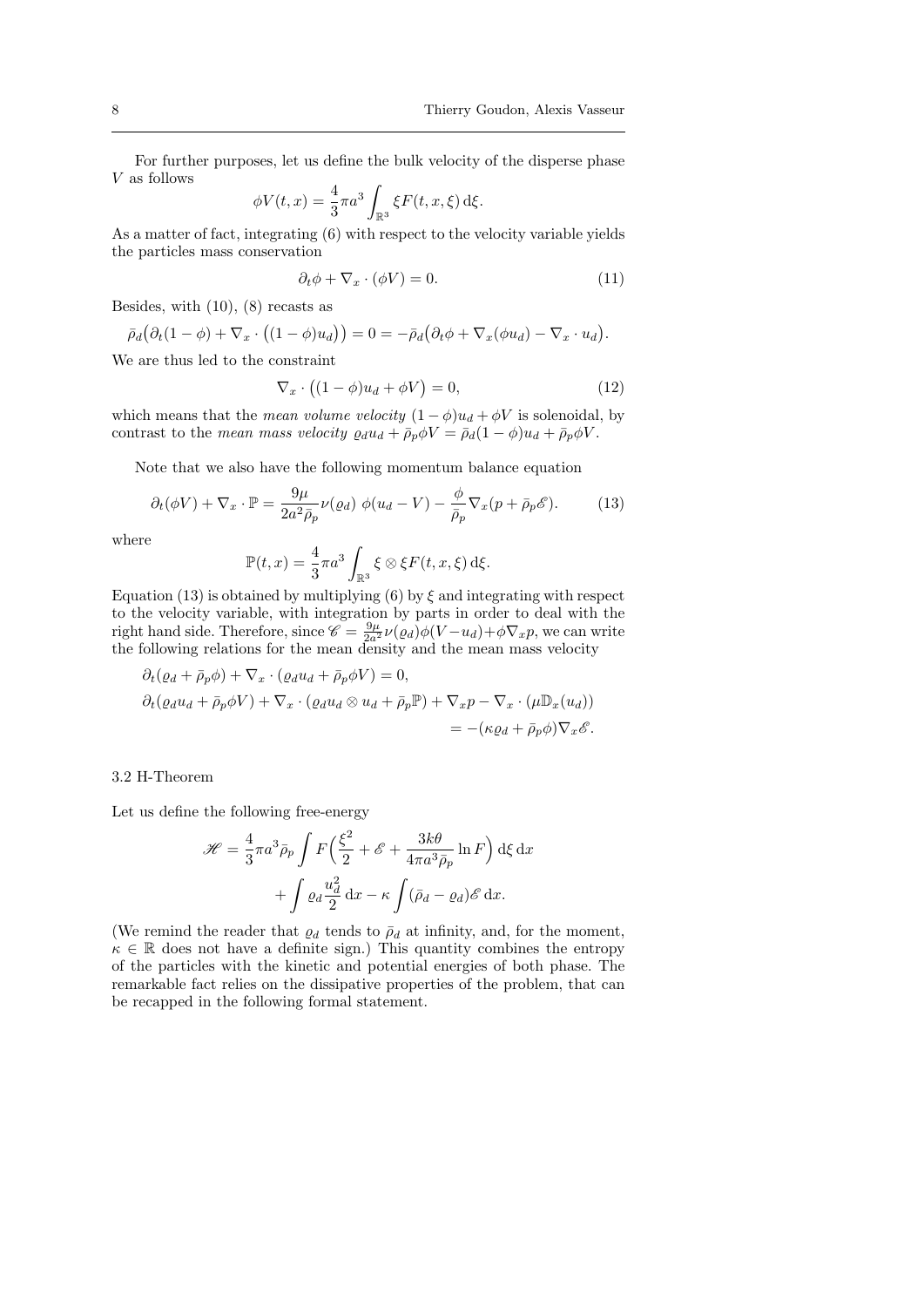**Proposition 1** Let  $(F, \varrho_d, u_d, p)$  be a smooth enough solution of  $(6)$ - $(10)$ . Then, we have  $\frac{d}{dt}H \leq 0$ .

Proof We compute

$$
\frac{\mathrm{d}}{\mathrm{d}t} \left( \frac{4}{3} \pi a^3 \bar{\rho}_p \int F \left( \frac{\xi^2}{2} + \frac{3k\theta}{4\pi a^3 \bar{\rho}_p} \ln F \right) \mathrm{d}\xi \, \mathrm{d}x \right)
$$
\n
$$
= -\frac{4}{3} \pi a^3 \int \left( \left( \frac{9\mu}{2a^2} \nu (\xi - u_d) + \nabla_x p + \bar{\rho}_p \nabla_x \mathscr{E} \right) F \right. \\
\left. + \frac{9\mu}{2a^2} \nu \frac{3k\theta}{4\pi a^3 \bar{\rho}_p} \nabla_{\xi} F \right) \cdot \left( \xi + \frac{3k\theta}{4\pi a^3 \bar{\rho}_p} \frac{\nabla_{\xi} F}{F} \right) \mathrm{d}\xi \, \mathrm{d}x
$$

and

−

$$
\frac{\mathrm{d}}{\mathrm{d}t} \int F \mathscr{E} \, \mathrm{d}\xi \, \mathrm{d}x = \int \xi F \cdot \nabla_x \mathscr{E} \, \mathrm{d}\xi \, \mathrm{d}x.
$$

For the kinetic energy associated to the carrier fluid, we have  $2^2$ 

$$
\frac{\mathrm{d}}{\mathrm{d}t} \int \varrho d\frac{u_d^2}{2} \,\mathrm{d}x = -\frac{1}{2} \int \mu |\mathbb{D}_x(u_d)|^2 \,\mathrm{d}x \n+ \frac{4}{3}\pi a^3 \int \left( \int \left( \frac{9\mu}{2a^2} \nu \left( \xi - u_d \right) + \nabla_x p \right) F \,\mathrm{d}\xi \right) \cdot u \,\mathrm{d}x \n- \int (\nabla_x p + \kappa \varrho_d \nabla_x \mathscr{E}) \cdot u \,\mathrm{d}x
$$

while for the potential energy we get

$$
\frac{\mathrm{d}}{\mathrm{d}t} \int \kappa (\bar{\rho}_d - \varrho_d) \mathscr{E} \, \mathrm{d}x = - \int \kappa \varrho_d u_d \cdot \nabla_x \mathscr{E} \, \mathrm{d}x.
$$

Hence, in the time evolution of  $\mathcal{H}$ , the terms that involve the external potential  $\mathscr E$  cancel out. Similarly, by using integration by parts, we observe that the terms involving the pressure combine as follows

$$
-\frac{4}{3}\pi a^3 \int \nabla_x p \cdot \xi F d\xi dx + \frac{4}{3}\pi a^3 \int \nabla_x p \cdot u_d F d\xi dx - \int \nabla_x p \cdot u_d dx
$$
  
= 
$$
-\int (\phi V + (1 - \phi)u_d) \cdot \nabla_x p dx = \int \nabla_x \cdot (\phi V + (1 - \phi)u_d) p dx = 0
$$

by virtue of the volume constraint (12). Therefore, we obtain

$$
\frac{\mathrm{d}}{\mathrm{d}t} \mathcal{H} = -\frac{1}{2} \int \mu |\mathbb{D}_x(u_d)|^2 \,\mathrm{d}x
$$
  

$$
-\frac{4}{3} \pi a^3 \int \frac{9\mu}{2a^2} \nu \left( (\xi - u_d) \sqrt{F} + 2 \frac{3k\theta}{4\pi a^3 \bar{\rho}_p} \nabla_\xi \sqrt{F} \right)^2 \mathrm{d}\xi \,\mathrm{d}x
$$
  

$$
\leq 0.
$$

<sup>2</sup> Here and below, for a vector field  $u : \mathbb{R}^N \to \mathbb{R}^N$ , we denote  $|\mathbb{D}_x(u)|^2 = \sum_{i,j} (\partial_{x_i} u_j + \partial_{x_j} u_i)^2$ . When  $N = 1$ , it becomes  $4|\partial_x u|^2$ .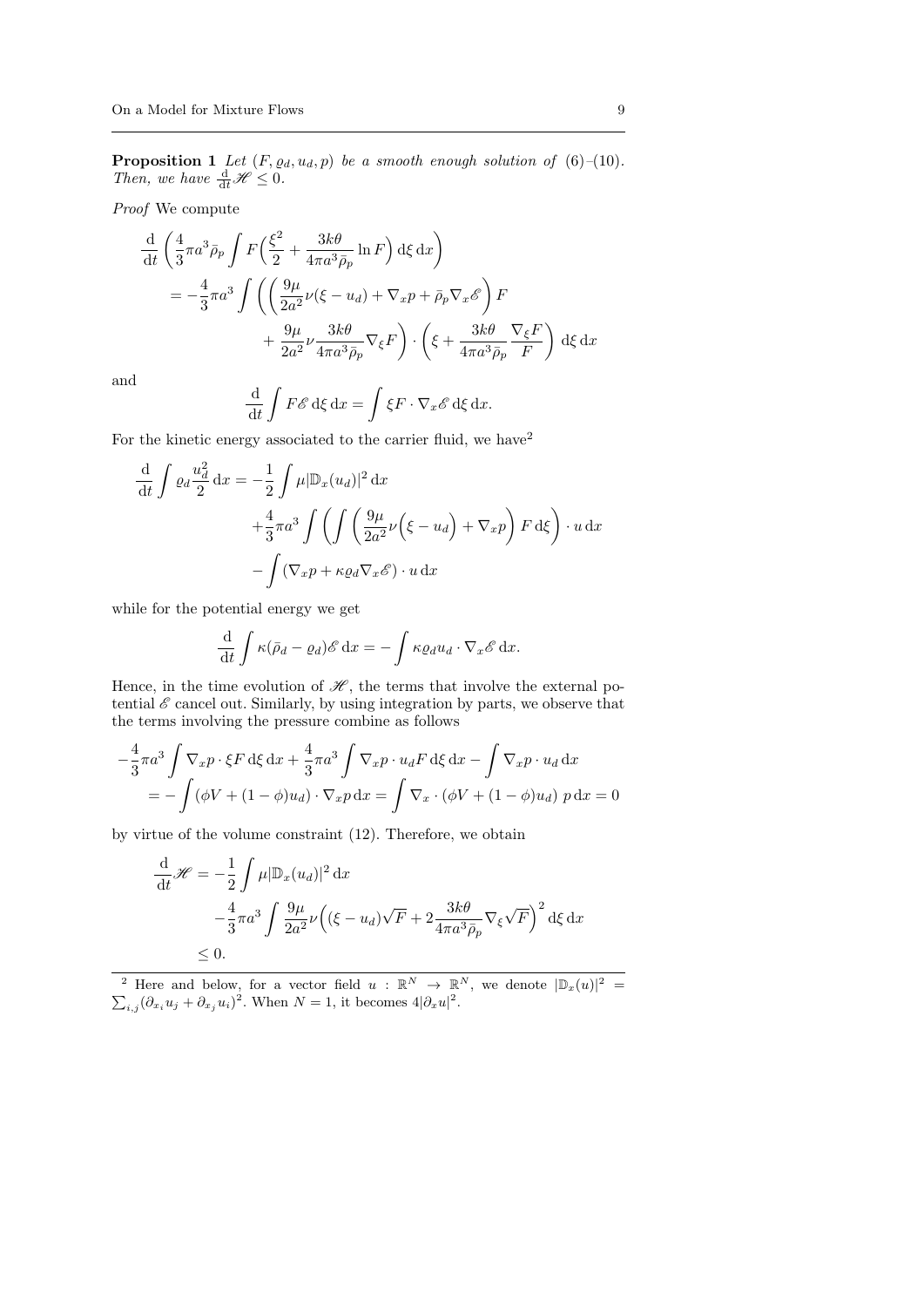#### 3.3 Hydrodynamic Regime

We are going to derive a hydrodynamic model from the coupled system (6)-(10) through asymptotic arguments. Proceeding this way, we propose a derivation of the macroscopic system  $(1)$ – $(3)$ . To this end, we introduce time and length scales of reference, denoted T and L, respectively. Accordingly, we set  $U = L/T$  as the velocity unit. We denote  $\bar{\mu}$  a typical value of the viscosity. For the particles, we define the thermal velocity  $V_{th} = \sqrt{\frac{3k\theta}{4\pi a^3 \bar{\rho}_p}},$ and we need a typical value  $0 < \bar{\phi} < 1$  of the particle volume fraction. The asymptotic regimes are driven by the ratio of mass densities  $\frac{\bar{p}_p}{\bar{\rho}_d}$  and the socalled Stokes settling time  $\frac{2\bar{\rho}_p a^2}{9\bar{a}}$  $\frac{\partial p}{\partial \bar{\mu}}$ , which measures the influence of the drag force. Let us define the following dimensionless parameters

$$
\varepsilon = \frac{2\bar{\rho}_p a^2}{9\bar{\mu}\mathbf{T}}, \qquad \eta = \frac{\mathbf{V}_{th}}{\mathbf{U}}.
$$

We define dimensionless variables and unknowns as follows

$$
t = \mathbf{T}t_{\star}, \qquad x = \mathbf{L}x_{\star}, \qquad \xi = \mathbf{V}_{th}\xi_{\star},
$$
  
\n
$$
F(t, x, \xi) = \frac{3}{4\pi a^3} \frac{1}{\mathbf{V}_{th}^3} \bar{\phi} F_{\star}(t_{\star}, x_{\star}, \xi_{\star}),
$$
  
\n
$$
\phi(t, x) = \bar{\phi} \phi_{\star}(t_{\star}, x_{\star}) = \bar{\phi} \int_{\mathbb{R}^3} F_{\star}(t_{\star}, x_{\star}, \xi_{\star}) d\xi_{\star},
$$
  
\n
$$
n_{\star} = (1 - \bar{\phi}\phi_{\star}), \qquad u_d(t, x) = \mathbf{U} u_{\star}(t_{\star}, x_{\star}),
$$
  
\n
$$
\mu = \bar{\mu} \mu_{\star}(n_{\star}), \qquad \nu = \nu_{\star}(n_{\star}).
$$

Macroscopic quantities are similarly defined

$$
\phi_{\star} V_{\star}(t_{\star}, x_{\star}) = \int_{\mathbb{R}^3} \xi_{\star} F_{\star}(t_{\star}, x_{\star}, \xi_{\star}) d\xi_{\star},
$$

$$
\mathbb{P}_{\star}(t_{\star}, x_{\star}) = \int_{\mathbb{R}^3} \xi_{\star} \otimes \xi_{\star} F_{\star}(t_{\star}, x_{\star}, \xi_{\star}) d\xi_{\star}.
$$

We rescale the pressure as follows

$$
p(t, x) = \mathbf{P} p_{\star}(t_{\star}, x_{\star}), \qquad \mathbf{P} = \bar{\rho}_d \mathbf{U}^2.
$$

For the external potential, we set

$$
\bar{\rho}_p \mathscr{E}(x) = \mathbf{P} \mathscr{E}_\star(x_\star).
$$

In what follows we assume the following scaling relation

$$
\eta = \frac{1}{\sqrt{\varepsilon}}, \qquad \bar{\phi} \frac{\bar{\rho}_p}{\bar{\rho}_d} = \varepsilon,
$$

while the diffusion coefficient scales as  $\frac{\bar{\mu}T}{\bar{\rho}_d L^2} = 1$ . (The keypoint is to prescribe the behavior of these quantities with respect to the scaling parameter  $\varepsilon$ ; in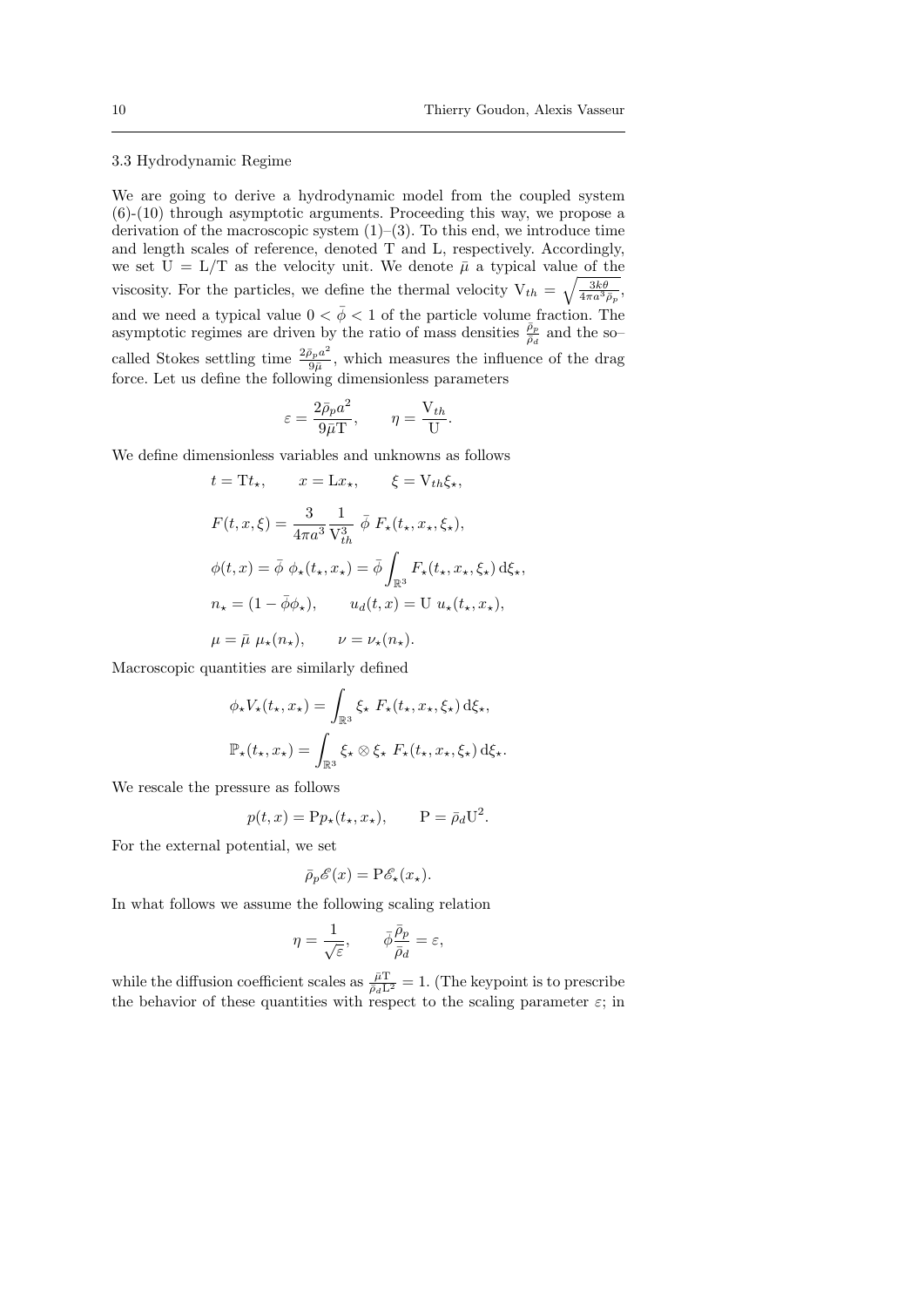these relations, 1 can be replaced by any positive constant.) We thus rewrite the system in the following dimensionless form

$$
\partial_{t_{\star}} F_{\star} + \frac{1}{\sqrt{\varepsilon}} \xi_{\star} \cdot \nabla_{x_{\star}} F_{\star} = \frac{\mu_{\star}(n_{\star})}{\varepsilon} \nu_{\star}(n_{\star}) \nabla_{\xi_{\star}} \cdot ((\xi_{\star} - \sqrt{\varepsilon} u_{\star}) F_{\star} + \nabla_{\xi_{\star}} F_{\star})
$$
  
+ 
$$
\frac{\bar{\phi}}{\sqrt{\varepsilon}} \nabla_{\xi_{\star}} \cdot (F_{\star} \nabla_{x_{\star}} (p_{\star} + \mathscr{E}_{\star})),
$$
  

$$
\partial_{t_{\star}} n_{\star} + \nabla_{x_{\star}} \cdot (n_{\star} u_{\star}) = 0,
$$
  

$$
\partial_{t_{\star}} (n_{\star} u_{\star}) + \nabla_{x_{\star}} \cdot (n_{\star} u_{\star} \otimes u_{\star}) + \nabla_{x_{\star}} p_{\star}
$$
  

$$
= \nabla_{x_{\star}} \cdot (\mu_{\star} \mathbb{D}_{x_{\star}} (u_{\star})) - \bar{\kappa} n_{\star} \nabla_{x_{\star}} \mathscr{E}_{\star}
$$
  

$$
+ \mu_{\star} (n_{\star}) \nu_{\star} (n_{\star}) \int_{\mathbb{R}^{3}} \left( \frac{1}{\sqrt{\varepsilon}} \xi_{\star} - u_{\star} \right) F_{\star} d\xi_{\star} + \bar{\phi} \nabla_{x_{\star}} p_{\star} \int F_{\star} d\xi_{\star}
$$
  

$$
= \nabla_{x_{\star}} \cdot (\mu_{\star} \mathbb{D}_{x_{\star}} (u_{\star})) - \bar{\kappa} n_{\star} \nabla_{x_{\star}} \mathscr{E}_{\star}
$$
  

$$
+ \mu_{\star} (n_{\star}) \nu_{\star} (n_{\star}) (\phi_{\star} V_{\star} - \phi_{\star} u_{\star}) + \bar{\phi} \phi_{\star} \nabla_{x_{\star}} p_{\star},
$$
  
(14)

with  $\bar{\kappa} = \kappa \frac{\bar{\rho}_d}{\bar{\rho}_p}$ . Let us only detail where the expression of the coefficient in front of the pressure term in the kinetic equation comes from. Passing to dimensionless quantities, this coefficient reads

$$
\frac{P}{L}\frac{T}{V_{th}}\frac{1}{\bar{\rho}_p} = \frac{P}{\bar{\rho}_d}\frac{1}{UV_{th}}\frac{\bar{\rho}_d}{\bar{\rho}_p} = \frac{U}{V_{th}}\frac{\bar{\rho}_d}{\bar{\rho}_p} = \bar{\phi}\frac{1}{\varepsilon}\sqrt{\varepsilon} = \frac{\bar{\phi}}{\sqrt{\varepsilon}}.
$$

A similar computation holds for the external force.

The moment equations, see (11) and (13) respectively, become

$$
\partial_{t_{\star}} \phi_{\star} + \nabla_{x_{\star}} \cdot \phi_{\star} V_{\star} = 0,
$$
  

$$
\varepsilon \partial_{t_{\star}} (\phi_{\star} V_{\star}) + \nabla_{x_{\star}} \cdot \mathbb{P}_{\star} = \mu_{\star}(n_{\star}) \nu_{\star}(n_{\star}) (\phi_{\star} u_{\star} - J_{\star}) - \bar{\phi} \phi_{\star} \nabla_{x_{\star}} (p_{\star} + \mathscr{E}_{\star}).
$$

The volume conservation

$$
\bar{\phi} \phi_{\star} + n_{\star} = \bar{\phi} \phi_{\star} + (1 - \bar{\phi} \phi_{\star}) = 1
$$

yields the constraint

$$
\nabla_{x_\star} \cdot (\bar{\phi} \phi_\star V_\star + (1 - \bar{\phi} \phi_\star) u_\star) = 0.
$$

Of course, the dissipation property exhibited in the previous Section can be rephrased in dimensionless form.

We are interested in the asymptotics

$$
\varepsilon \to 0, \qquad \bar{\phi} \to \bar{\phi}_{\ell} \in [0, 1].
$$

We shall obtain this way a set of macroscopic equations — with unknowns depending only on the time-space variables  $t, x$  — that describe the mixture

(15)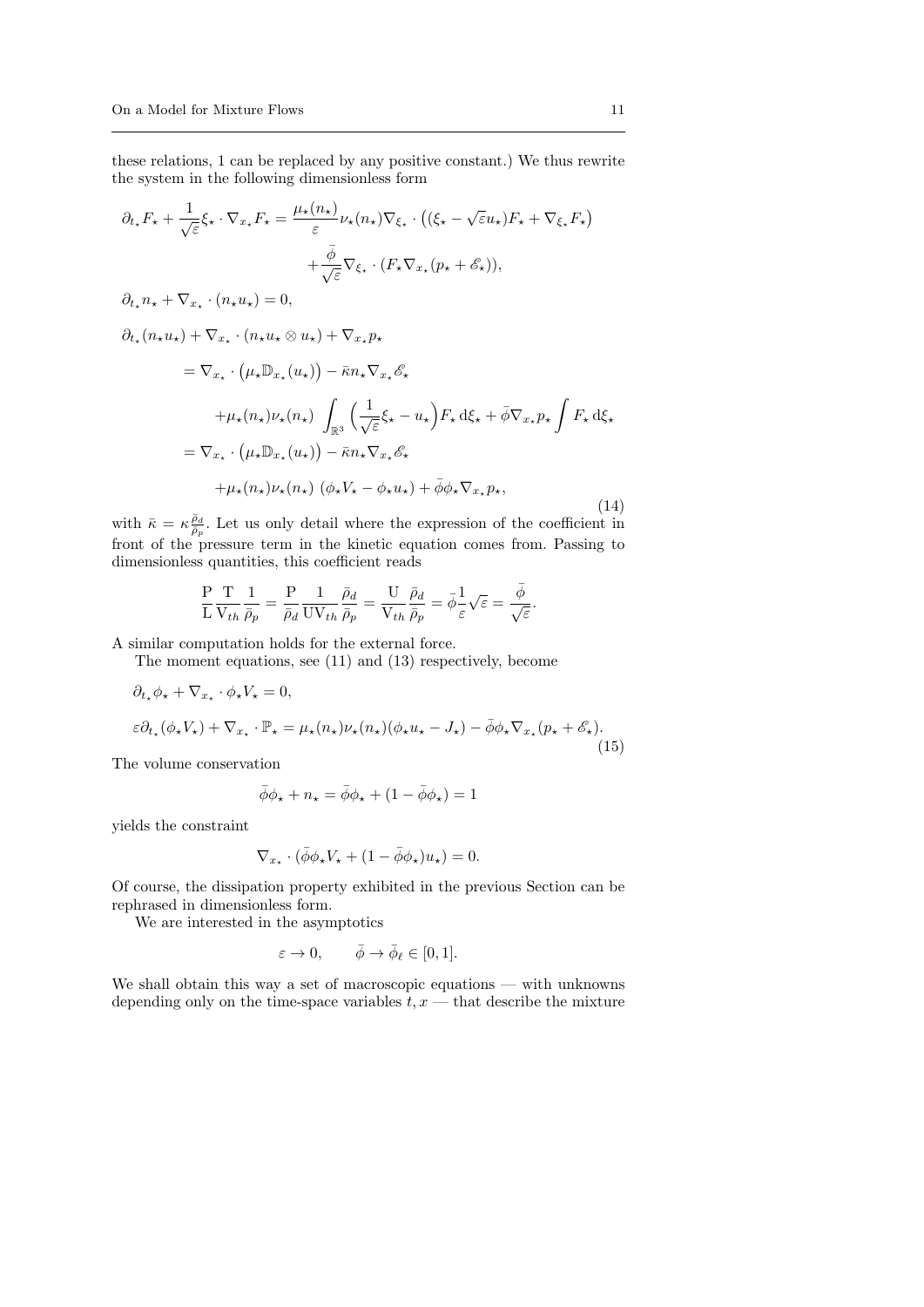flow. We shall see that assuming  $\bar{\phi}_{\ell} > 0$  leads to interesting features, with a complex pressure law, while  $\bar{\phi}_{\ell} = 0$  describes a fully incompressible regime. Let us assume that all macroscopic quantities admit limits

$$
\phi_{\star}, \ \phi_{\star} V_{\star}, \ u_{\star}, \ p_{\star} \xrightarrow[\varepsilon \to 0, \ \bar{\phi} \to \bar{\phi}_{\ell}]{} \phi_{\ell}, \ J_{\ell}, \ u_{\ell}, \ p_{\ell}, \tag{16}
$$

while  $n_{\star}$  tends to  $n_{\ell} = 1 - \bar{\phi}_{\ell} \phi_{\ell}$ . As  $\varepsilon$  tends to 0, one expects that the particle distribution function tends to an element of the kernel of the leading (Fokker-Planck) operator

$$
\nabla_{\xi_{\star}} \cdot (\xi_{\star} F_{\star} + \nabla_{\xi_{\star}} F_{\star}) = \nabla_{\xi_{\star}} \cdot \left( e^{-\xi_{\star}^2/2} \nabla_{\xi_{\star}} \left( \frac{F_{\star}}{e^{-\xi_{\star}^2/2}} \right) \right)
$$

which means

$$
F_{\star}(t_{\star}, x_{\star}, \xi_{\star}) \simeq \phi_{\star}(t_{\star}, x_{\star}) \left(\frac{1}{2\pi}\right)^{3/2} \exp\left(-\frac{|\xi_{\star}|^2}{2}\right).
$$

According to this ansatz, the second moment looks like

$$
\mathbb{P}_{\star}(t_{\star},x_{\star}) \simeq \frac{\phi_{\star}(t_{\star},x_{\star})}{(2\pi)^{3/2}} \int \xi_{\star} \otimes \xi_{\star} \exp\left(-\frac{|\xi_{\star}|^2}{2}\right) d\xi = \phi_{\star}(t_{\star},x_{\star})\mathbb{I}.
$$

With the moment equations (15), we are thus led to

$$
\partial_{t_{\star}} \phi_{\ell} + \nabla_{x_{\star}} \cdot J_{\ell} = 0, \nJ_{\ell} = \phi_{\ell} \left( u_{\ell} - \frac{\overline{\phi}_{\ell}}{\mu_{\star}(n_{\ell}) \nu_{\star}(n_{\ell})} \nabla_{x_{\star}} (p_{\ell} + \mathscr{E}_{\star}) \right) - \frac{1}{\mu_{\star}(n_{\ell}) \nu_{\star}(n_{\ell})} \nabla_{x_{\star}} \phi_{\ell}.
$$

Therefore the particles density obeys

$$
\partial_{t_{\star}} \phi_{\ell} + \nabla_{x_{\star}} \cdot \left( \phi_{\ell} \left( u_{\ell} - \frac{\bar{\phi}_{\ell}}{\mu_{\star}(n_{\ell}) \nu_{\star}(n_{\ell})} \nabla_{x_{\star}} (p_{\ell} + \mathscr{E}_{\star}) - \frac{1}{\mu_{\star}(n_{\ell}) \nu_{\star}(n_{\ell})} \nabla_{x_{\star}} \ln(\phi_{\ell}) \right) \right) = 0.
$$

The incompressibility of the mean volume velocity becomes

$$
\nabla_{x_{\star}} \cdot \left( u_{\ell} - \frac{\bar{\phi}_{\ell}^{2} \phi_{\ell}}{\mu_{\star}(n_{\ell}) \nu_{\star}(n_{\ell})} \nabla_{x_{\star}}(p_{\ell} + \mathscr{E}_{\star}) - \frac{\bar{\phi}_{\ell}}{\mu_{\star}(n_{\ell}) \nu_{\star}(n_{\ell})} \nabla_{x_{\star}} \phi_{\ell} \right) = 0.
$$

Observe that  $\bar{\phi}_{\ell} = 0$  simply means that the limit velocity field  $u_{\ell}$  is solenoidal;  $\bar{\phi}_{\ell} > 0$  leads to an hybrid behavior: the fluid behaves as incompressible only when the disperse phase is absent ( $\phi_{\ell} = 0$ ). We remind the reader that the mean mass density of the mixture reads  $\bar{p}_d(1 - \phi) + \bar{p}_p \phi$ . Of course it lies in the interval defined by  $\bar{\rho}_d$  and  $\bar{\rho}_p$ . In rescaled variables, it becomes  $1-\bar{\phi}\phi_{\star}+\bar{\phi}\frac{\bar{\rho}_{p}}{\bar{\rho}_{d}}\phi_{\star}=1-\bar{\phi}\phi_{\star}+\varepsilon\phi_{\star}\to(1-\bar{\phi}_{\ell}\dot{\phi}_{\ell})=n_{\ell}:\text{asymptotically }0\leq n_{\ell}\leq1$ describes the density of the mixture, and  $0 \leq \bar{\rho}_d n_\ell \leq \bar{\rho}_d$  gives the local mass density of the mixture in this regime. Passing to the limit in the mass conservation yields

$$
\partial_{t_\star} n_\ell + \nabla_{x_\star} \cdot (n_\ell u_\ell) = 0,
$$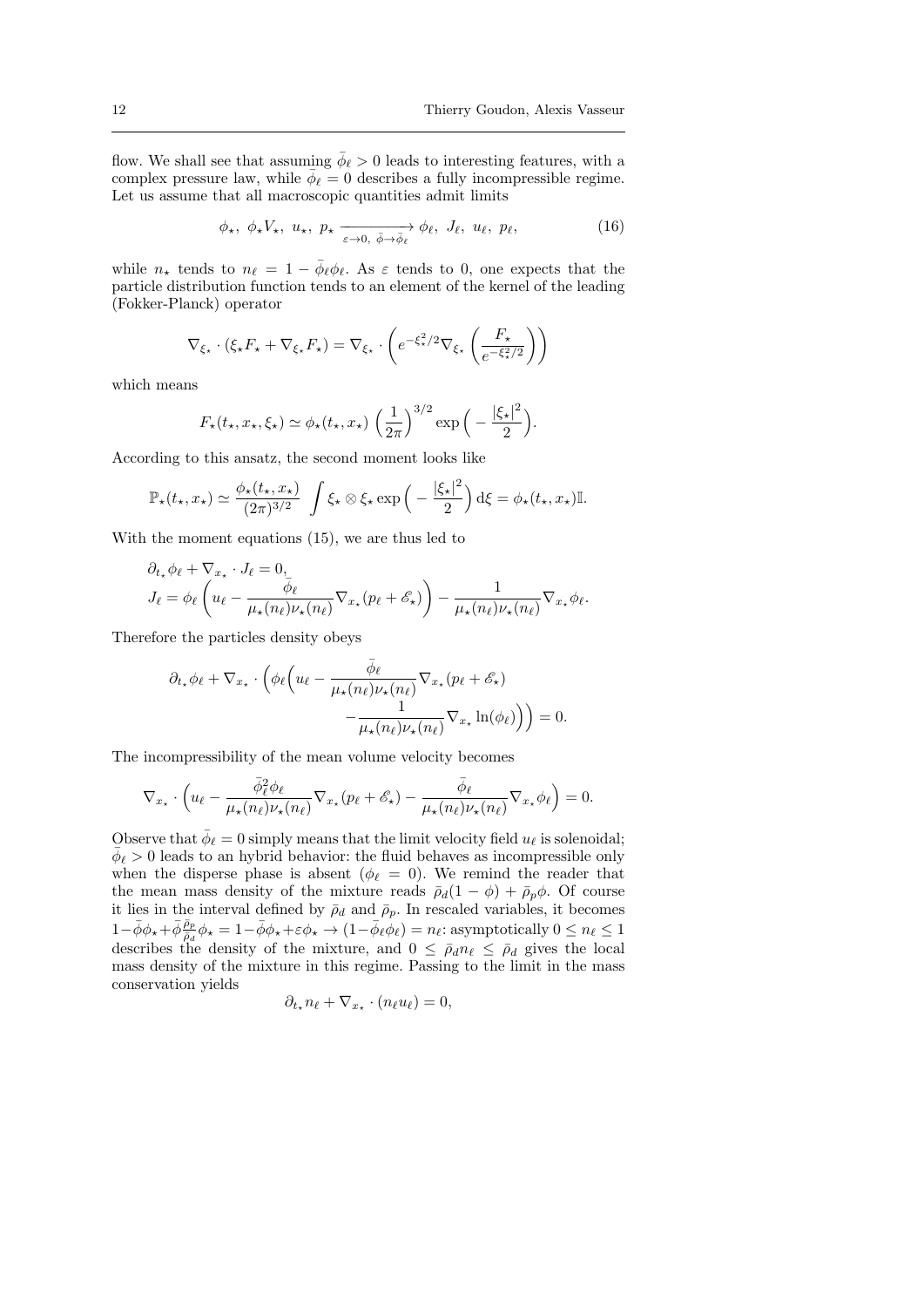and the momentum equation leads to

$$
\partial_{t_{\star}}(n_{\ell}u_{\ell}) + \nabla_{x_{\star}} \cdot (n_{\ell}u_{\ell} \otimes u_{\ell}) + \nabla_{x_{\star}} p_{\ell} - \nabla_{x_{\star}} \cdot (\mu_{\star}(n_{\ell}) \mathbb{D}_{x_{\star}}(u_{\ell}))
$$
\n
$$
= -\bar{\kappa}n_{\ell} \nabla_{x_{\star}} \mathcal{E} + \mu_{\star}(n_{\ell}) \nu_{\star}(n_{\ell}) (J_{\ell} - \phi_{\ell}u_{\ell}) + \bar{\phi}_{\ell} \phi_{\ell} \nabla_{x_{\star}} p_{\ell}
$$
\n
$$
= -(\bar{\kappa}n_{\ell} + \bar{\phi}_{\ell} \phi_{\ell}) \nabla_{x_{\star}} \mathcal{E}_{\star} - \nabla_{x_{\star}} \phi_{\ell}.
$$

Up to a change of notation, we have thus derived  $(1)$ – $(3)$ .

**Proposition 2** Let  $(F_{\star}, n_{\star}, u_{\star}, p_{\star})$  be a sequence of solutions of (14). As  $\epsilon$ goes to 0, we suppose that  $F_{\star}(t_{\star}, x_{\star}, \xi_{\star}) \to \phi_{\ell}(t_{\star}, x_{\star})$   $(2\pi)^{-3/2} \exp(-|\xi_{\star}|^2/2)$ and (16) hold in a strong enough sense. Then, the limit defines a solution of  $(1)–(3)$ .

Let us end this Section with a few comments on the technical issues. First of all, the fluid-kinetic system  $(6)-(10)$  is a highly non linear system, which couples the evolution of unknowns that do not depend on the same set of variables. Hence, the existence theory, even for smooth solutions defined locally in time, is certainly far from obvious. We can mention [3] (local existence of smooth solutions for an inviscid fluid), [19] (global existence of solutions close to equilibrium for an inviscid fluid), [36] (global existence of solutions close to equilibrium for a viscous fluid), [7, 39, 48] (global existence of weak solutions for a viscous fluid) for results in this direction with a simpler coupling, but we are not aware of analysis in the framework of thick sprays (that leads to models where the particle volume fraction is taken into account in the evolution equations for the carrier fluid, see [53]). Second of all, even if one assumes the existence of solutions satisfying the uniform estimates that will be discussed in the forthcoming Section, justifying the asymptotic behavior remains a tough piece of analysis, due to the passage to the limits in nonlinearities, see e. g.  $[22, 34, 35, 50]$  for the study of related questions.

#### 4 Dissipation Properties and a priori Estimates

Now, we are going to discuss a priori estimates satisfied by solutions of (1)– (3). The discussion remains formal; it assumes the existence of smooth enough solutions. As said above, we also suppose that  $\phi$  and u tends to 0 sufficiently fast at infinity (thus *n* tends to 1 as  $|x| \to \infty$ ). These assumptions will allow us to perform certain manipulations and several integrations by parts. But the study provides natural estimates that solutions of the problem can be expected to satisfy.

In view of its physical interpretation as a volume fraction,  $\bar{\phi}\phi$  is expected to belong to the interval  $[0, 1]$ . By combining  $(1)$  and  $(3)$ , we can check that  $\phi$  satisfies

$$
\partial_t \phi = -\nabla_x (\phi u) + \frac{1}{\overline{\phi}} \nabla_x \cdot u
$$
  
=  $-\nabla_x \cdot \left( \phi \left( u - \frac{1}{\mu \nu} \nabla_x (\overline{\phi} p + \overline{\phi} \mathscr{E}) \right) + \nabla_x \cdot \left( \frac{1}{\mu \nu} \nabla_x \phi \right).$  (17)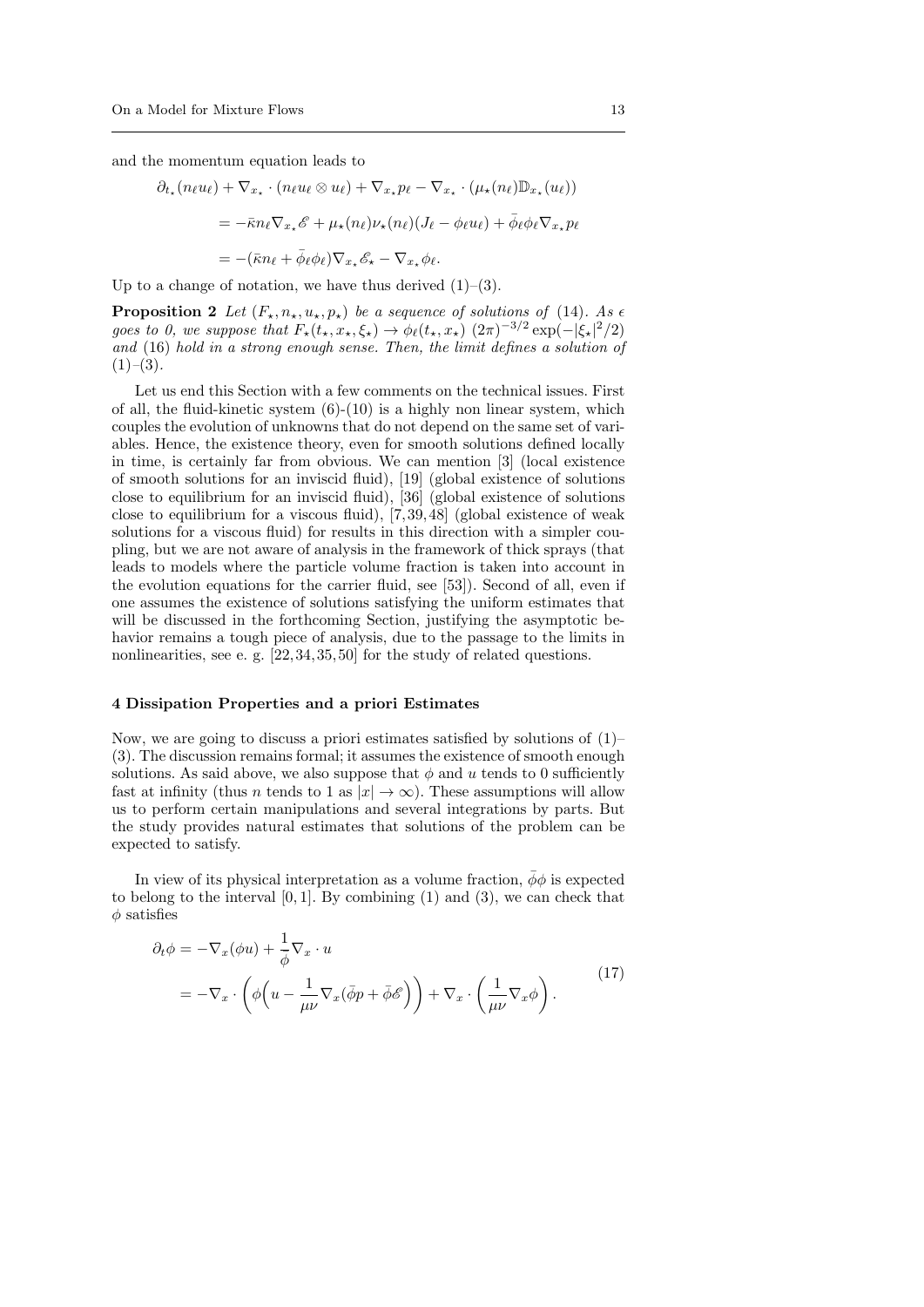Therefore,  $n = 1 - \bar{\phi}\phi$  and  $\phi$  are solutions of the convection equation (1) and the convection-diffusion equation (17), respectively, so that starting from non negative initial data, they both remain non negative. This statement remains to be justified in the construction of solutions through a suitable approximation procedure, but the first basic a priori estimate is

$$
0 \le n = 1 - \bar{\phi}\phi \le 1. \tag{18}
$$

As already said above, for the behavior at infinity, we assume that  $\phi$  vanishes and the mixture is only made of the carrier phase at infinity. Thus, integrating (17) we are led to

$$
\int \phi \, dx = \int \phi_{\text{Init}} \, dx.
$$

# 4.1 Entropy Dissipation

The hydrodynamic model  $(1)$ – $(3)$  inherits a dissipative structure from the microscopic model. Indeed, let us start by computing

$$
\frac{d}{dt} \int \left( \phi \ln(\phi) + n \frac{u^2}{2} \right) dx
$$
\n
$$
= \int \phi \left( u - \frac{\bar{\phi}}{\mu \nu} \nabla_x (p + \mathscr{E}) - \frac{1}{\mu \nu} \nabla_x \ln(\phi) \right) \cdot \frac{\nabla_x \phi}{\phi} dx
$$
\n
$$
- \int \nabla_x (p + \phi) \cdot u dx - \frac{1}{2} \int \mu |\mathbb{D}_x(u)|^2 dx - \int (\kappa n + \bar{\phi} \phi) \nabla_x \mathscr{E} \cdot u dx
$$
\n
$$
= - \int \nabla_x p \cdot \left( \frac{\bar{\phi}}{\mu \nu} \nabla_x \phi + u \right) dx - \int \frac{1}{\mu \nu} \frac{|\nabla_x \phi|^2}{\phi} dx
$$
\n
$$
- \frac{1}{2} \int \mu |\mathbb{D}_x(u)|^2 dx - \int (\kappa n + \bar{\phi} \phi) \nabla_x \mathscr{E} \cdot u dx - \int \frac{\bar{\phi}}{\mu \nu} \nabla_x \mathscr{E} \cdot \nabla_x \phi dx.
$$

The terms which involve the pressure  $p$  can be rewritten as follows

$$
\int p \nabla_x \cdot \left( \frac{\bar{\phi}}{\mu \nu} \nabla_x \phi + u \right) dx
$$
  
= 
$$
\int \left\{ p \nabla_x \cdot \left( u - \frac{\bar{\phi}}{\mu \nu} \nabla_x \phi \right) + 2p \nabla_x \cdot \frac{\bar{\phi}}{\mu \nu} \nabla_x \phi \right\} dx
$$
  
= 
$$
- \int \frac{\bar{\phi}^2}{\mu \nu} \phi |\nabla_x p|^2 dx - \int \frac{\bar{\phi}^2}{\mu \nu} \phi \nabla_x p \cdot \nabla_x \mathcal{E} dx
$$
  
- 
$$
- 2 \int \nabla_x p \cdot \frac{\bar{\phi}}{\mu \nu} \nabla_x \phi dx
$$

by using (3). Besides, we have, on the one hand

$$
\bar{\phi} \frac{\mathrm{d}}{\mathrm{d}t} \int \phi \mathscr{E} \, \mathrm{d}x = \frac{\mathrm{d}}{\mathrm{d}t} \int (1-n) \mathscr{E} \, \mathrm{d}x = - \int nu \cdot \nabla_x \mathscr{E} \, \mathrm{d}x.
$$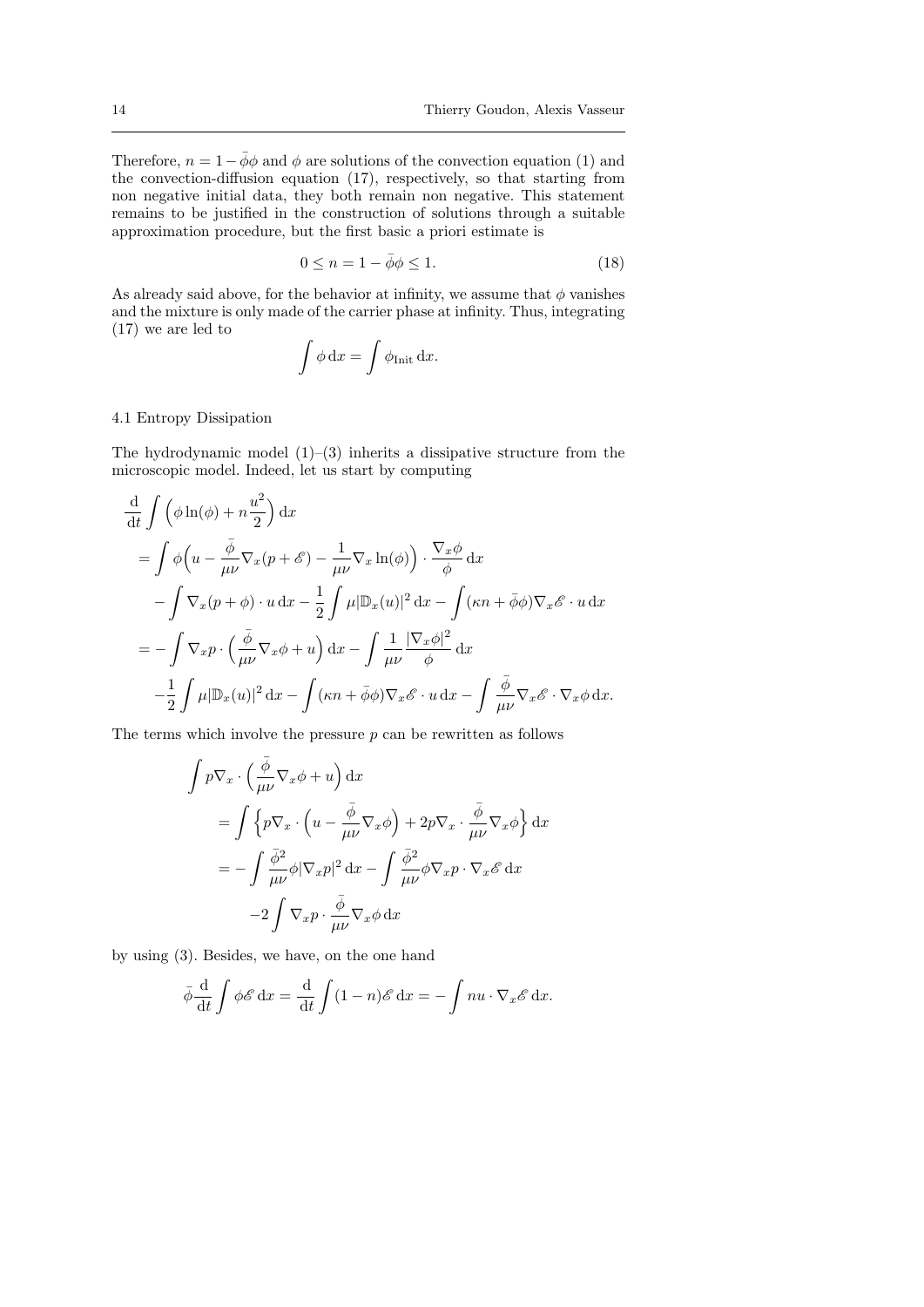and, on the other hand

$$
\frac{\mathrm{d}}{\mathrm{d}t} \int \phi \mathscr{E} \, \mathrm{d}x = \int \left( \phi u - \frac{\bar{\phi} \phi}{\mu \nu} \nabla_x (p + \mathscr{E}) - \frac{1}{\mu \nu} \nabla_x \phi \right) \cdot \nabla_x \mathscr{E} \, \mathrm{d}x.
$$

Combining these relations, we are led to the following statement.

**Proposition 3** Let  $(n, u, p)$  be a smooth enough solution of  $(1)$ – $(3)$ . Let us introduce the following free-energy

$$
\mathscr{G} = \int \left( \phi \ln(\phi) + (1 - \kappa) \bar{\phi} \, \phi \mathscr{E} + n \frac{u^2}{2} \right) dx.
$$

Then, we have  $\frac{d}{dt}\mathscr{G} \leq 0$ .

More precisely, we get

$$
\frac{\mathrm{d}}{\mathrm{d}t}\mathscr{G} = -\frac{1}{2} \int \mu |\mathbb{D}_x(u)|^2 \,\mathrm{d}x \n- \int \left(\frac{\bar{\phi}^2 \phi}{\mu \nu} |\nabla_x p|^2 + \frac{\bar{\phi}^2 \phi}{\mu \nu} |\nabla_x \mathscr{E}|^2 + \frac{1}{\mu \nu} \frac{|\nabla_x \phi|^2}{\phi} \n+ 2\nabla_x p \cdot \frac{\bar{\phi}}{\mu \nu} \nabla_x \phi + 2 \frac{\bar{\phi}}{\mu \nu} \nabla_x \mathscr{E} \cdot \nabla_x \phi + 2 \frac{\bar{\phi}^2 \phi}{\mu \nu} \nabla_x \mathscr{E} \cdot \nabla_x p \right) \,\mathrm{d}x \n= -\frac{1}{2} \int \mu |\mathbb{D}_x(u)|^2 \,\mathrm{d}x - \int \left(\bar{\phi} \sqrt{\frac{\phi}{\mu \nu}} \nabla_x (p + \mathscr{E}) + 2 \sqrt{\frac{1}{\mu \nu}} \nabla_x \sqrt{\phi}\right)^2 \,\mathrm{d}x.
$$

## 4.2 A priori Estimates

In order to make this property a useful a priori estimate, we need further assumptions on the external potential. Roughly speaking,  $\mathscr E$  should be confining on the disperse phase. Technically, we require

(H1) 
$$
\begin{cases} 1 - \kappa > 0, \\ x \mapsto \mathscr{E}(x) \text{ is a Lipschitz function on } \mathbb{R}^N, \\ \text{for a. e. } x \in \mathbb{R}^N, \, \mathscr{E}(x) \ge 0, \\ \text{there exists } 0 < r < (1 - \kappa)\overline{\phi}/4 \text{ such that } x \mapsto e^{-r\mathscr{E}(x)} \in L^1(\mathbb{R}^N). \end{cases}
$$

As a matter of fact note that  $x \mapsto e^{-r\mathscr{E}(x)}$  is Lipschitz and integrable, which implies that it tends to 0 as  $|x| \to \infty$ , and thus we have  $\lim_{|x| \to \infty} \mathscr{E}(x) = +\infty$ .

**Lemma 1** Assume (H1). Let  $\phi : \mathbb{R}^N \to [0, \infty)$  satisfy  $\phi \in L^1(\mathbb{R}^N)$ . We assume that

$$
\int (\phi \ln(\phi) + (1 - \kappa) \bar{\phi} \phi \mathscr{E}) \,dx \leq C
$$

holds for some  $0 < C < \infty$ . Then, there exists  $0 < M < \infty$  such that

$$
\int (\phi |\ln(\phi)| + \phi \mathscr{E}) \,dx \leq M.
$$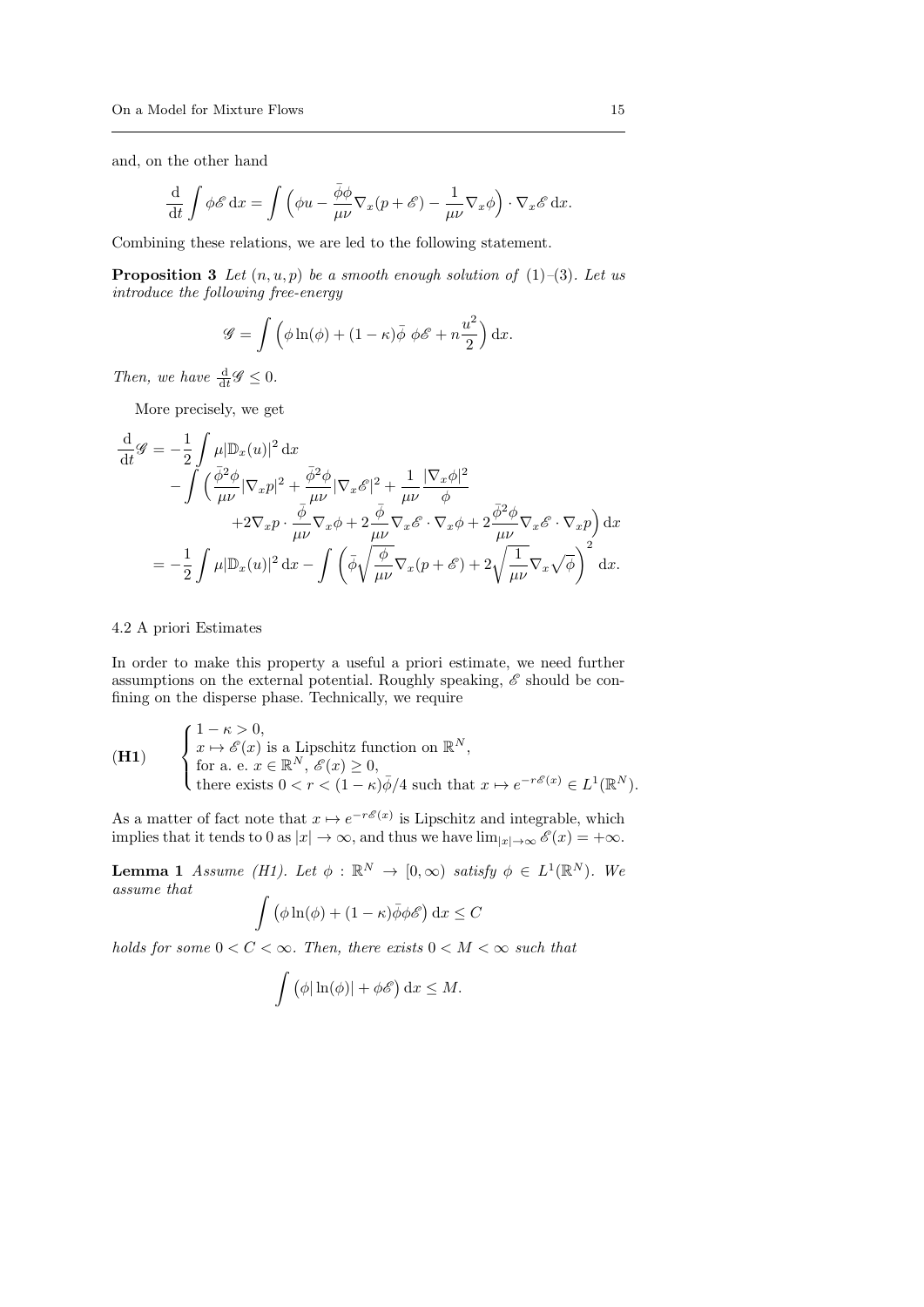Proof The trick consists in writing

$$
\phi|\ln(\phi)| = \phi \ln(\phi) - 2\phi \ln(\phi) \mathbf{1}_{0 \le \phi \le 1}
$$
  
=  $\phi \ln(\phi) - 2\phi \ln(\phi) \mathbf{1}_{e^{-2r\phi} \le \phi \le 1} - 2\phi \ln(\phi) \mathbf{1}_{0 \le \phi < e^{-2r\phi}}$   
 $\le \phi \ln(\phi) + 4r\mathscr{E}\phi + \frac{4}{e} e^{-r\mathscr{E}},$ 

by using the elementary inequality  $-z \ln(z) = 2\sqrt{z}(-\sqrt{z}) \ln(\sqrt{z}) \leq \frac{2}{e}$  $\sqrt{z}$  for any  $z \in [0, 1]$ . We conclude by integrating over  $\mathbb{R}^N$  and using (H1):

$$
\int \phi |\ln(\phi)| dx \le \int (\phi \ln(\phi) + (1 - \kappa) \bar{\phi} \phi \mathscr{E}) dx + \frac{4}{e} \int e^{-r\mathscr{E}} dx \le C + \frac{4}{e} ||e^{-r\mathscr{E}}||_{L^1}.
$$

We can therefore deduce from the dissipation property the following a priori estimate.

Proposition 4 Assume (H1). Let the initial data satisfy

$$
0 \le n_{\text{Init}} = 1 - \bar{\phi}\phi_{\text{Init}} \le 1,
$$
  

$$
\mathcal{M}_0 = \int \left( \phi_{\text{Init}} + \phi_{\text{Init}} |\ln(\phi_{\text{Init}})| + (1 - \kappa)\bar{\phi} \phi_{\text{Init}} \mathcal{E} + n_{\text{Init}} \frac{u_{\text{Init}}^2}{2} \right) dx < \infty.
$$
 (19)

Then, the solutions of  $(1)-(3)$  satisfy

$$
\sup_{t\geq 0} \int \left( \phi + \phi |\ln(\phi)| + (1 - \kappa) \bar{\phi} \, \phi \mathscr{E} + n \frac{u^2}{2} \right) dx < \infty,
$$
\n
$$
\int_0^\infty \int \mu |\mathbb{D}_x(u)|^2 \, dx < \infty,
$$
\n
$$
\int_0^\infty \int \left( \bar{\phi} \sqrt{\frac{\phi}{\mu \nu}} \nabla_x (p + \mathscr{E}) + 2 \sqrt{\frac{1}{\mu \nu}} \nabla_x \sqrt{\phi} \right)^2 \, dx < \infty.
$$

Proof Indeed, the proof of Proposition 3 tells us that

$$
\mathscr{G}(t) + \int_0^t \mathscr{D}(s) \, \mathrm{d}s = \mathscr{G}(0)
$$

with

$$
\mathscr{D} = \frac{1}{2} \int \mu |\mathbb{D}_x(u)|^2 \, \mathrm{d}x + \int \left( \bar{\phi} \sqrt{\frac{\phi}{\mu \nu}} \nabla_x (p + \mathscr{E}) + 2 \sqrt{\frac{1}{\mu \nu}} \nabla_x \sqrt{\phi} \right)^2 \, \mathrm{d}x.
$$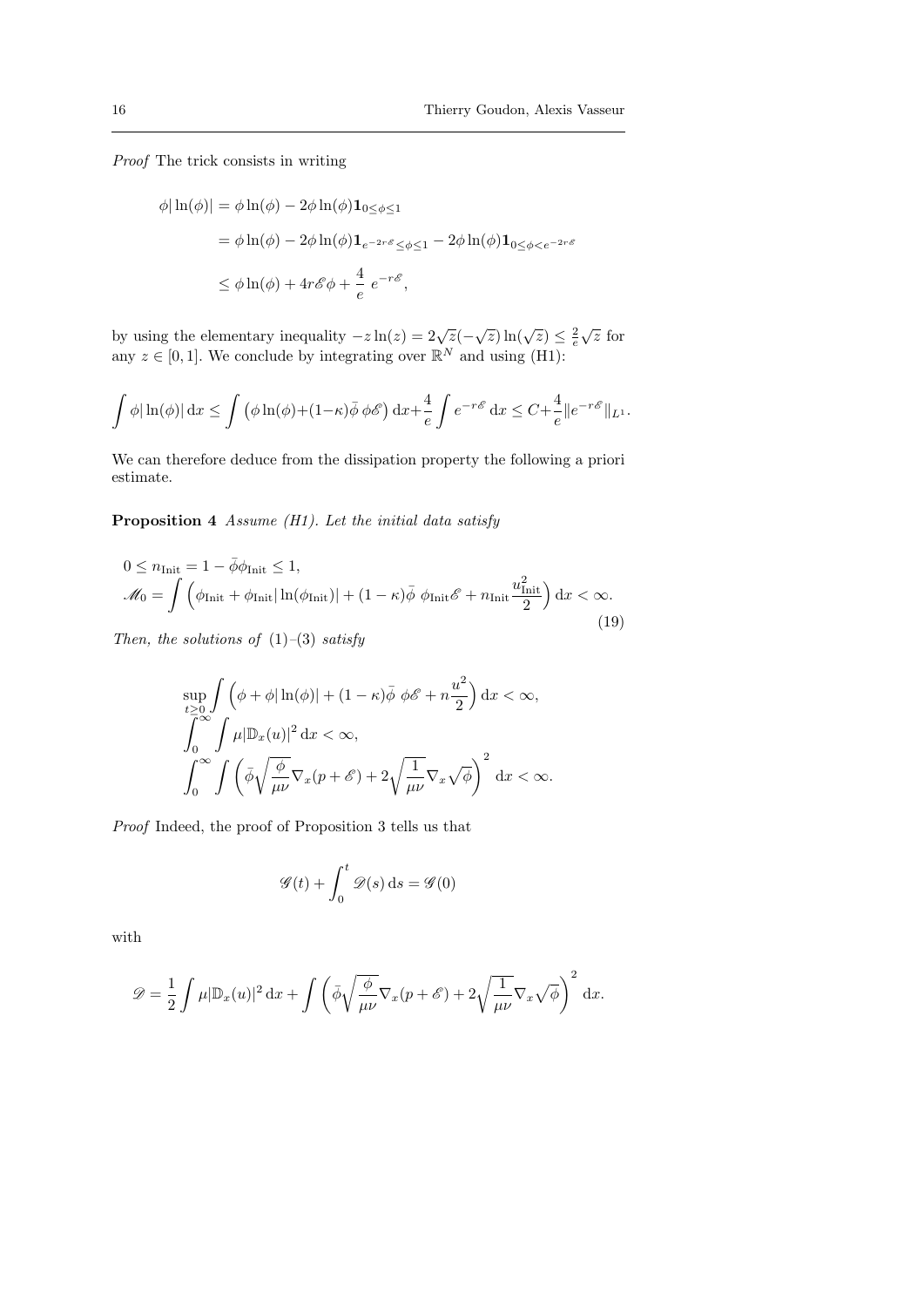Pick  $0 < \delta < (1 - \kappa)\overline{\phi} - 4r$ . Owing to Lemma 1, we get

$$
\int \phi |\ln(\phi)| \, dx + \int n \frac{|u|^2}{2} \, dx + \delta \int \phi \mathscr{E} \, dx + \int_0^t \mathscr{D}(s) \, ds
$$
  
\n
$$
\leq \int \phi \ln(\phi) \, dx + \int n \frac{|u|^2}{2} \, dx
$$
  
\n
$$
+(\delta + 4r) \int \phi \mathscr{E} \, dx + \frac{4}{e} \|e^{-r\mathscr{E}}\|_{L^1} + \int_0^t \mathscr{D}(s) \, ds
$$
  
\n
$$
\leq \mathscr{G}(t) + \int_0^t \mathscr{D}(s) \, ds + \frac{4}{e} \|e^{-r\mathscr{E}}\|_{L^1}
$$
  
\n
$$
\leq \mathscr{G}(0) + \frac{4}{e} \|e^{-r\mathscr{E}}\|_{L^1} \leq \mathscr{M}_0 + \frac{4}{e} \|e^{-r\mathscr{E}}\|_{L^1}.
$$

Remark 2 It is worth remarking that Proposition 4 combined to (2) provides an estimate on  $\nabla_x p$ , in a negative Sobolev space (with respect to time and space variables), for instance

$$
\nabla_x p = -(\partial_t (nu) + \nabla_x \cdot (nu \otimes u)) + \nabla_x \cdot (\mu \mathbb{D}(u)) - (\kappa n + \bar{\phi}\phi) \nabla_x \mathscr{E}) - \nabla_x \phi
$$

lies in  $W_{\text{loc}}^{-1,1}((0,\infty)\times\mathbb{R}^N)$ , say.

This statement provides the basic estimate that can be used to analyze the system. We will be interested in the stability of solutions: we are wondering whether a sequence of solutions of  $(1)$ – $(3)$  which satisfies uniformly the estimates in Proposition 4 (admits a subsequence which) converges to a solution of  $(1)$ – $(3)$ . Of course, we have in mind to construct approximated solutions to the problem, and to justify the existence of solutions to  $(1)$ – $(3)$ by extending the stability argument to such approximated solutions. Clearly, due to the nonlinearities we need to justify the compactness of the sequences in a strong enough sense, and Proposition 4 seems insufficient for this purpose.

# 5 The One Dimension Case: Further Dissipation Properties and Uniform Estimates

Restricting to the framework of dimension one, we are going to exhibit further dissipative properties of the system, which involve the space derivative of the density  $n$ . The idea consists in considering the modified energy

$$
\frac{1}{2} \int n \left| u + \frac{\partial_x \psi(n)}{n} \right|^2 \mathrm{d}x
$$

where the function  $\psi : [0, \infty) \to [0, \infty)$  has to be suitably chosen, depending on the viscosity  $\mu$ . This method has been used successfully for classical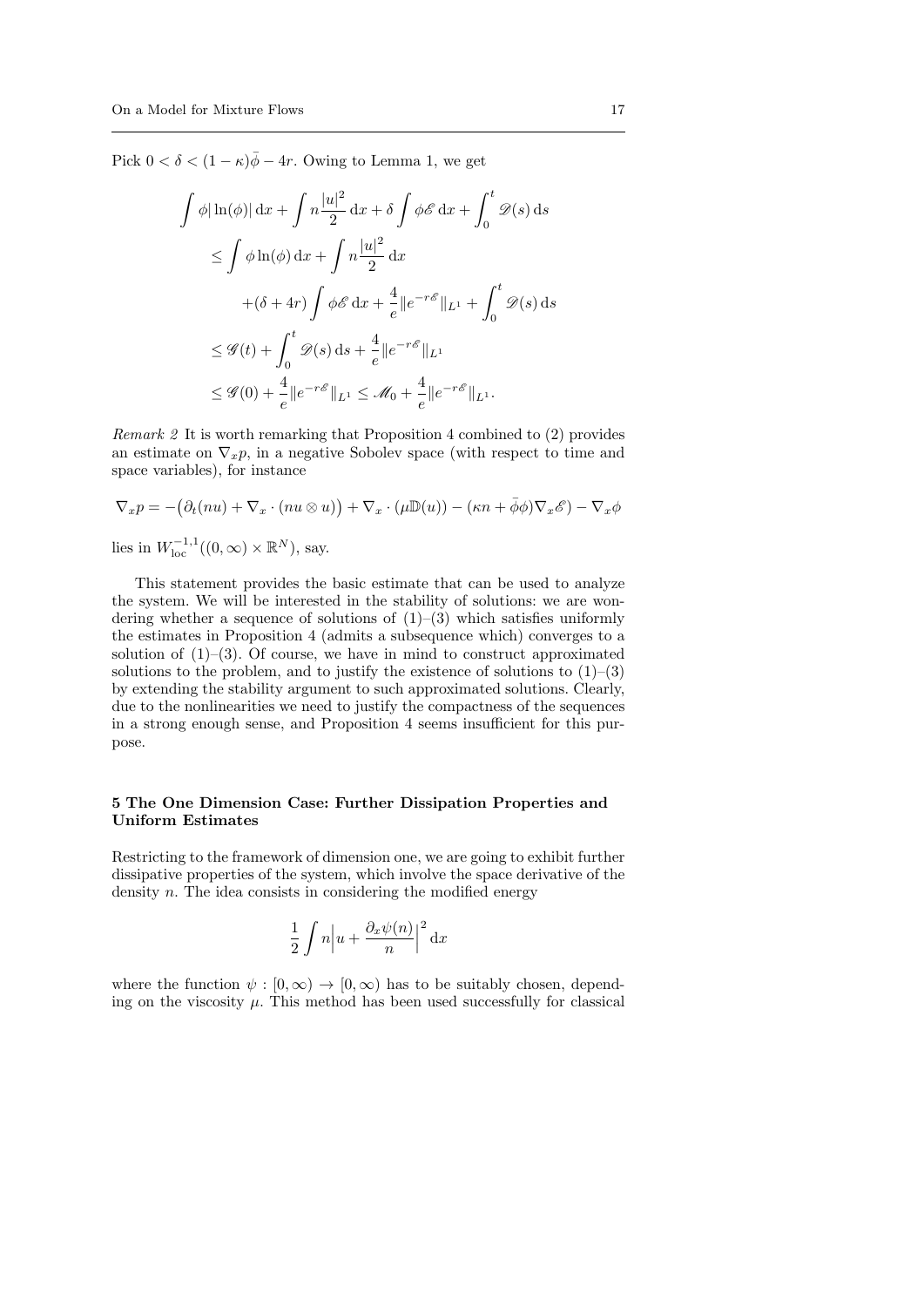systems of fluid mechanics, see [64, 65, 69] and [49], including in higher dimensions [12, 13, 16]. In what follows we assume that  $\mu$  and  $\nu$  are continuous functions, with continuous derivatives. The viscosity is supposed to satisfy

(H2) 
$$
\begin{cases} \text{There exists } 0 \le r < 1/2, \underline{\mu} > 0 \text{ such that} \\ \text{for any } 0 \le n \le 1, \mu(n) \ge \underline{\mu}n^r. \end{cases}
$$

For the drag coefficient, we assume

(H3) There exists  $\overline{\nu} > 0$  such that for any  $0 < n \leq 1$ ,  $\frac{\mu(n)^2}{3}$  $\frac{\nu^{(n)}}{n^3} \nu(n) \leq \overline{\nu}.$ 

Finally, we also need the following property on the behavior of the potential

(H1') 
$$
\partial_x \mathscr{E} \in L^2(\mathbb{R}).
$$

Remark 3 Clearly, we can assume that  $\mu = \bar{\mu}$  is constant. In this case, the drag coefficient satisfies  $\nu(n) \leq (\overline{\nu}/\mu)n^3$ . More generally, with (H2), we get  $\nu(n) \leq (\bar{\nu}/\mu)n^{3-2r}$ . At first sight, this modification of the usual Stokes' law might be considered as surprising. However, the assumption essentially modifies the Stokes law for small values of  $n$ , which means that the carrier fluid is rarefied. In such situations the derivation of Stokes' formula itself becomes questionable, because slip on the particles cannot be neglected. Note also that the definition of the viscosity itself when the density tends to 0 is the object of more or less empirical extension. We refer the reader to the discussion in [67] on relevant corrections to the Stokes law; in particular the formula proposed by Cunningham for the drag coefficient makes a density dependent term appear. Finally, we shall see that the role of hypothesis (H2) and (H3) is precisely to avoid the formation of vacuum! The situation parallels with the analysis of standard fluid mechanics equations, and we can just recopy the motivation from [40]: vacuum states cannot occur at positive times if none are present initially. We recall in this regard that the physical derivation of the Navier–Stokes system presupposes that the fluid in question is nondilute. Our result therefore establishes an important self consistency for this model.

Remark 4 An example of a potential which satisfies (H1)-(H1') is  $\mathscr{E}(x)$  =  $(1+x^2)^{\alpha}$ , with  $0 < \alpha < 1/4$ .

The computation relies on the following observations. Firstly, we have

$$
\partial_t \psi(n) + \partial_x(\psi(n)u) + (n\psi'(n) - \psi(n))\partial_x u = 0.
$$

Secondly, for any quantity h which satisfies  $\partial_t h + \partial_x(hu) = H$ , owing to the mass conservation (1), we get

$$
\partial_t(nh) + \partial_x(nhu) = nH - nh\partial_x u = n\partial_t h + nu\partial_x h.
$$

Then, we recall that

$$
n(\partial_t u + u \partial_x u) + \partial_x p = \partial_x (2\mu \partial_x u) - \partial_x \phi - (\kappa n + \bar{\phi}\phi)\partial_x \mathscr{E}.
$$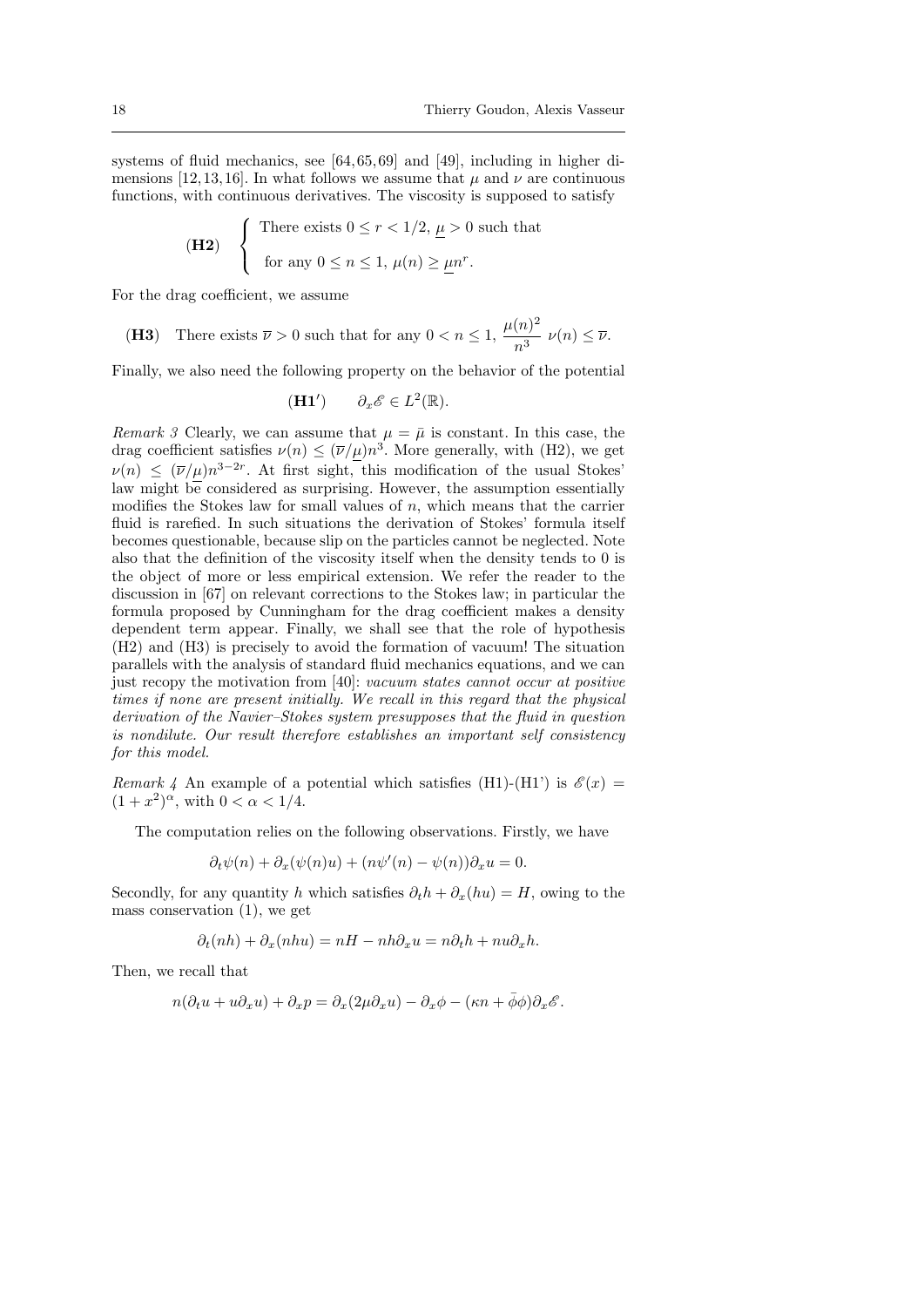We check that

$$
\partial_t \left( n \frac{\partial_x \psi(n)}{n} \right) + \partial_x \left( n u \frac{\partial_x \psi(n)}{n} \right) + \partial_x (n \psi'(n) \partial_x u)
$$
  
=  $n \partial_t \left( \frac{\partial_x \psi(n)}{n} \right) + n u \partial_x \left( \frac{\partial_x \psi(n)}{n} \right) + \partial_x (n \psi'(n) \partial_x u) = 0$ 

holds. Accordingly, we obtain

$$
n\partial_t \left( u + \frac{\partial_x \psi(n)}{n} \right) + nu\partial_x \left( u + \frac{\partial_x \psi(n)}{n} \right) + \partial_x (p + \phi)
$$
  
=  $\partial_x ((2\mu - n\psi'(n))\partial_x u) - (\kappa n + \bar{\phi}\phi)\partial_x \mathscr{E}$   
=  $\partial_t \left( n \left( u + \frac{\partial_x \psi(n)}{n} \right) \right) + \partial_x \left( nu \left( u + \frac{\partial_x \psi(n)}{n} \right) \right) + \partial_x (p + \phi).$ 

These observations allow us to compute

$$
\frac{1}{2} \frac{d}{dt} \int n \left| u + \frac{\partial_x \psi(n)}{n} \right|^2 dx
$$
\n
$$
= \frac{1}{2} \int n \left( u + \frac{\partial_x \psi(n)}{n} \right) \partial_t \left( u + \frac{\partial_x \psi(n)}{n} \right) dx
$$
\n
$$
+ \frac{1}{2} \int \left( u + \frac{\partial_x \psi(n)}{n} \right) \partial_t \left( n \left( u + \frac{\partial_x \psi(n)}{n} \right) \right) dx
$$
\n
$$
= -\frac{1}{2} \int \partial_x \left( n u \left| u + \frac{\partial_x \psi(n)}{n} \right|^2 \right) dx
$$
\n
$$
+ \int \left( u + \frac{\partial_x \psi(n)}{n} \right)
$$
\n
$$
\times \left( - \partial_x (p + \phi) + \partial_x \left( (2\mu(n) - n\psi'(n)) \partial_x u \right) - (\kappa n + \bar{\phi} \phi) \partial_x \mathcal{E} \right) dx.
$$
\n(20)

From now on, we select the function  $\psi$  in order to get rid of the viscous term; namely  $\psi$  is required to satisfy

$$
n\psi'(n) = 2\mu(n). \tag{21}
$$

We are going to combine (20) to the following identity

$$
\frac{\mathrm{d}}{\mathrm{d}t} \int \left( \phi \ln(\phi) + \bar{\phi} (1 - \kappa) \phi \mathcal{E} \right) \mathrm{d}x \n= \kappa \int n u \partial_x \mathcal{E} \, \mathrm{d}x + \int \left( \phi u - \frac{\bar{\phi}}{\mu \nu} \phi \partial_x (p + \mathcal{E}) - \frac{1}{\mu \nu} \partial_x \phi \right) \left( \frac{\partial_x \phi}{\phi} + \bar{\phi} \partial_x \mathcal{E} \right) \mathrm{d}x,
$$
\n(22)

which have already been used when we established the dissipation of the free energy  ${\mathscr G}$  in Proposition 3. Let us set

$$
\widetilde{\mathcal{H}} = \int \left( \phi \ln(\phi) + (1 - \kappa) \bar{\phi} \phi \mathcal{E} + \frac{1}{2} n \left| u + \frac{\partial_x \psi(n)}{n} \right|^2 \right) dx.
$$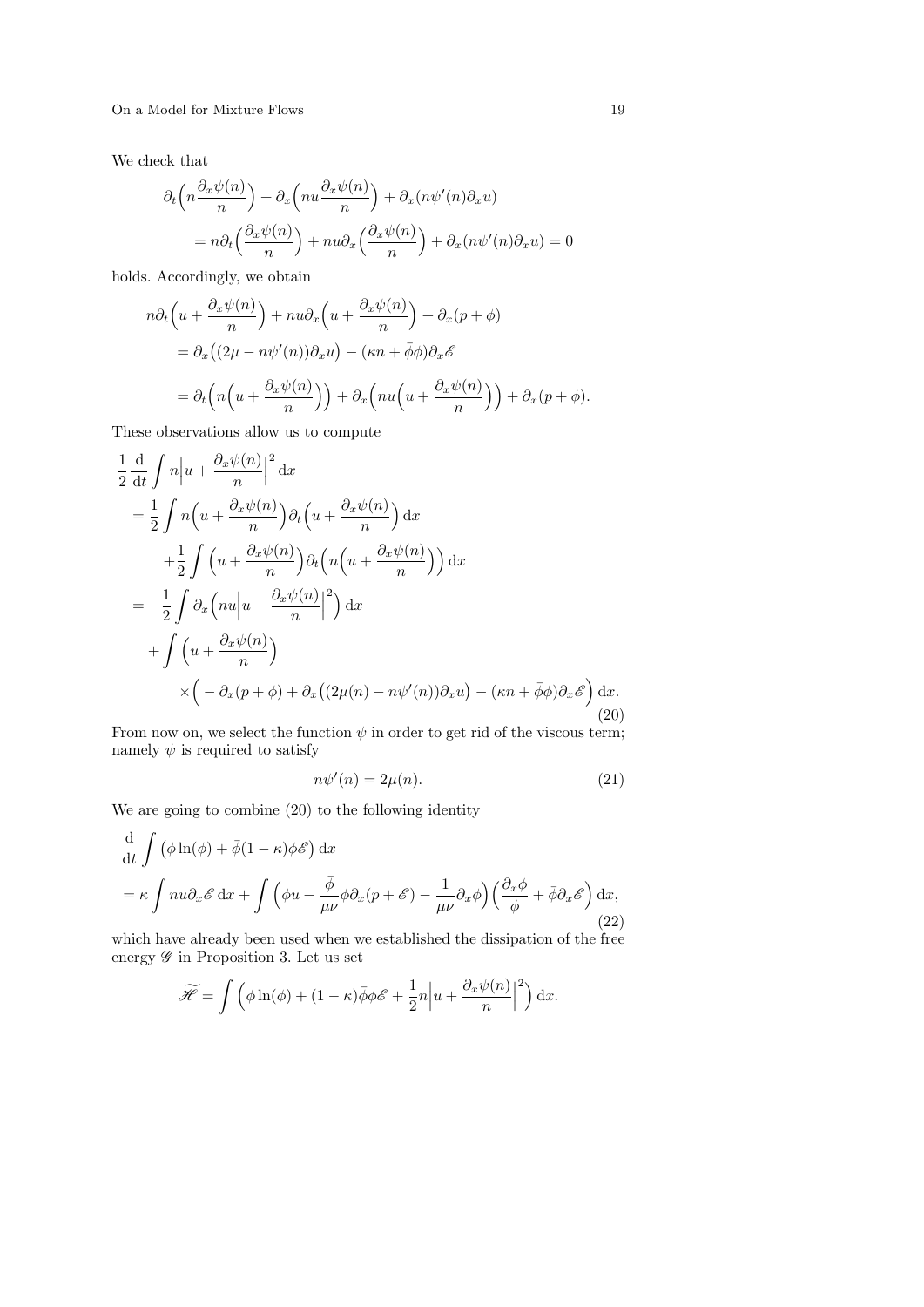We determine the derivative  $\frac{d}{dt} \mathcal{H}$  by summing (20) and (22). As a matter of fact, we remark that all terms involving the velocity u cancel out but one. We are led to

$$
\frac{\mathrm{d}}{\mathrm{d}t}\widetilde{\mathscr{H}} = \int p\partial_x u \,\mathrm{d}x + \mathrm{I} + \mathrm{II} + \mathrm{III} + \mathrm{IV} + \mathrm{V},
$$

with

$$
I = -\int \frac{1}{\mu\nu} \frac{|\partial_x \phi|^2}{\phi} dx,
$$
  
\n
$$
II = -\int \frac{\bar{\phi}}{\mu\nu} \partial_x \phi \partial_x \mathcal{E} dx,
$$
  
\n
$$
III = -\int \frac{\bar{\phi}}{\mu\nu} \phi \partial_x (p + \mathcal{E}) \frac{\partial_x \phi}{\phi} dx,
$$
  
\n
$$
IV = -\int \frac{\bar{\phi}^2}{\mu\nu} \phi \partial_x (p + \mathcal{E}) \partial_x \mathcal{E} dx,
$$
  
\n
$$
V = -\int \frac{\partial_x \psi(n)}{n} (\partial_x (p + \phi) + (\kappa n + \bar{\phi} \phi) \partial_x \mathcal{E}) dx.
$$

Let us set

$$
\Pi = \ln(\phi) + \bar{\phi}(p + \mathscr{E}).
$$

The constraint (3) and integration by parts yield

$$
\int p \partial_x u \, dx = - \int \frac{\bar{\phi}}{\mu \nu} \partial_x p \big( \partial_x \phi + \bar{\phi} \phi \partial_x (p + \mathscr{E}) \big) \, dx
$$

$$
= - \int \frac{\bar{\phi}}{\mu \nu} \phi \partial_x p \partial_x \Pi \, dx.
$$

Next, observe that

$$
I + III = -\int \frac{1}{\mu\nu} \partial_x \phi \left( \frac{\partial_x \phi}{\phi} + \bar{\phi} \partial_x (p + \mathscr{E}) \right) dx = -\int \frac{1}{\mu\nu} \partial_x \phi \partial_x \Pi dx,
$$

and

$$
II + IV = -\int \frac{\bar{\phi}}{\mu \nu} \phi \partial_x \mathscr{E} \left( \frac{\partial_x \phi}{\phi} + \bar{\phi} \partial_x (p + \mathscr{E}) \right) dx = -\int \frac{\bar{\phi}}{\mu \nu} \phi \partial_x \mathscr{E} \partial_x \Pi dx.
$$

It allows us to write

$$
\frac{\mathrm{d}}{\mathrm{d}t}\widetilde{\mathscr{H}} = -\int \frac{\phi}{\mu\nu} |\partial_x \varPi|^2 \,\mathrm{d}x + \mathrm{V}.
$$

We are left with the task of studying V. To this end, we shall use the relations  $1 - \bar{\phi}\phi = n$  and  $\partial_x \phi = -\partial_x n/\bar{\phi}$ , so that

$$
V = (1 - \kappa) \int \partial_x \psi(n) \partial_x \mathcal{E} dx
$$

$$
- \int \frac{\partial_x \psi(n)}{n} \partial_x (\mathcal{E} + p) dx + \frac{1}{\phi} \int \frac{\psi'(n)}{n} |\partial_x n|^2 dx.
$$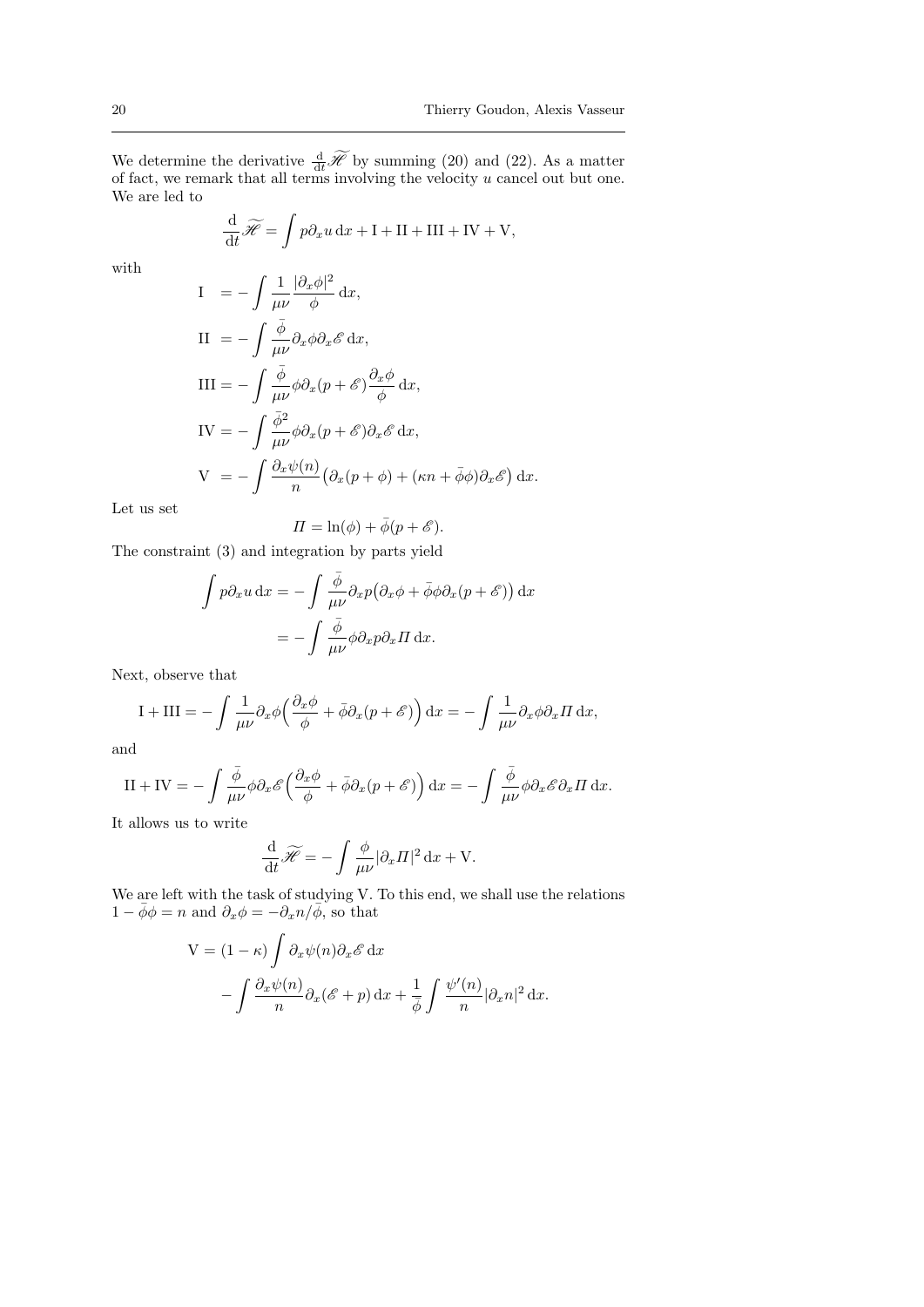However, we have

$$
\partial_x(\mathscr{E} + p) = \frac{1}{\overline{\phi}} \partial_x (H - \ln(\phi)) = \frac{1}{\overline{\phi}} \partial_x H + \frac{1}{\overline{\phi}} \frac{\partial_x n}{1 - n}.
$$

It follows that

$$
V = (1 - \kappa) \int \partial_x \psi(n) \partial_x \mathcal{E} dx - \int \frac{\partial_x \psi(n)}{\overline{\phi}n} \partial_x \Pi dx
$$

$$
- \frac{1}{\overline{\phi}^2} \int \frac{\psi'(n)}{\phi} |\partial_x n|^2 dx,
$$

since  $1 - 1/(1 - n) = -n/(1 - n) = -n/(\bar{\phi}\phi)$ . Hence, we arrive at

$$
\frac{\mathrm{d}}{\mathrm{d}t}\widetilde{\mathscr{H}} = -\int \frac{\phi}{\mu\nu} |\partial_x \Pi|^2 \,\mathrm{d}x - \int \frac{\psi'(n)}{\bar{\phi}^2 \phi} |\partial_x n|^2 \,\mathrm{d}x \n+ (1 - \kappa) \int \partial_x \psi(n) \partial_x \mathscr{E} \,\mathrm{d}x - \int \frac{\partial_x \psi(n)}{\bar{\phi}n} \partial_x \Pi \,\mathrm{d}x.
$$
\n(23)

We aim at estimating the last two terms by either the dissipated quantities or the dissipation terms. This is where we appeal to (H2)-(H3). Indeed, we simply use the Cauchy-Schwarz inequality and, next, the Young inequality together with (21) to estimate

$$
\left| \int \frac{\partial_x \psi(n)}{n\bar{\phi}} \partial_x \Pi \, dx \right| \le \left( \int \frac{\phi}{\mu \nu} |\partial_x \Pi|^2 \, dx \right)^{1/2} \left( \int \frac{|\psi'(n)|^2}{\bar{\phi}^2 n^2} \frac{\mu \nu}{\phi} |\partial_x n|^2 \, dx \right)^{1/2}
$$

$$
\le \frac{1}{2} \int \frac{\phi}{\mu \nu} |\partial_x \Pi|^2 \, dx + \overline{\nu} \int \frac{\psi'(n)}{\bar{\phi}^2 \phi} |\partial_x n|^2 \, dx,
$$

which can be absorbed in the first two terms in the right hand side of (23) provided  $0 < \overline{\nu} < 1$ . We treat similarly the penultimate term in (23), by making use of (H1') and  $0 \le n \le 1$ 

$$
\left| \int (1 - \kappa) \partial_x \psi(n) \partial_x \mathscr{E} \, dx \right|
$$
  
\n
$$
\leq (1 - \kappa) \left( \int \frac{|\partial_x \psi(n)|^2}{n} dx \right)^{1/2} \left( \int n |\partial_x \mathscr{E}|^2 dx \right)^{1/2}
$$
  
\n
$$
\leq \frac{1 - \kappa}{2} \left( \| \partial_x \mathscr{E} \|_{L^2}^2 + \int n \left| \frac{\partial_x \psi(n)}{n} \right|^2 dx \right).
$$

The last term can be dominated as follows

$$
\int n \left| \frac{\partial x \psi(n)}{n} \right|^2 \mathrm{d}x \le 2 \int n \left| \frac{\partial x \psi(n)}{n} + u \right|^2 \mathrm{d}x + 2 \int n |u|^2 \mathrm{d}x. \tag{24}
$$

Coming back to (23), we obtain

$$
\frac{\mathrm{d}}{\mathrm{d}t}\widetilde{\mathscr{H}} + \widetilde{\mathscr{D}}
$$
\n
$$
\leq \frac{1-\kappa}{2} \left( \|\partial_x \mathscr{E}\|_{L^2}^2 + 2 \int n|u|^2 \,\mathrm{d}x \right) + (1-\kappa) \int n \left| \frac{\partial_x \psi(n)}{n} + u \right|^2 \,\mathrm{d}x,
$$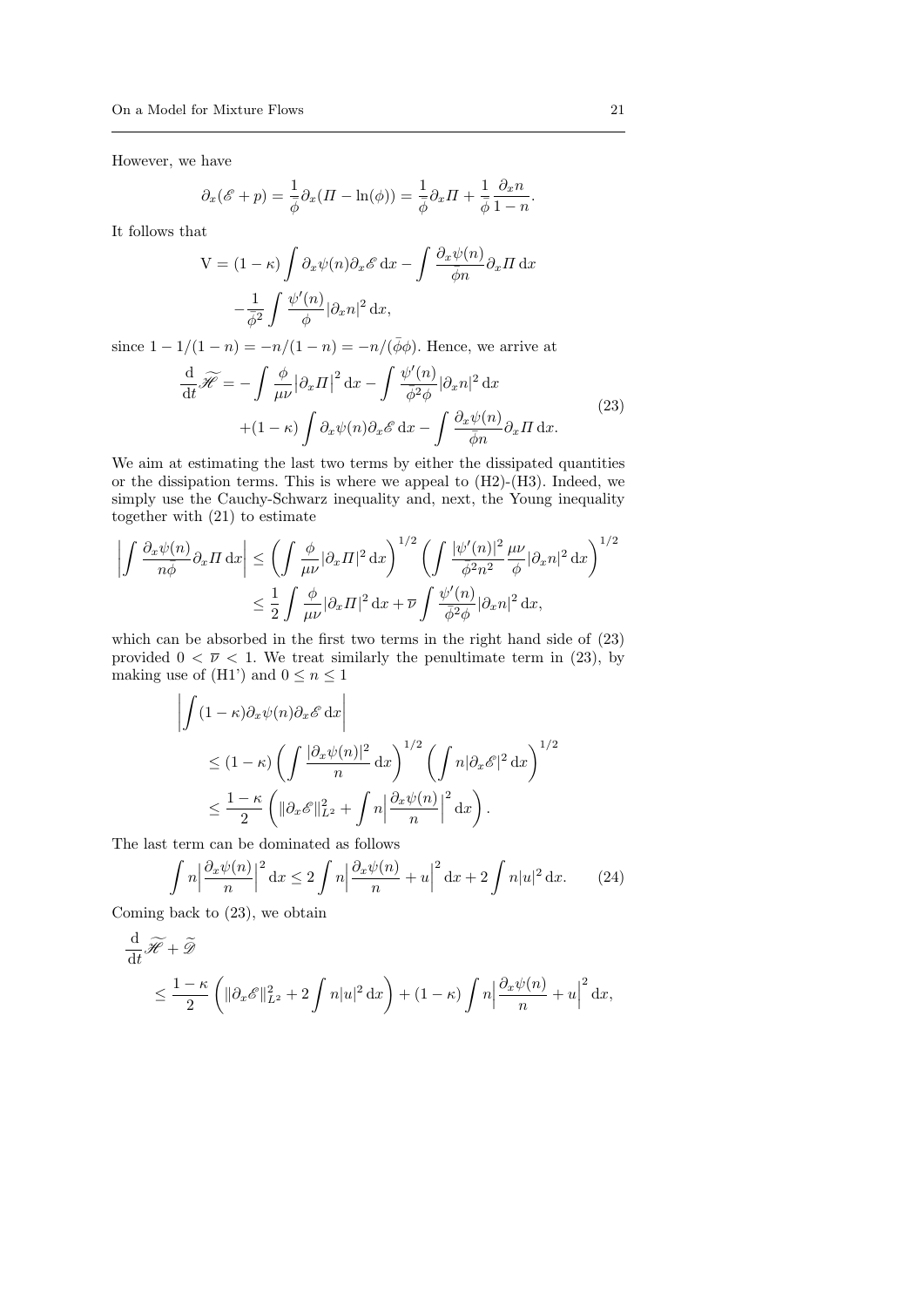where we denote

$$
\widetilde{\mathscr{D}} = \frac{1}{2} \int \frac{\phi}{\mu \nu} \left| \partial_x \Pi \right|^2 \mathrm{d}x + (1 - \overline{\nu}) \int \frac{\psi'(n)}{\overline{\phi}^2 \phi} \left| \partial_x n \right|^2 \mathrm{d}x.
$$

We make use of Lemma 1 to estimate as follows

$$
\frac{1}{2} \int n \left| \frac{\partial_x \psi(n)}{n} + u \right|^2 dx \le \frac{1}{2} \int n \left| \frac{\partial_x \psi(n)}{n} + u \right|^2 dx + \int_0^t \widetilde{\mathscr{D}}(s) ds
$$
  
\n
$$
\le \frac{1}{2} \int n \left| \frac{\partial_x \psi(n)}{n} + u \right|^2 dx + \int_0^t \widetilde{\mathscr{D}}(s) ds + \int \phi |\ln(\phi)| dx
$$
  
\n
$$
\le \frac{1}{2} \int n \left| \frac{\partial_x \psi(n)}{n} + u \right|^2 dx + \int_0^t \widetilde{\mathscr{D}}(s) ds
$$
  
\n
$$
+ \int \phi \ln(\phi) dx + (1 - \kappa) \overline{\phi} \int \phi \mathscr{E} dx + \frac{4}{e} \| e^{-r\mathscr{E}} \|_{L^1}
$$
  
\n
$$
\le \widetilde{\mathscr{H}}(t) + \int_0^t \widetilde{\mathscr{D}}(s) ds + \frac{4}{e} \| e^{-r\mathscr{E}} \|_{L^1}
$$
  
\n
$$
\le \widetilde{\mathscr{H}}(0) + \int_0^t \frac{1 - \kappa}{2} \left( \| \partial_x \mathscr{E} \|^2_{L^2} + 2 \int n |u|^2 dx \right) (s) ds + \frac{4}{e} \| e^{-r\mathscr{E}} \|_{L^1}
$$
  
\n
$$
+ (1 - \kappa) \int_0^t \int n \left| \frac{\partial_x \psi(n)}{n} + u \right|^2 dx ds.
$$

Bearing in mind the estimates in Proposition 4, there exists  $0 < C_T < \infty$ such that for any  $0 \le t \le T < \infty$ ,

$$
\int_0^t \frac{1-\kappa}{2} \left( \| \partial_x \mathscr{E} \|_{L^2}^2 + 2 \int n|u|^2 \, \mathrm{d}x \right)(s) \, \mathrm{d}s + \frac{4}{e} \| e^{-r\mathscr{E}} \|_{L^1} \leq C_T.
$$

We apply the Grönwall lemma to  $\alpha(t) = \int n \left| \frac{\partial_x \psi(n)}{n} + u \right|$  $^{2}$  dx, which thus satisfies

$$
\alpha(t) \le \widetilde{\mathcal{H}}(0) + C_T + (1 - \kappa) \int_0^t \alpha(s) \, \mathrm{d}s,
$$

for any  $0 \le t \le T$ , and we conclude with the following statement.

**Proposition 5** Let  $N = 1$ . We assume that (H1), (H1'), (H2) and (H3) are satisfied with  $0 < \overline{\nu} < 1$ . Let  $n \mapsto \psi(n)$  be a primitive of  $n \mapsto \frac{2\mu(n)}{n}$ . Let the initial data fulfill (19) together with

$$
\mathcal{M}_1 = \int n_{\text{Init}} \left| \frac{\partial_x \psi(n_{\text{Init}})}{n_{\text{Init}}} + u_{\text{Init}} \right|^2 \, \mathrm{d}x < \infty. \tag{25}
$$

Then, for any  $0 < T < \infty$ , there exists a constant  $0 < C_T < \infty$ , which depends on  $\mathcal{M}_0, \mathcal{M}_1, \overline{\nu}, \kappa, \|\partial_x \mathcal{E}\|_{L^2}$  and T, such that the solutions of  $(1)-(3)$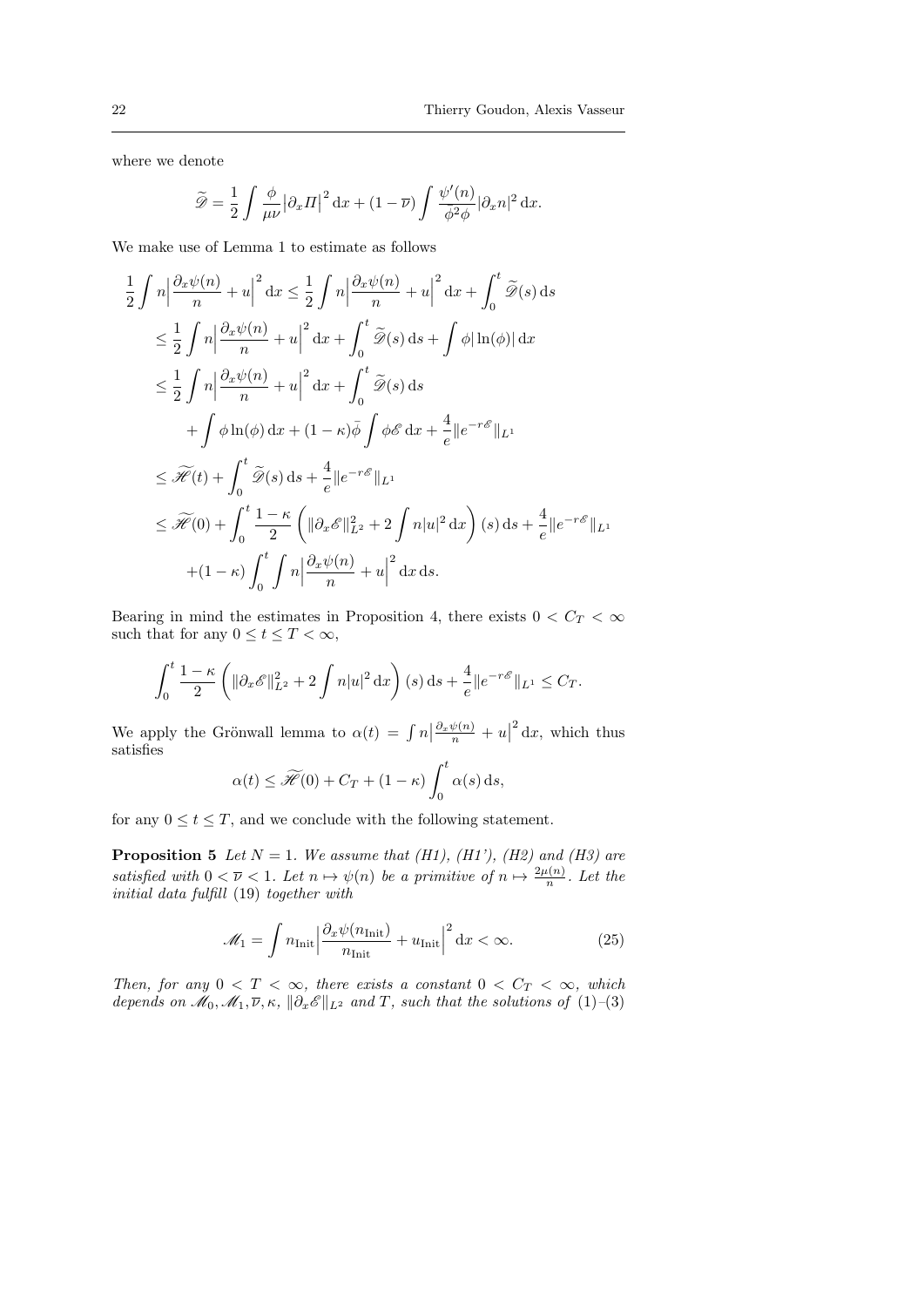satisfy

*i*) 
$$
\sup_{0 \le t \le T} \int n \left| \frac{\partial_x \psi(n)}{n} + u \right|^2 dx \le C_T,
$$
  
\n*ii*) 
$$
\int_0^T \int \int \frac{\phi}{\mu \nu} |\partial_x \Pi|^2 dx ds \le C_T,
$$
  
\n*iii*) 
$$
\int_0^T \int \frac{\psi'(n)}{\overline{\phi^2 \phi}} |\partial_x n|^2 dx ds \le C_T,
$$
  
\n*iv*) 
$$
\sup_{0 \le t \le T} \int \left| \frac{\partial_x \psi(n)}{\sqrt{n}} \right|^2 dx \le C_T.
$$

Proof We have detailed above the justification of i). Estimates ii) and iii) follow by coming back to the inequalities involving the dissipation term  $\mathscr{D}$ . Estimate iv) is deduced from i) and Proposition 4, by using the same argument as in  $(24)$ .

From Proposition 5 we can establish that  $n$  is bounded from below away from vacuum.

Corollary 1 Let the assumptions of Proposition 5 be fulfilled. Then, for any  $0 < T < \infty$ , there exists  $0 < m_T < 1$  such that for a.e.  $(t, x) \in (0, T) \times \mathbb{R}$ , we have  $0 < m_T \le n(t, x) \le 1$ .

The proof relies on the application of the following claim.

**Lemma 2** Let  $u : \mathbb{R} \to [0,1]$  be such that:

- a)  $(1 u) \in L^1(\mathbb{R}),$
- b) There exists a non increasing function  $Z : (0, \infty) \to (0, \infty)$  such that  $\lim_{s\to 0} Z(s) = +\infty$  and  $x \mapsto \partial_x Z(u(x)) \in L^2(\mathbb{R}).$

Then, there exists  $\gamma > 0$  such that for a.e.  $x \in \mathbb{R}$ , we have  $u(x) > \gamma$ .

*Proof* From a), we argue by contradiction to show that there exists  $0 < \epsilon <$ 1, and  $R > 0$  such that for any  $x \in \mathbb{R}$  we can find a measurable subset  $\mathscr{I}_x \subset [x - R, x + R]$  verifying meas $(\mathscr{I}_x) > 0$  and  $u(y) \geq \epsilon$  on  $\mathscr{I}_x$ . Indeed, assume conversely, for any  $\epsilon \in (0,1)$ ,  $R > 0$  the existence of  $x_{\epsilon,R} \in \mathbb{R}$  such that  $u(y) \leq \epsilon$  for a.e.  $y \in [x_{\epsilon,R} - R, x_{\epsilon,R} + R]$ . Then, we would have

$$
2R(1-\epsilon) \leq \int_{x_{\epsilon,R}-R}^{x_{\epsilon,R}+R} \left(1-u(y)\right) \mathrm{d}y \leq \|1-u\|_{L^1}.
$$

Keeping  $\epsilon$  fixed and letting R run to  $\infty$  yields a contradiction.

We use this preliminary step together with assumption b) to establish a bound from below. Let  $x \in \mathbb{R}$ . For any  $y \in \mathscr{I}_x$ , we write

$$
Z(u(x)) = Z(u(y)) + \int_y^x \partial_x Z(u(\xi)) d\xi
$$
  
 
$$
\leq Z(\varepsilon) + ||\partial_x Z(u)||_{L^2} \sqrt{|x - y|} \leq Z(\varepsilon) + ||\partial_x Z(u)||_{L^2} \sqrt{R}.
$$

This shows that  $x \mapsto Z(u(x))$  belongs to  $L^{\infty}(\mathbb{R})$ . In turn, since Z is non decreasing and blows up at the origin, it implies that  $u$  is bounded from below, away from 0.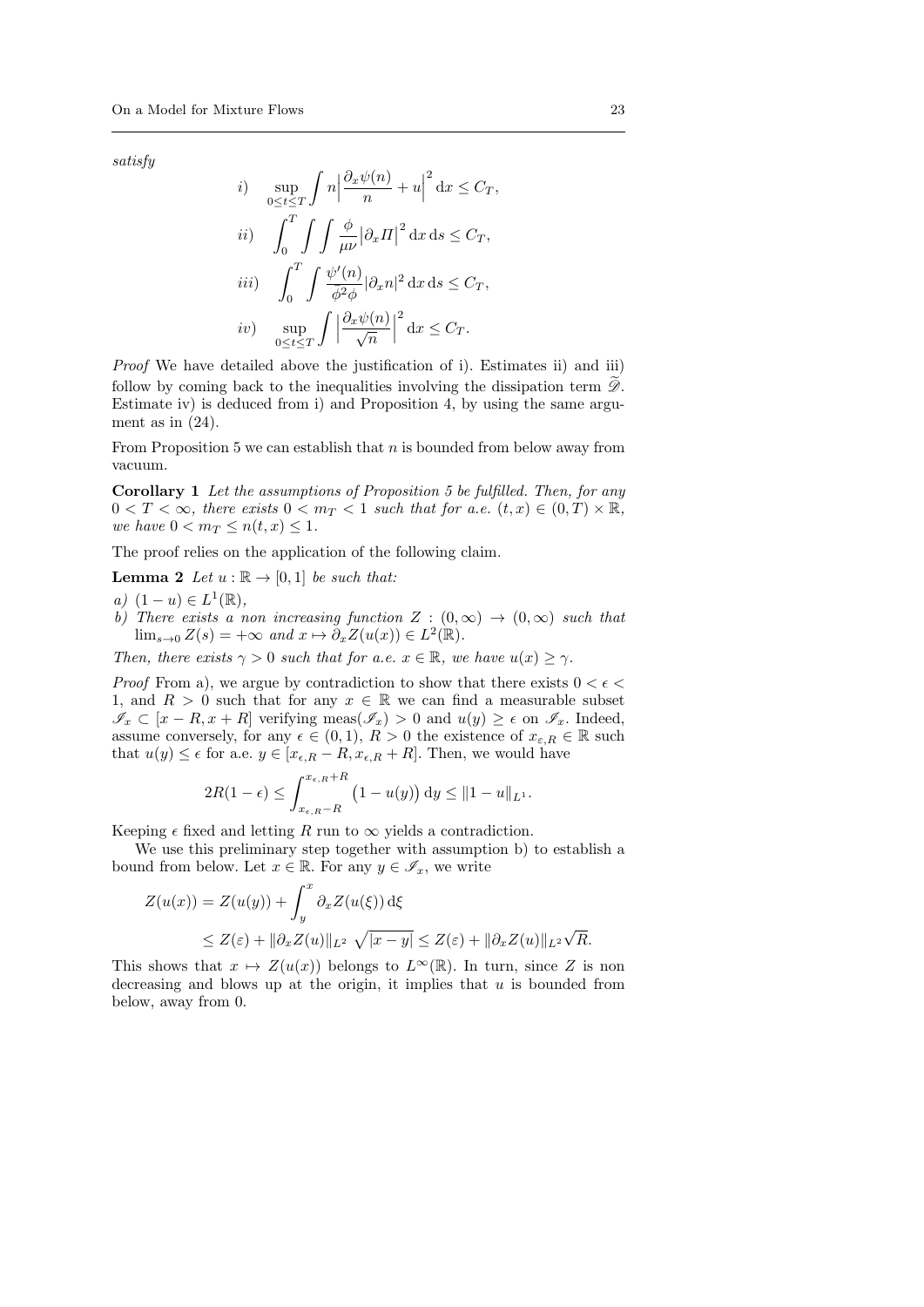*Proof of Corollary 1.* We apply directly Lemma 2 to  $n(t, x)$ . To this end we define Z by

$$
Z(s) = \int_s^1 \frac{\psi'(\xi)}{\sqrt{\xi}} d\xi = \int_s^1 \frac{\mu(\xi)}{\xi^{3/2}} d\xi
$$

so that  $n \left| \frac{\partial_x \psi(n)}{n} \right|$  $2^2 = |\partial_x Z(n)|^2$ . Owing to (H2), we have

$$
Z(s) \ge \underline{\mu} \int_s^1 \frac{\mathrm{d}\xi}{\xi^{3/2-r}} \xrightarrow[s \to 0]{} \infty.
$$

As a consequence of (19),  $\phi_{\text{Init}} = \frac{1}{\phi}(1 - n_{\text{Init}}) \in L^1(\mathbb{R})$  and  $n_{\text{Init}}|u_{\text{Init}}|^2 \in$  $L^1(\mathbb{R})$  too. Hence (25) implies  $\partial_x Z(n_{\text{Init}}) \in L^2(\mathbb{R})$ , and we can deduce that  $n_{\text{Init}}$  is bounded from below by a positive constant, owing to Lemma 2. This property propagates for any positive time  $0 < T < \infty$ . Indeed, on the one hand, Proposition 4 tells us that both  $1 - n = \bar{\phi}\phi$  and  $n|u|^2$  lies in  $L^{\infty}(0,\infty; L^{1}(\mathbb{R}))$ . On the other hand, by virtue of Proposition 5-iv),  $\partial_{x}Z(n)$ belongs to  $L^{\infty}(0,T; L^2(\mathbb{R}))$ . We conclude by applying Lemma 2 again. The bound from below  $m<sub>T</sub>$  depends on  $0 < T < \infty$  because the estimate on  $\partial_x Z(n)$  in  $L^{\infty}(0,T; L^2(\mathbb{R}))$  in Proposition 5 depends on the final time T.  $\Box$ 

#### 6 The One Dimension Case: Stability of the Solutions

In this Section, we stay in dimension one and we investigate the stability of the solutions of (1)–(3). We consider  $(n^k, u^k, p^k, \phi^k)$ , solutions of the system associated to a sequence of data  $(n_{\text{Init}}^k, u_{\text{Init}}^k)$  which verifies (19) and (25) uniformly with respect to the parameter  $k \in \mathbb{N}$ . The question we address is two–fold. On the one hand, we wish to deduce compactness properties of the sequence of solutions  $(n^k, u^k, p^k, \phi^k)$ , from the estimates established in the previous Section. On the other hand, dealing with subsequences that converge in a certain topology, we wish to determine whether or not the limit defines a solution of  $(1)$ – $(3)$ . This analysis leads to the following definition of weak solutions for the problem  $(1)$ – $(3)$ .

**Definition 1** Let  $N = 1$ . We say that  $(n, u, p, \phi)$  is a weak solution of  $(1)$ – (3), associated to the initial conditions (4) which are requested to satisfy (19) and (25), if, for any  $0 < T < \infty$ ,

- $0 \le n \le 1$ , and  $0 \le \phi = \frac{1-n}{\phi} \le \frac{1}{\phi}$  lies in  $H^1 \cap C^0([0,T] \times \mathbb{R})$ ,
- the estimates in Proposition 4 and Proposition 5 are satisfied,
- $\partial_x p$  belongs to  $H^{-1}((0,T)\times\mathbb{R})$ , with  $\frac{\phi}{\mu\nu}\partial_x p = W$ , where supp $(W) \subset$  $\{\phi > 0\}, W \in L^2((0,T) \times \mathbb{R}), \sqrt{\frac{\mu \nu}{\phi}} W \in L^2((0,T) \times \mathbb{R}),$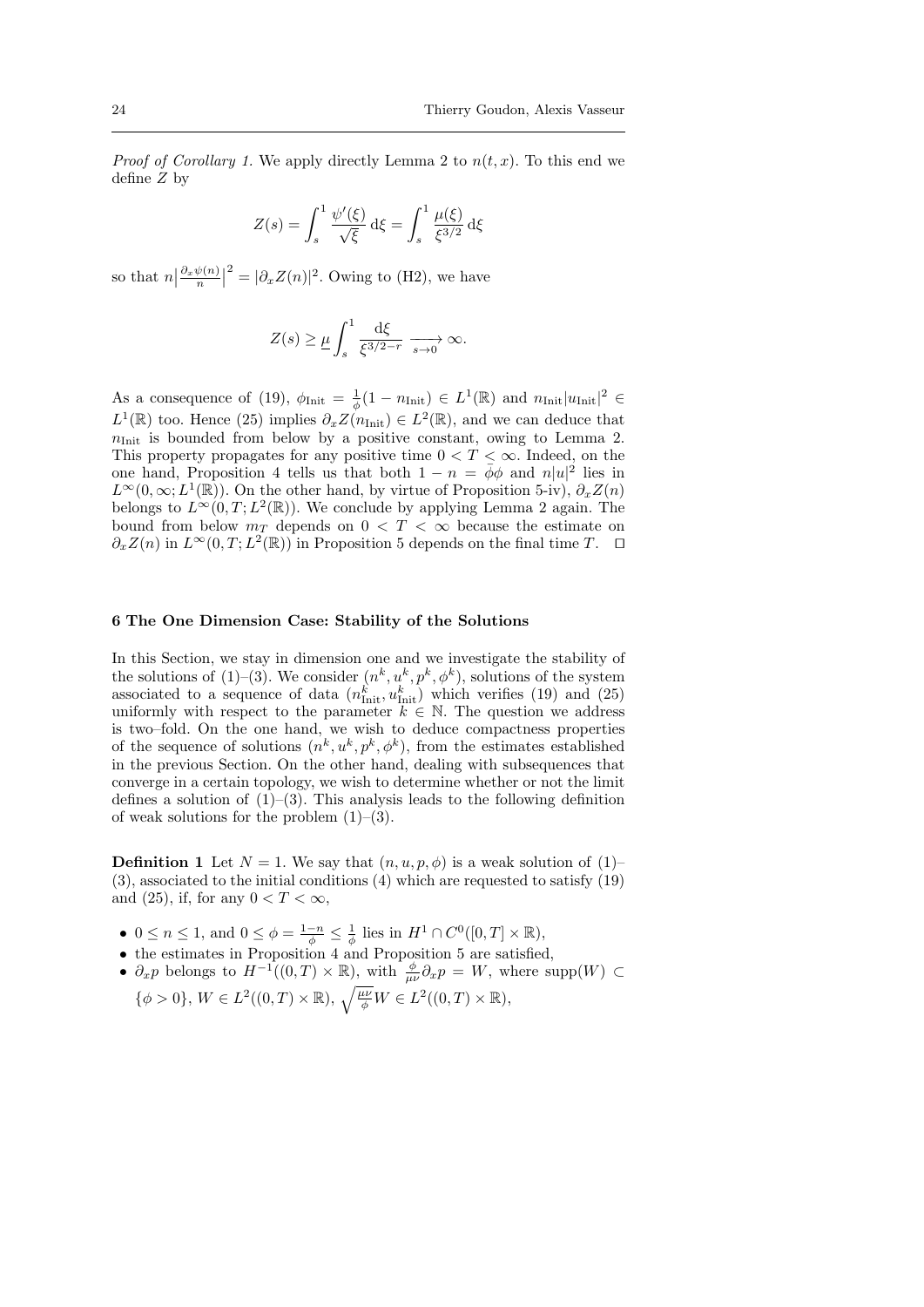and for any  $\zeta \in C_c^{\infty}([0, T) \times \mathbb{R})$ , we have

$$
\int (n\partial_t \zeta + nu\partial_x \zeta) dx dt + \int n_{\text{Init}}(x)\zeta(0, x) dx = 0,
$$
  

$$
\int (nu\partial_t \zeta + (nu^2 - 2\mu \partial_x u + \phi)\partial_x \zeta - (\kappa n + \bar{\phi}\phi)\partial_x \mathscr{E}\zeta) dx dt
$$
  

$$
-\langle \partial_x p, \zeta \rangle + \int n_{\text{Init}}(x)\zeta(0, x) dx = 0,
$$
  

$$
u = \frac{\bar{\phi}^2}{\mu\nu}(\phi \partial_x \mathscr{E} + \partial_x \phi) + \bar{\phi}^2 W.
$$

The remainder of the paper is devoted to the proof of the following stability statement.

**Theorem 1** Let  $N = 1$ . We assume that (H1), (H1'), (H2) and (H3) are satisfied with  $0 < \overline{\nu} < 1$ . Let  $n \mapsto \psi(n)$  be a primitive of  $n \mapsto \frac{2\mu(n)}{n}$ . We consider a sequence of initial data  $\left(n_{\text{Init}}^k, u_{\text{Init}}^k\right)_{k \in \mathbb{N}}$  verifying

$$
0 \le n_{\text{Init}}^k = 1 - \bar{\phi} \phi_{\text{Init}}^k \le 1,
$$

$$
\label{eq:4.1} \begin{split} &\underset{k\in\mathbb{N}}{\sup}\int\Big(\phi_{\rm{Init}}^k+\phi_{\rm{Init}}^k|\ln(\phi_{\rm{Init}}^k)|+(1-\kappa)\bar{\phi}\,\,\phi_{\rm{Init}}^k\mathscr{E}+n_{\rm{Init}}^k\frac{|u_{\rm{Init}}^k|^2}{2}\Big)\,\mathrm{d}x<\infty,\\ &\underset{k\in\mathbb{N}}{\sup}\int n_{\rm{Init}}^k\Big|\frac{\partial_x\psi(n_{\rm{Init}}^k)}{n_{\rm{Init}}^k}+u_{\rm{Init}}^k\Big|^2\,\mathrm{d}x<\infty. \end{split}
$$

Let  $(n^k, u^k, p^k, \phi^k)_{k \in \mathbb{N}}$  be a sequence of solutions of  $(1)$ – $(3)$  associated to these initials data, that satisfies the estimates in Propositions  $\frac{1}{4}$  and 5. Then we can assume that  $n^k$  (resp.  $\phi^k$ ) converges uniformly on compact sets to n (resp.  $\phi$ ),  $u^k$  converges strongly in  $L^2_{\text{loc}}((0,T)\times\mathbb{R})$  to u, and  $\partial_x p^k$  converges to  $\partial_x p$  weakly- $\star$  in  $H^{-1}((0,T) \times \mathbb{R})$ . The limit is a weak solution of  $(1)$ - $(3)$ , to  $\sigma_x p$  weakly- $\star$  in  $H^{-1}(0,1) \times \mathbb{R}$ ). The limit is a weak solution of  $(1)$ -(3),<br>where the product  $\phi \partial_x p$  belongs to  $L^2((0,T) \times \mathbb{R})$ , and  $\sqrt{\phi} \partial_x p \in L^2((0,T) \times \mathbb{R})$ .

In what follows, we will make use of the following classical compactness statement (referred to as the Aubin-Lions-Simon lemma).

**Lemma 3 (Cor. 4 [66])** Let  $X, B, Y$  be Banach spaces such that  $X \subset B \subset Y$ Y, the embedding  $X \subset B$  being compact. Let  $0 < T < \infty$  and  $1 \leq p, q \leq \infty$ . Let B be a bounded set in  $L^p(0,T;X)$  such that  $\{\partial_t f, f \in \mathcal{B}\}\)$  is bounded in  $L^{q}(0,T;Y).$ 

- $-If p$  is finite and  $q \geq 1$ , then  $\mathscr B$  is relatively compact in  $L^p(0,T;B)$ .
- $-If p = +\infty$  and  $q > 1$ , then B is relatively compact in  $C^0([0, T]; B)$ .

We consider  $0 < T < \infty$ , fixed once for all. From Proposition 4, we know that

• 
$$
0 \le n^k \le 1
$$
, and  $0 \le \phi^k = \frac{1 - n^k}{\overline{\phi}} \le \frac{1}{\overline{\phi}}$ ,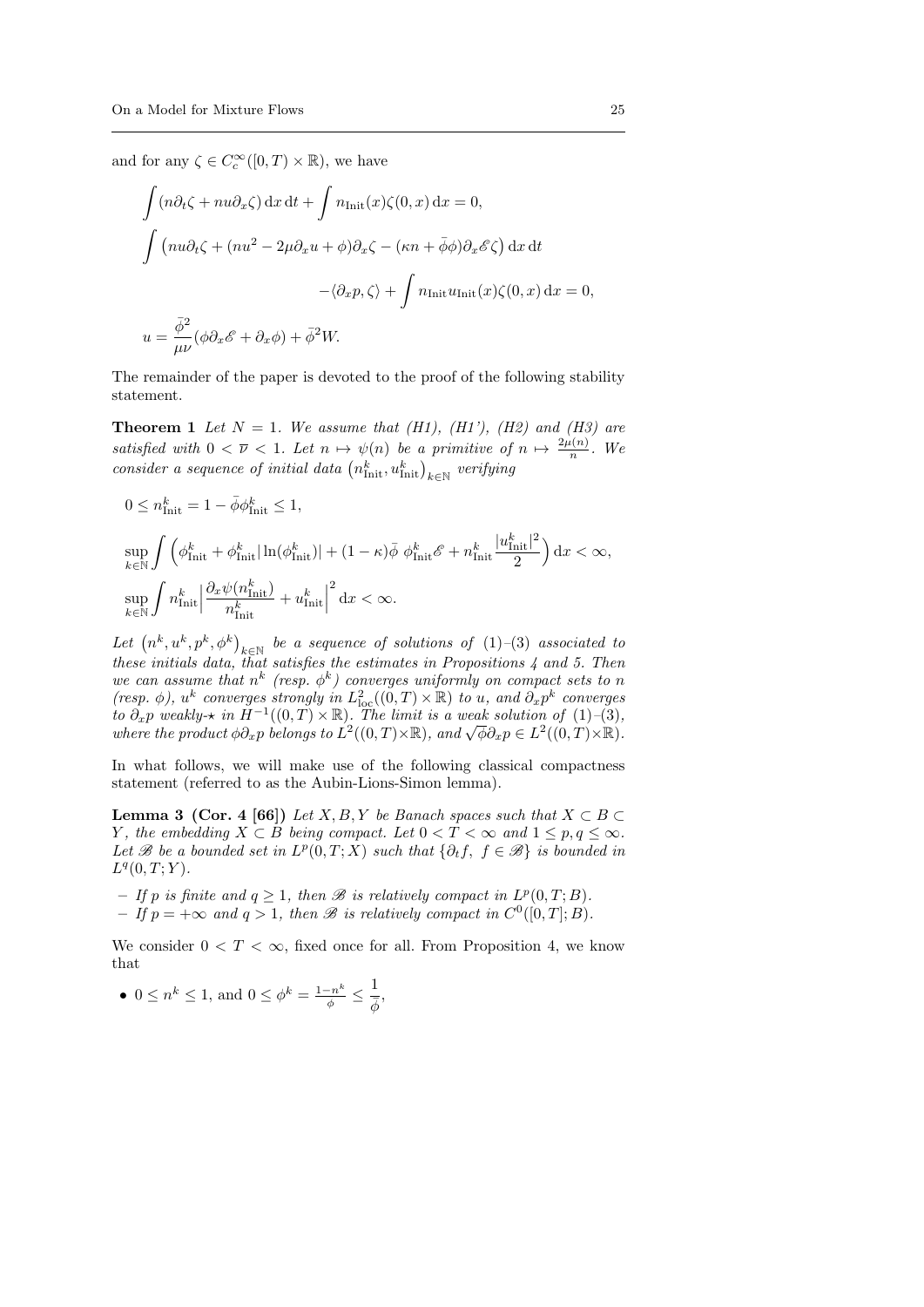- $\phi^k, \phi^k |\ln(\phi^k)|$  and  $\phi^k \mathscr{E}$  are bounded in  $L^{\infty}(0, \infty; L^1(\mathbb{R}))$ ,
- $\sqrt{n^k}u^k$  is bounded in  $L^{\infty}(0,\infty; L^2(\mathbb{R}))$ ,
- $\sqrt{\mu^k} \partial_x u^k$  is bounded in  $L^2((0,\infty) \times \mathbb{R})$ ,
- We set  $\Pi^k = \ln(\phi^k) + \bar{\phi}(p^k + \mathscr{E})$ ; then  $\sqrt{\frac{\phi^k}{\mu^k \nu^k}} \partial_x \Pi^k$  is bounded in  $L^2((0, \infty) \times$  $\mathbb{R}$ ).

Furthermore, with Proposition 5 and Corollary 1, we have established that

there exists  $m<sub>T</sub>$ , which does not depend on k, such that

$$
0 < m \le n^k(t, x) \le 1.
$$

Coming back to Proposition 5 we deduce the following uniform estimates

- $u^k$  and  $\partial_x n^k$  are bounded in  $L^{\infty}(0,T; L^2(\mathbb{R}))$ ,
- $\partial_x u^k$  is bounded in  $L^2((0,T)\times \mathbb{R})$ .

Indeed, we start by writing

$$
\int (u^k)^2 dx
$$
\n
$$
\leq \frac{1}{m_T} \int n^k (u^k)^2 dx = \frac{1}{m_T} \int n^k (u^k + \frac{\partial_x \psi(n^k)}{n^k} - \frac{\partial_x \psi(n^k)}{n^k})^2 dx
$$
\n
$$
\leq \frac{2}{m_T} \int n^k (u^k + \frac{\partial_x \psi(n^k)}{n^k})^2 dx + \frac{2}{m_T} \int n^k (\frac{\partial_x \psi(n^k)}{n^k})^2 dx
$$
\n
$$
\leq \frac{2}{m_T} \int n^k (u^k + \frac{\partial_x \psi(n^k)}{n^k})^2 dx + \frac{2}{m_T} \int (\frac{\partial_x \psi(n^k)}{\sqrt{n^k}})^2 dx
$$

and we conclude by using Proposition 5-i) and iv). Next, we observe that

$$
\left|\partial_x n^k\right|^2=\Big|\frac{\partial_x\psi(n^k)}{\sqrt{n^k}}\Big|^2\times \frac{n^k}{|\psi'(n^k)|^2}=\Big|\frac{\partial_x\psi(n^k)}{\sqrt{n^k}}\Big|^2\times \frac{|n^k|^3}{|2\mu(n^k)|^2},
$$

by using (21). We conclude owing to (H2) and the  $L^{\infty}$  estimate on  $n^{k}$ .

Finally, the dissipated term in Proposition 5-iii) also tells us that

$$
\sqrt{\phi^k}
$$
 is bounded in  $L^2(0,T;H^1(\mathbb{R}))$ 

because  $\frac{\psi'(n)}{\phi}$  $\frac{d(n)}{\phi}|\partial_x n|^2 = 4\bar{\phi}^2 \frac{2\mu(n)}{n}|\partial_x \sqrt{\phi}|^2$  and  $\mu(n)/n$  is bounded from below, by (H2) and Corollary 1. As a consequence of the Sobolev embedding  $H^1(\mathbb{R}) \subset L^{\infty}(\mathbb{R})$ , we note that

$$
u^k
$$
 is bounded in  $L^2(0,T; L^{\infty}(\mathbb{R}))$  and, thus, in  $L^4((0,T) \times \mathbb{R})$ .

The following observation is very specific to the one-dimension framework, and it will be crucial to the analysis.

**Lemma 4** We have  $u^k = \frac{\bar{\phi} \phi^k}{\mu^k \nu^k} \partial_x \Pi^k$ .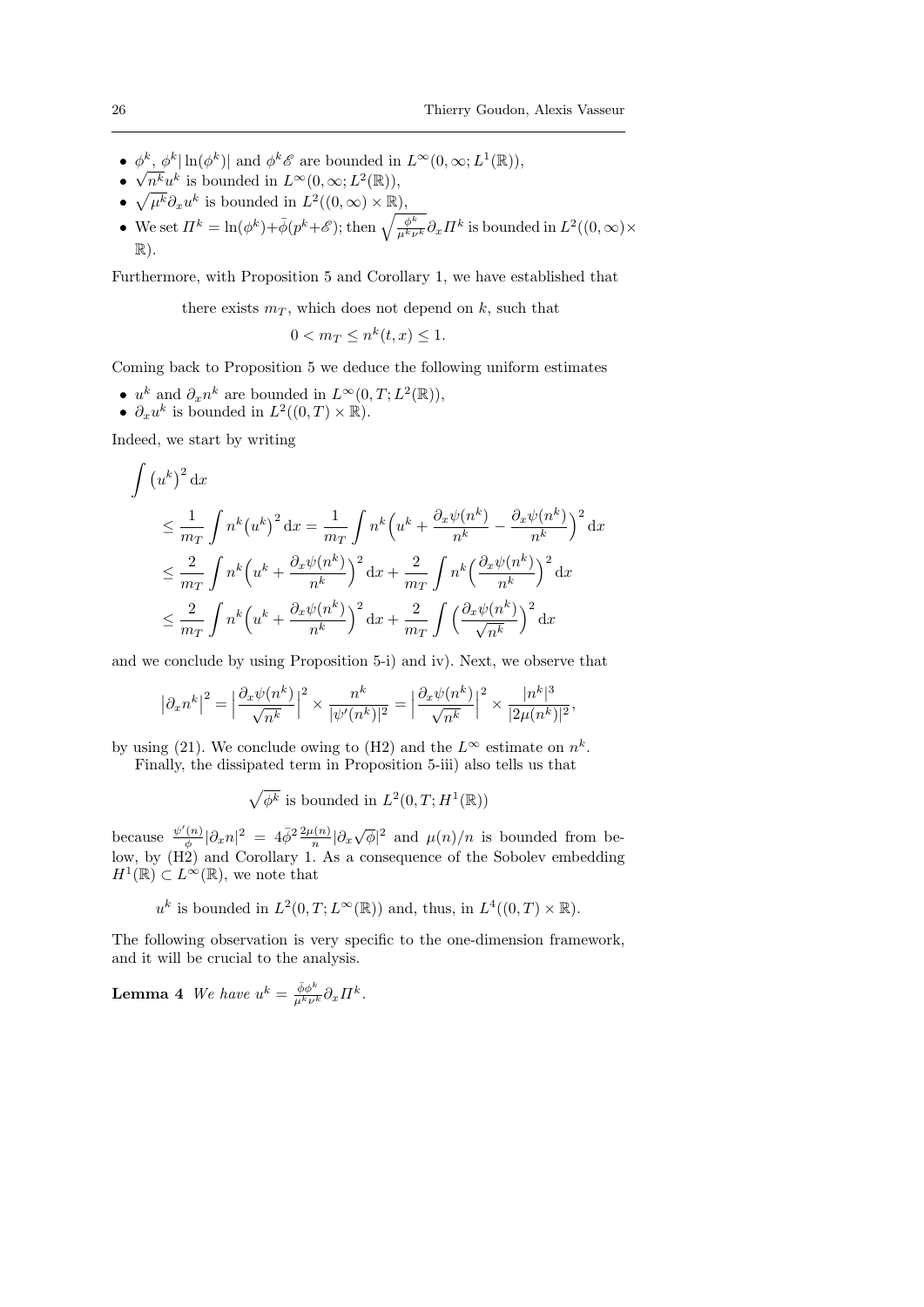Proof The condition (3) in dimension one means that

$$
u^{k}(t,x) - \frac{\bar{\phi}\phi^{k}}{\mu^{k}\nu^{k}}\partial_{x}\Pi^{k}(t,x) = \Upsilon(t)
$$
\n(26)

for a certain function  $\Upsilon : [0, \infty) \to \mathbb{R}$  which only depends on the time variable. From the bounds on  $n^k$ , we deduce that we can find positive constants  $\underline{\alpha}_T, \overline{\alpha}_T$ such that  $\underline{\alpha}_T \leq \frac{1}{\mu^k \nu^k} \leq \overline{\alpha}_T$ , while we bear in mind  $0 \leq \phi^k \leq 1/\overline{\phi}$ . (We will repeatedly use this observation in the sequel.) Therefore  $\frac{\bar{\phi}\phi^k}{\mu^k\nu^k}\partial_x\Pi^k =$  $\sqrt{\frac{\bar{\phi}\phi^k}{\mu^k\nu^k}} \times \sqrt{\frac{\bar{\phi}\phi^k}{\mu^k\nu^k}} \partial_x \Pi^k$  is bounded in  $L^2((0,T) \times \mathbb{R})$ , like  $u^k$ . Thus, the left hand side in (26) belongs to  $L^2((0,T)\times\mathbb{R})$  which thus forces  $\Upsilon(t)=0$ .

We turn to the compactness analysis.

**Lemma 5** The sequence  $(n^k)_{k \in \mathbb{N}}$  is relatively compact in  $C^0([0, T] \times [-R, +R])$ for any  $0 < R < \infty$ .

*Proof* We have seen that  $n^k$  is bounded in  $L^{\infty}(0,T;H^1(\mathbb{R}))$ . By (1), we have  $\partial_t n^k = -\partial_x (n^k u^k) = -u^k \partial_x n^k - n^k \partial_x u^k$ , where the right hand side is bounded (at least) in  $L^2((0,T)\times\mathbb{R})$ . For any  $0 < R < \infty$ ,  $H^1((-R,R)) \subset$  $L^2((-R, R))$  embeds compactly in  $C^0([-R, +R])$  and the statement follows from Lemma 3. Note also that combining the estimates on  $\phi^k$  tells us that  $\phi^k$  is bounded in  $H^1((0,T)\times\mathbb{R})$ .

Up to now the compactness arguments are quite standard. A difficulty is related to a lack of estimate on the pressure  $p^k$  and on  $\partial_t(n^k u^k)$  or  $\partial_t u^k$ . This difficulty already appears in the models investigated in [46]. However, in [46] the pressure is defined in domains where the fluid becomes compressible by a simple local law,  $p^k$  being given as a (non negative) function of the density  $n<sup>k</sup>$ . Hence, it is not clear how to adapt the techniques elaborated in [46] to the non local definition of the pressure we are dealing with.

Let us consider the evolution of  $\phi^k u^k$ :

$$
\partial_t(\phi^k u^k) + \partial_x(\phi^k u^k u^k) = \phi^k(\partial_t u^k + u^k \partial_x u^k) + u^k(\partial_t \phi^k + \partial_x(\phi^k u^k))
$$

$$
= \frac{\phi^k}{n^k} \partial_x(-p^k - \phi^k + 2\mu^k \partial_x u^k)
$$

$$
- \frac{\phi^k}{n^k}(\kappa n^k + \bar{\phi}\phi^k)\partial_x \mathcal{E} + \frac{1}{\bar{\phi}}u^k \partial_x u^k,
$$

where we have used (17). We rewrite the viscous term as follows

$$
\frac{\phi^k}{n^k} \partial_x (2\mu^k \partial_x u^k) = \partial_x \left(\frac{\phi^k}{n^k} 2\mu^k \partial_x u^k\right) - \partial_x \left(\frac{\phi^k}{n^k}\right) 2\mu^k \partial_x u^k
$$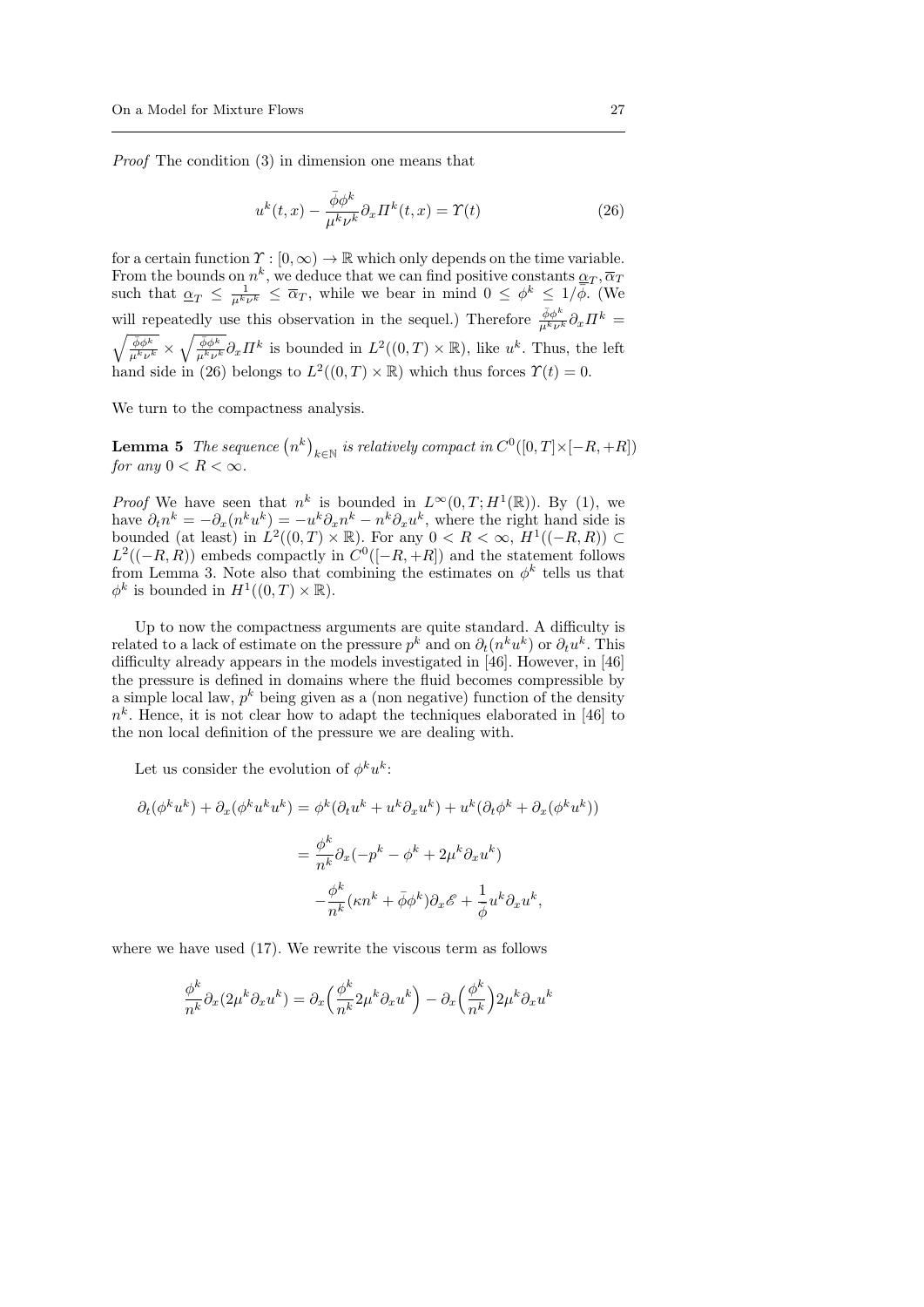so that it appears of a sum of a term bounded in  $L^2(0,T;H^{-1}(\mathbb{R}))$  and a term bounded in  $L^2(0,T;L^1(\mathbb{R}))$ . For the pressure term, we get

$$
\frac{\phi^k}{n^k} \partial_x p^k = \frac{\phi^k}{\overline{\phi} n^k} \partial_x \Pi^k - \frac{\phi^k}{n^k} \partial_x \mathscr{E} - \frac{1}{\overline{\phi} n^k} \partial_x \phi^k
$$

$$
= \frac{\sqrt{\mu^k \nu^k \phi^k}}{n^k} \sqrt{\frac{\phi^k}{\mu^k \nu^k}} \partial_x \Pi^k - \frac{\phi^k}{n^k} \partial_x \mathscr{E} + \frac{1}{\overline{\phi}^2 n^k} \partial_x n^k.
$$

Hence this quantity is bounded in  $L^2((0,T)\times\mathbb{R})$ . Finally  $\frac{\phi^k}{n^k}(\kappa n^k+\bar{\phi}\phi^k)\partial_x\phi$ is bounded in  $L^{\infty}(0,T;L^2(\mathbb{R}))$ , while  $\frac{\phi^k}{n^k}\partial_x\phi^k = -\frac{\phi^k}{\phi n^k}\partial_x n^k$  is bounded in  $L^{\infty}(0,T;L^2(\mathbb{R}))$ , and  $u^k \partial_x u^k = \frac{1}{2} \partial_x |u^k|^2$  is bounded in functional spaces like  $L^2(0,T;L^1(\mathbb{R}))$ ,  $L^2(0,T;H^{-1}(\mathbb{R}))$  or  $L^1(0,T;L^2(\mathbb{R}))$ , while  $\partial_x(\phi^k u^k u^k)$ is bounded in  $L^2(0,T;H^{-1}(\mathbb{R}))$ . Therefore, we can apply Lemma 3 as follows:  $\phi^k u^k$  is bounded in  $L^2(0,T;H^1(\mathbb{R}))$ , because  $\phi^k u^k$  is bounded in  $L^{\infty}(0,T;L^2(\mathbb{R}))$ and  $\partial_x(\phi^k u^k) = \phi^k \partial_x u^k + u^k \partial_x \phi^k$  is bounded in  $L^2((0,T) \times \mathbb{R})$ , with moreover  $\partial_t(\phi^k \bar{u}^k)$  bounded in  $L^2(0,T;H^{-s}(\mathbb{R}))$  for a sufficiently large exponent  $s>0$ . Since for any  $0 < R < \infty$ ,  $H^1((-R, R))$  embeds compactly to  $L^2((-R, R))$ , we conclude with the following claim.

**Lemma 6** The sequence  $(\phi^k u^k)_{k \in \mathbb{N}}$  is relatively compact in the space  $L^2((0,T) \times$  $(-R, +R)$ ) for any  $0 < R < \infty$ .

Looking similarly at the estimates on each term but the pressure in (2), we deduce that

**Lemma 7** The sequence  $(\partial_x p^k)_{k \in \mathbb{N}}$  is bounded in  $H^{-1}((0,T) \times \mathbb{R})$ , with  $\left(\sqrt{\phi^k}\partial_x p^k\right)_{k\in\mathbb{N}}$  bounded in  $L^2((0,T)\times\mathbb{R})$ .

*Proof* The second assertion comes from the expression of  $\Pi^k$ , together with Proposition 5-ii), once we have remarked that  $\partial_x \sqrt{\phi^k}$  is bounded in  $L^2((0,T)\times$ R), by virtue of Proposition 5-iii).

Owing to the compactness properties we have established, possibly at the price of extracting subsequences, we can suppose that

- $n^k$  converges to n uniformly on  $[0, T] \times [-R, R]$  for any  $0 < R < \infty$ , and  $\phi^k = (1 - n^k)/\bar{\phi}$  converges to  $\phi = (1 - n)/\bar{\phi}$  uniformly on  $[0, T] \times [-R, R]$ ,
- $u^k$  converges to u weakly in  $L^2((0,T)\times \mathbb{R}),$
- p<sup>k</sup> admits a limit p in  $\mathscr{D}'((0,T) \times \mathbb{R})$ , with  $\partial_x p^k$  converging to  $\partial_x p$ weakly –  $\star$  in  $H^{-1}((0,T)\times \mathbb{R})$ .

Furthermore, let us set  $q^k = \phi^k u^k$ ; we can assume that  $q^k$  converges to q strongly in  $L^2((0,T) \times [-R,+R])$  for any  $0 < R < \infty$  and a. e.

**Lemma 8** We can also assume that  $\phi^k$  converges to  $\phi$  pointwise, strongly in  $L^p((0,T)\times\mathbb{R})$ , for any  $1\leq p<\infty$ , and it is dominated by an integrable function.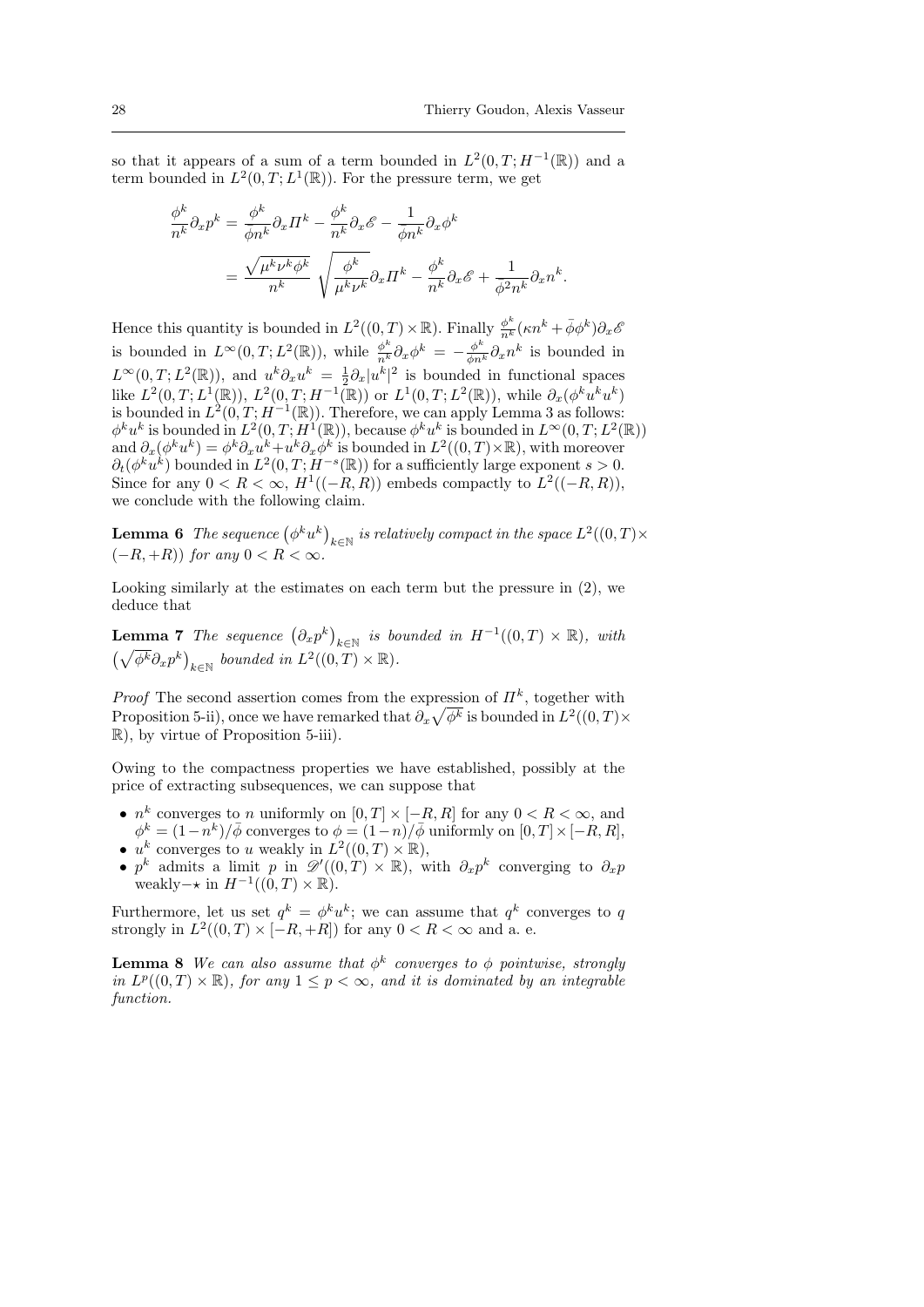Proof With the estimates in Proposition 4, we can apply the Dunford-Pettis theorem; it tells us that  $(\phi^k)_{k \in \mathbb{N}}$  is relatively compact for the weak topology in  $L^1((0,T)\times\mathbb{R})$ . Then, extracting subsequences if necessary,  $\phi^k$  converges to  $\phi$  both pointwise (owing to Lemma 5) and weakly in  $L^1((0,T) \times \mathbb{R})$ . Combining Dunford-Pettis and Egoroff theorem, it implies that  $\phi^k$  converges to  $\phi$  strongly in  $L^1((0,T)\times\mathbb{R})$ . Since  $0 \leq \phi^k \leq 1/\bar{\phi}$ , by interpolation the convergence also holds in  $L^p((0,T)\times\mathbb{R})$ , for any  $1 \leq p < \infty$ . Applying the partial reciprocal of the Lebesgue theorem, we can assume that  $\phi^k$  is dominated. For a detailed presentation of the arguments we refer the reader to [33, Sections 7.3.2, 7.3.3 & 7.6 and Lemma 3.31] or to the Appendix in [59].

**Lemma 9** Up to a subsequence  $u^k$  converges to  $u = \frac{q}{\phi} \mathbf{1}_{\phi>0}$  a.e.  $(0,T) \times \mathbb{R}$ , strongly in  $L^2_{\text{loc}}((0,T)\times \mathbb{R})$ , and weakly in  $L^4((0,T)\times \mathbb{R})$ . In particular  $u(t,x)$ vanishes when  $\phi(t,x) = 0$ .

*Proof* We split  $u^k = u^k \mathbf{1}_{\phi>0} + u^k \mathbf{1}_{\phi=0}$ , where Lemma 4 yields

$$
\int_{\{\phi=0\}} |u^k| \,dx \,dt = \int_{\{\phi=0\}} \left| \frac{\bar{\phi}\phi^k}{\mu^k \nu^k} \partial_x \Pi^k \right| \,dx \,dt
$$
\n
$$
= \int_{\{\phi=0\}} \frac{\bar{\phi}}{\sqrt{\mu^k \nu^k}} |\sqrt{\phi^k} - \sqrt{\phi}| \left| \sqrt{\frac{\phi^k}{\mu^k \nu^k}} \partial_x \Pi^k \right| \,dx \,dt
$$
\n
$$
\leq C_T \left( \int |\sqrt{\phi^k} - \sqrt{\phi}|^2 \,dx \,dt \right)^{1/2}
$$

where  $C_T > 0$  is a constant which does not depend on k, by using the Cauchy-Schwarz inequality and the available estimates. By virtue of Lemma 8, we conclude that  $u^k \mathbf{1}_{\phi=0}$  tends to 0 in  $L^1((0,T) \times \mathbb{R})$ . Next, for any fixed  $(t, x)$  such that  $\phi(t, x) > 0$ , since  $\phi^k$  converges to  $\phi$  pointwise, we can find  $K(t, x) \in \mathbb{N}$  such that  $\phi^k(t, x) > 0$  when  $k \geq K(t, x)$ . Thus, for  $k \geq K(t, x)$  it makes sense to write  $u^k \mathbf{1}_{\phi>0}(t,x) = \frac{q^k(t,x)}{\phi^k(t,x)} \mathbf{1}_{\phi>0}(t,x)$ . Therefore,  $u^k \mathbf{1}_{\phi>0}(t,x)$ converges to  $\frac{q}{\phi} \mathbf{1}_{\phi>0}(t,x)$  a.e. Since  $u^k$  is bounded in  $L^4((0,T \times \mathbb{R}))$ , we conclude that it converges strongly in  $L^p((0,T) \times (-R,R))$  for any  $0 < R < \infty$ and  $1 \leq p < 4$ , and its limit is  $u = \frac{q}{\phi} \mathbf{1}_{\phi > 0}$ .

Having at hand these results, we can pass to the limit  $k \to \infty$  in both the mass conservation and the momentum balance. We obtain

$$
\partial_t n + \partial_x (nu) = 0,
$$

$$
\partial_t(nu) + \partial_x(nuu) + \partial_x p - \partial_x(2\mu\partial_x u) = -(\kappa n + \bar{\phi}\phi)\partial_x \mathscr{E} - \nabla_x \phi.
$$

We indeed remind the reader that the pressure  $p^k$  admits a limit p at least in the sense of  $\mathscr{D}'((0,T)\times\mathbb{R})$ . It remains to justify that the constraint

$$
\partial_x u^k = \partial_x \left( \frac{\bar{\phi} \phi^k}{\mu^k \nu^k} \partial_x \Pi^k \right)
$$
  
=  $\partial_x \left( \frac{\bar{\phi}}{\mu^k \nu^k} \partial_x \phi^k + \frac{\bar{\phi}^2}{\mu^k \nu^k} \phi^k \partial_x \mathcal{E} \right) + \partial_x \left( \frac{\bar{\phi}^2}{\mu^k \nu^k} \phi^k \partial_x p^k \right)$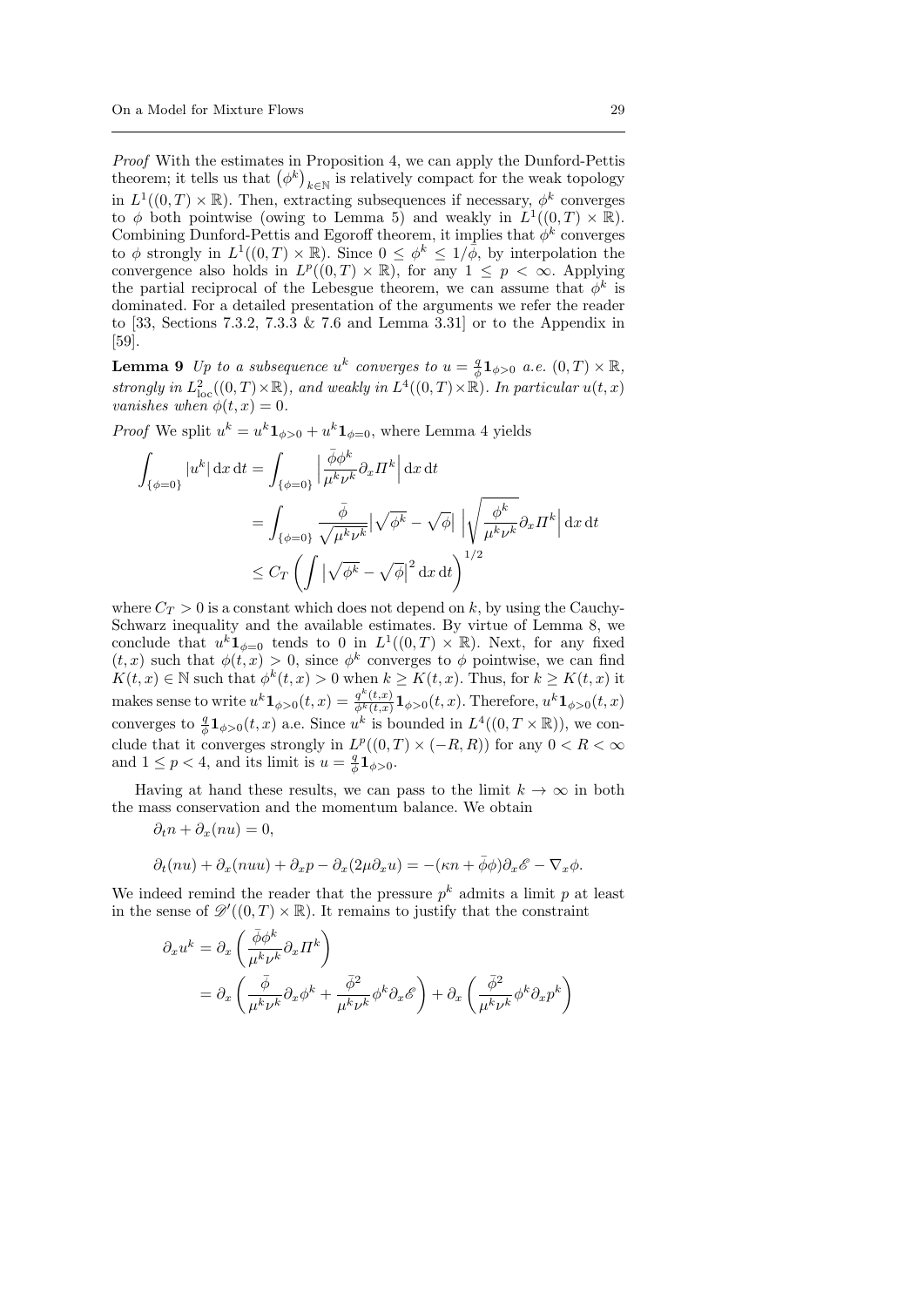also passes to the limit. Only the last term poses a challenge. We proceed in two steps: firstly, we identify the limit by means of a defect measure, secondly, we justify that the defect term vanishes.

Let us set  $T^k = \partial_x p^k$  and  $\Gamma^k = \frac{\phi^k}{\mu^k \nu^k}$ . We know that  $T^k$  is bounded in  $H^{-1}((0,T)\times\mathbb{R})$  and  $\sqrt{\Gamma^k}T^k$  is bounded in  $L^2((0,T)\times\mathbb{R})$ . We can thus suppose that

$$
T^k
$$
 converges weakly- $\star$  in  $H^{-1}((0,T) \times \mathbb{R})$  to  $T = \partial_x p$ ,

while  $\Gamma^k$  converges uniformly on compact sets to  $\Gamma = \frac{\phi}{\mu \nu}$ . We also know that  $\Gamma^k$  converges weakly in  $H^1((0,T)\times\mathbb{R})$  to  $\Gamma$ . In particular, since for any  $\zeta \in C_c^{\infty}((0,T) \times \mathbb{R})$ , the mapping  $\Gamma \mapsto \zeta \Gamma$  is continuous on  $H^1((0,T) \times \mathbb{R})$ , the product  $\Gamma T$  is well defined in  $\mathscr{D}'((0,T)\times\mathbb{R})$ . Since  $\Gamma^k T^k$  is bounded in  $L^2((0,T)\times\mathbb{R})$ , we shall assume that

$$
\Gamma^k T^k
$$
 converges weakly in  $L^2((0,T) \times \mathbb{R})$  to W.

We are going to write  $\Gamma^k T^k$  in two different ways, which will allow us to identify the limit and the properties of  $TT$ . We start by splitting

$$
\Gamma^k T^k = \Gamma^k T^k \mathbf{1}_{\phi>0} + \left(\sqrt{\Gamma^k} - \sqrt{\Gamma}\right) \sqrt{\Gamma^k} T^k \mathbf{1}_{\phi=0}.
$$

Reproducing the arguments used in the proof of Lemma 9, we show that the last term in the right hand side tends to 0 in  $L^1((0,T)\times\mathbb{R})$ . Letting k go to  $\infty$ , we deduce that  $W = W 1_{\phi > 0}$ : the limit  $W \in L^2((0, T) \times \mathbb{R})$  is supported in  $\{\phi > 0\}$ . Next, we write

$$
\Gamma^k T^k = (\Gamma^k - \Gamma) T^k + \Gamma T^k,
$$

where  $TT^k \rightharpoonup TT$  in  $\mathscr{D}'((0,T) \times \mathbb{R})$ . Let us denote by S the distribution defined by

$$
\langle S, \zeta \rangle_{\mathscr{D}', C_c^{\infty}} = \lim_{k \to \infty} \int (F^k - \Gamma) T^k \zeta \, dx \, dt = \int W \zeta \, dx \, dt - \langle T, \Gamma \zeta \rangle_{H^{-1}, H_0^1}.
$$

It precisely defines that defect  $S = W - TT$  that could make the limit of It precisely defines that defect  $S = W - I I$  that could for  $\Gamma^k T^k$  different from TT. Since  $(\Gamma^k - \Gamma)T^k \mathbf{1}_{\phi=0} = (\sqrt{\Gamma^k - \Gamma})T^k$ √  $\left( \Gamma\right)$ √  $\overline{\varGamma^k}T^k {\bf 1}_{\phi=0}$ tends to 0 in  $L^1_{loc}((0,T)\times\mathbb{R})$ , we actually have

$$
\langle S, \zeta \rangle_{\mathscr{D}', C_c^{\infty}} = \lim_{k \to \infty} \int (I^k - I) T^k \mathbf{1}_{\phi > 0} \zeta \, dx \, dt.
$$

Nevertheless we are going to establish that S is supported in the set  $\{\phi = 0\}$ . Indeed, since  $\phi$  is continuous,  $\{\phi > 0\}$  is an open set. We can thus deal with trial functions  $\zeta \in C_c^{\infty}((0,T) \times \mathbb{R})$ , compactly supported in  $\{\phi > 0\}$ . Since  $\Gamma$  is continuous and positive on the compact set supp( $\zeta$ ), there exists  $\alpha > 0$ such that  $\Gamma(t, x) \geq \alpha > 0$  for any  $(t, x) \in \text{supp}(\zeta)$ . Furthermore, since  $\Gamma^k$ converges uniformly to  $\Gamma$  on compact sets, there exists  $K \in \mathbb{N}$  large enough so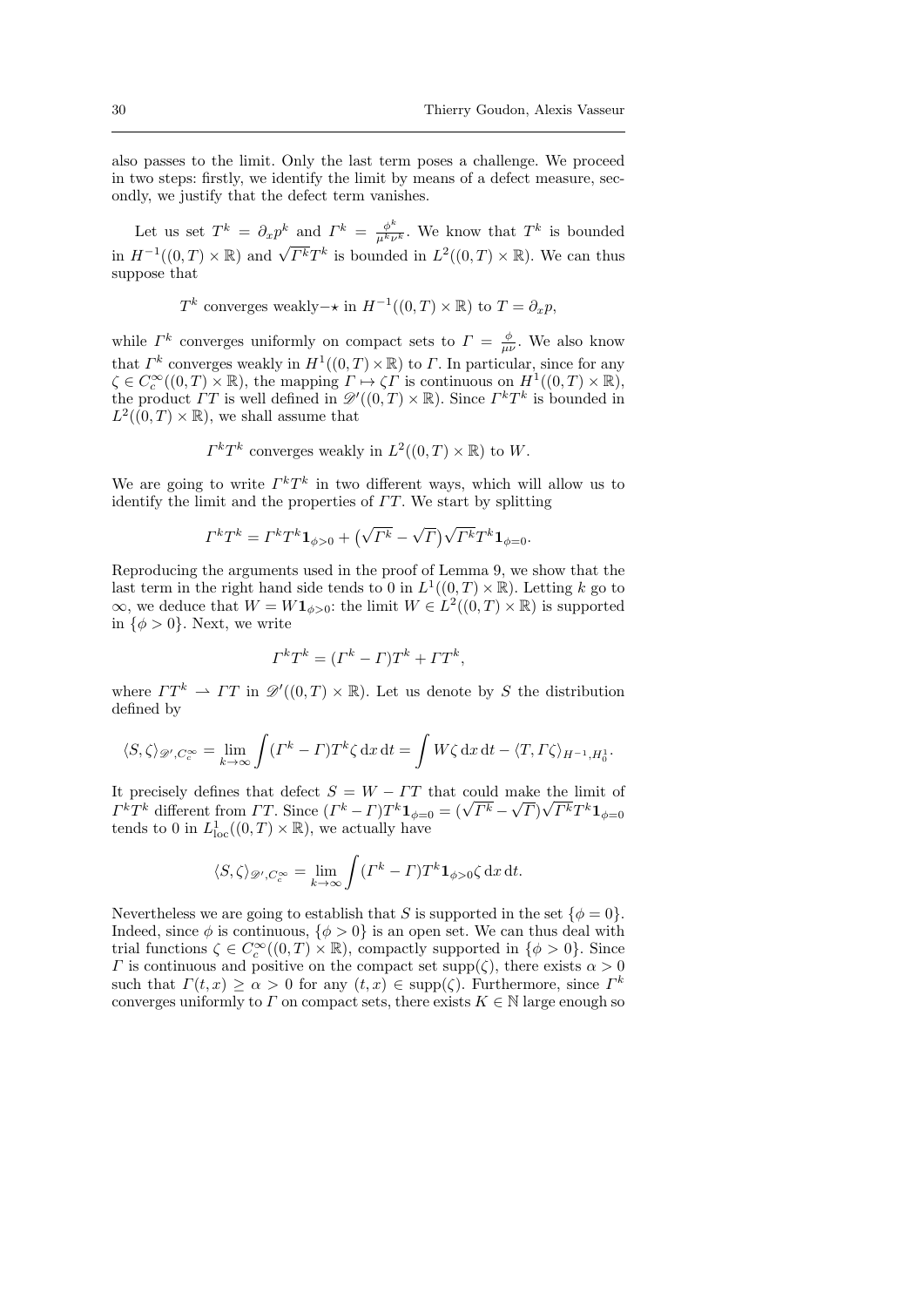that  $\Gamma^k(t, x) \ge \alpha/2 > 0$  on supp $(\zeta)$  for any  $k \ge K$ . For such a test function, it follows that

$$
\left| \int (I^k - I^*) T^k \zeta \, dx \, dt \right| = \left| \int \frac{I^k - I}{\sqrt{I^k}} \sqrt{I^k} T^k \zeta \, dx \, dt \right|
$$
  

$$
\leq C_T \sqrt{\frac{2}{\alpha}} \, \|\zeta\|_{L^2} \, \|I^k - I^k\|_{L^\infty(\text{supp}(\zeta))} \xrightarrow[k \to \infty]{} 0.
$$

**Lemma 10** The distribution  $\Gamma T$  can be written  $W-S$ , where  $W \in L^2((0,T) \times$  $\mathbb{R}$ , with supp $(W) \subset \{\phi > 0\}$ , and supp $(S) \subset \{\phi = 0\}$ . Furthermore, the limit of  $\Gamma^k T^k$  is given by the "regular part" W only.

We are going to prove that the defect term  $S$  vanishes. We start by establishing that  $S$  is a measure (zeroth order distribution). The conclusion then follows by discussing the support of this measure.

**Lemma 11** There exists a signed measure  $m$  such that  $S =$ √  $T$ m.

Proof We rewrite the momentum equation as

$$
-\partial_t (n^k u^k) + \partial_x \mathcal{F}^k + \mathcal{U}^k = \partial_x p^k
$$

with the following shorthand notation

$$
\mathscr{F}^k = 2\mu^k \partial_x u^k - \phi^k - n^k |u^k|^2, \qquad \mathscr{U}^k = -(\kappa n^k + \bar{\phi}\phi^k) \partial_x \mathscr{E}.
$$

From the previous statements, we know that

$$
n^k u^k \to nu \text{ strongly in } L^2_{\text{loc}}((0, T) \times \mathbb{R}),
$$
  

$$
\mathscr{F}^k \to \mathscr{F} = 2\mu \partial_x u - \phi - n|u|^2 \text{ weakly in } L^2_{\text{loc}}((0, T) \times \mathbb{R}),
$$
  

$$
\mathscr{U}^k \to \mathscr{U} = -(\kappa n + \bar{\phi}\phi)\partial_x \mathscr{E} \text{ strongly in } L^2_{\text{loc}}((0, T) \times \mathbb{R}).
$$

Therefore, multiplying by  $\Gamma \in H^1((0,T) \times \mathbb{R})$  and letting k run to  $\infty$ , we obtain, at least in the sense of distributions,

$$
\Gamma \partial_x p = W - S = \lim_{k \to \infty} (\Gamma \partial_x p^k)
$$
  
= 
$$
\lim_{k \to \infty} \left\{ - \partial_t (n^k u^k \Gamma) + n^k u^k \partial_t \Gamma + \partial_x (\mathscr{F}^k \Gamma) - \mathscr{F}^k \partial_x \Gamma + \mathscr{U}^k \Gamma \right\}
$$
  
= 
$$
- \partial_t (nu \Gamma) + nu \partial_t \Gamma + \partial_x (\mathscr{F} \Gamma) - \mathscr{F} \partial_x \Gamma + \mathscr{U} \Gamma.
$$
 (27)

Similarly, we multiply the momentum equation by  $\Gamma^k$  and we let k go to  $\infty$ . We obtain

$$
\lim_{k \to \infty} \Gamma^k \partial_x p^k = W
$$
  
= 
$$
\lim_{k \to \infty} \left\{ - \partial_t (n^k u^k \Gamma^k) + n^k u^k \partial_t \Gamma^k + \partial_x (\mathscr{F}^k \Gamma^k) - \mathscr{F}^k \partial_x \Gamma^k + \mathscr{U}^k \Gamma^k \right\}.
$$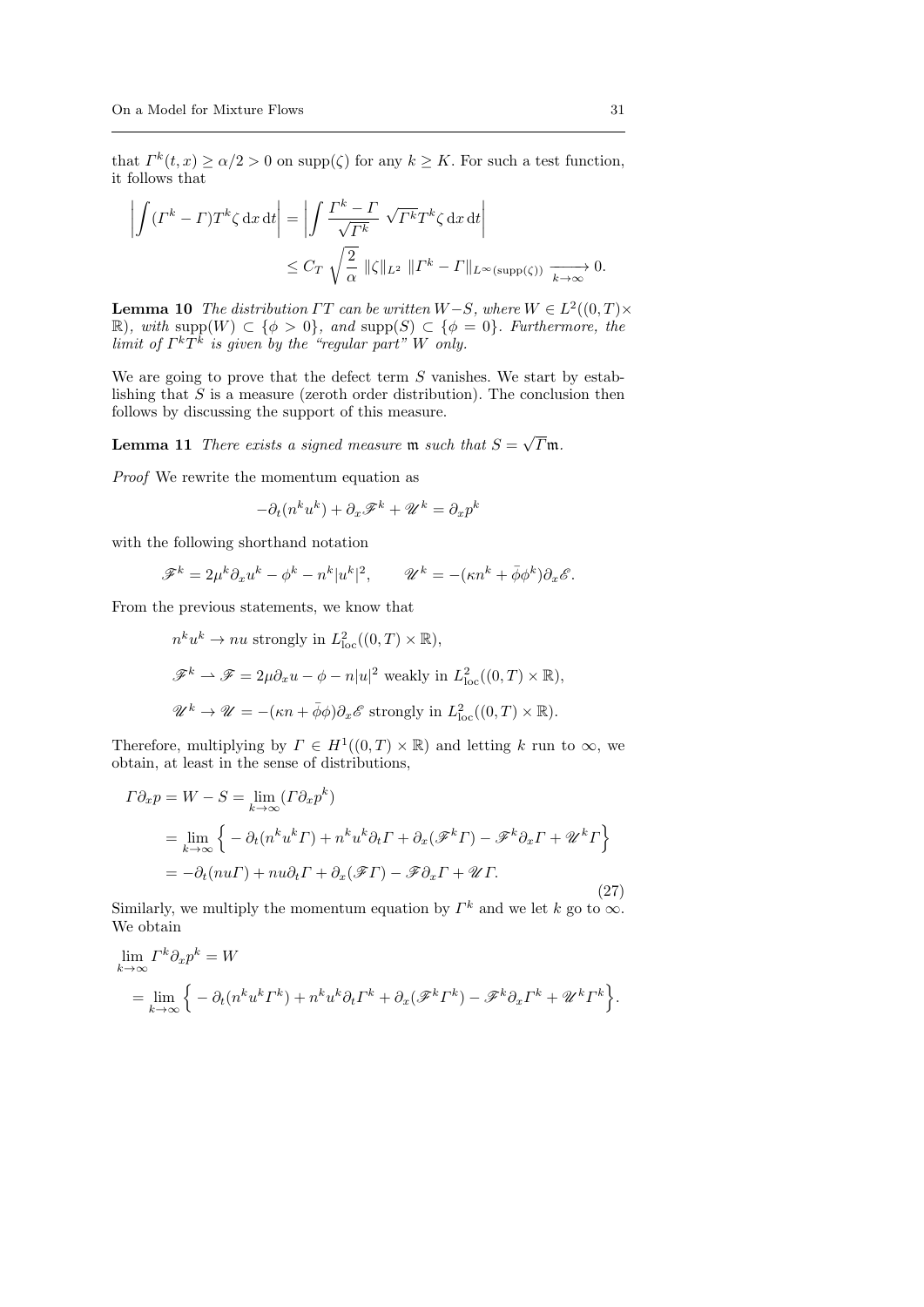Several terms appear as products of sequences that converge strongly and sequences that converge weakly in  $L^2_{\text{loc}}$ , so that we can write

$$
\lim_{k \to \infty} (\Gamma^k \partial_x p^k) = W = -\partial_t (nu\Gamma) + nu\partial_t \Gamma + \partial_x (\mathscr{F}\Gamma) + \mathscr{U}\Gamma - \lim_{k \to \infty} (\mathscr{F}^k \partial_x \Gamma^k).
$$

The last term can be recast as

$$
\mathscr{F}^k \partial_x \varGamma^k = 2\sqrt{\varGamma^k} \; \mathscr{F}^k \partial_x \sqrt{\varGamma^k}.
$$

On the one hand, we already know that  $\Gamma^k$  converges uniformly on compact sets to the continuous function  $\Gamma$ . On the other hand, bearing in mind that  $\partial_x \sqrt{\phi^k}$ , and thus  $\partial_x \sqrt{\phi^k}$ , is bounded in  $L^2((0,T) \times \mathbb{R})$  as a consequence of Proposition 5-iii),  $\mathscr{F}^k \partial_x \sqrt{\Gamma^k}$  is bounded in  $L^1((0,T) \times \mathbb{R})$ ; therefore, we can assume that there exists a signed measure  $\mathfrak{m}$  on  $(0,T) \times \mathbb{R}$  such that

$$
\lim_{k\to\infty}\mathscr{F}^k\partial_x\sqrt{\varGamma^k}=\mathscr{F}\partial_x\sqrt{\varGamma}-\frac{1}{2}\mathfrak{m}.
$$

Accordingly, we are led to

$$
\lim_{k \to \infty} \Gamma^k \partial_x p^k = W
$$
  
=  $-\partial_t (nu\Gamma) + nu\partial_t \Gamma + \partial_x (\mathscr{F}\Gamma) + \mathscr{U}\Gamma - \sqrt{\Gamma} (2\mathscr{F} \partial_x \sqrt{\Gamma} - \mathfrak{m})$   
=  $-\partial_t (nu\Gamma) + nu\partial_t \Gamma + \partial_x (\mathscr{F}\Gamma) + \mathscr{U}\Gamma - \mathscr{F} \partial_x \Gamma + \sqrt{\Gamma} \mathfrak{m}.$ 

We conclude by comparing to (27).

Corollary 2 The defect measure S vanishes.

*Proof* We associate to the measures S and m their total variation  $|m|$  and |S|, which are positive and finite measures on  $(0, T) \times \mathbb{R}$ , see [58, Th. 6.2 & 6.4]. In particular, by the Radon-Nikodym theorem, there exists a function h such that for any  $(t, x) \in (0, T) \times \mathbb{R}$ , we have  $|h(t, x)| = 1$  and  $\mathfrak{m} = h|\mathfrak{m}|$ ,  $S = \sqrt{\Gamma} \mathfrak{m} = h \sqrt{\Gamma} |\mathfrak{m}| = h |S|$ , and  $|S| = \sqrt{\Gamma} |\mathfrak{m}|$ , see [58, Th. 6.12]. Let  $\epsilon > 0$ . We denote  $\mathscr{O}_{\epsilon} = \{(t,x) \in (0,T) \times \mathbb{R}, \phi(t,x) < \epsilon\}$ , which is an open set in  $(0, T) \times \mathbb{R}$ . Since  $|\mathfrak{m}|$  is a finite measure, there exists  $C > 0$  such that, for any  $\psi \in C_c^{\infty}(\mathscr{O}_\epsilon)$ , we have

$$
|\langle |S|, \psi \rangle| = |\langle |\mathfrak{m}|, \sqrt{\varGamma} \psi \rangle| \le C \sqrt{\epsilon} ||\psi||_{\infty}.
$$

It means that  $|S|(\mathscr{O}_{\epsilon}) \leq C\sqrt{\epsilon}$ . Since  $\{\phi = 0\} = \bigcap_{\epsilon > 0} \mathscr{O}_{\epsilon}$ , we conclude that  $\{\phi = 0\}$  is  $|S|$ -negligible. However, we already know that the support of S is included into  $\{\phi = 0\}$ ; it follows that  $S = 0$ . Indeed, for any trial function  $\psi \in C_c^{\infty}((0,T) \times \mathbb{R})$ , we have

$$
\langle S, \psi \rangle = \int \psi h \, d|S| = \int_{\{\phi=0\}} \psi h \, d|S| = 0.
$$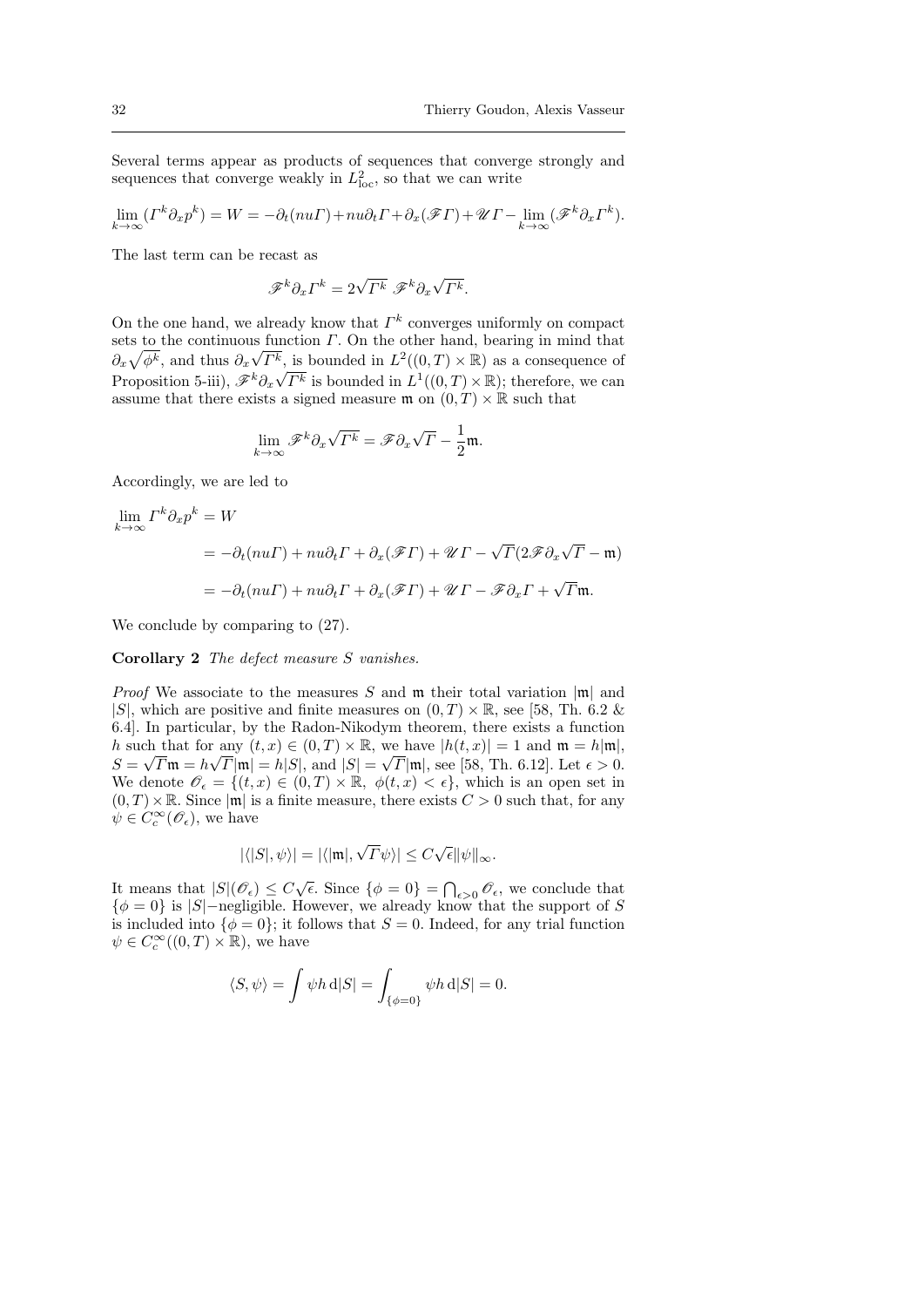Eventually, we conclude with the following observation. Since  $\sqrt{\Gamma^k} \partial_x p^k$ is bounded in  $L^2((0,T)\times\mathbb{R})$ , we can assume that it converges weakly to some is bounded in  $L^1((0,T)\times\mathbb{R})$ , we can assume that it converges weakly to some  $Z \in L^2((0,T)\times\mathbb{R})$ . However  $\sqrt{\Gamma^k}$  converges strongly to  $\sqrt{\Gamma}$  in  $L^2((0,T)\times\mathbb{R})$ . so that we can write

$$
\Gamma^k \partial_x p^k = \sqrt{\Gamma^k} \sqrt{\Gamma^k} \partial_x p^k \rightharpoonup W = \sqrt{\Gamma} Z, \quad Z \in L^2((0, T) \times \mathbb{R}).
$$

This concludes the proof of Theorem 1.

This result is a first step towards a proof of the existence of weak solutions. It remains to construct a sequence of approximated problems, that admit weak solutions satisfying uniformly the estimates. This step is really challenging because the estimated quantities are highly non linear and lack of robustness with respect to the structure of the system. In this direction, we refer the reader to [14] for the construction of approximated solutions for compressible Navier-Stokes equations and shallow-water systems: additional terms need to be included in the equations and not all of them can be removed in the asymptotic process.

### References

- 1. Andrews, M.J., O'Rourke, P.J.: The multiphase particle-in-cell (MP-PIC) method for dense particulate flows. Int. J. Multiphase Flow  $22(2)$ , 379–402 (1996)
- 2. Antontsev, S.N., Kazhikhov, A.V., Monakhov, V.N.: Boundary value problems in mechanics of nonhomogeneous fluids, *Studies in Math. and its Appl.*, vol. 22. North Holland (1990)
- 3. Baranger, C., Desvillettes, L.: Coupling Euler and Vlasov equations in the context of sprays: local smooth solutions. Journal of Hyperbolic Differential Equations  $3(1)$ , 1–26 (2006)
- 4. Beirao da Veiga, H.: Diffusion on viscous fluids. Existence and asymptotic properties of solutions. Annali Scuola Norm. Sup. Pisa, Classe di Scienze 10, 341–355 (1983)
- 5. Berthelin, F., Bouchut, F.: Weak solutions for a hyperbolic system with unilateral constraint and mass loss. Ann. Inst. H. Poincaré Anal. Non Linéaire 20(6), 975–997 (2003). DOI 10.1016/S0294-1449(03)00012-X. URL http://dx.doi.org/10.1016/S0294-1449(03)00012-X
- 6. Bouchut, F., Brenier, Y., Cortes, J., Ripoll, J.F.: A hierarchy of models for two-phase flows. J. Nonlinear Sci. 10(6), 639–660 (2000). DOI 10.1007/s003320010006. URL http://dx.doi.org/10.1007/s003320010006
- 7. Boudin, L., Desvillettes, L., Grandmont, C., Moussa, A.: Global existence of solutions for the coupled Vlasov and Navier-Stokes equations. Differential and Integral Equations  $22(11-12)$  (2009)
- 8. Brenner, H.: Unsolved problems in fluid mechanics: On the historical misconception of fluid velocity as mass motion, rather than volume motion (2003). Communication for the 100th anniversary of the Ohio State Chemical Engineering Department<br>9. Brenner, H.: N
- H.: Navier-Stokes revisited. Phys. A 349(1-2) 60–132 (2005). DOI 10.1016/j.physa.2004.10.034. URL http://dx.doi.org/10.1016/j.physa.2004.10.034
- 10. Brenner, H.: Bi-velocity hydrodynamics: multicomponent fluids. Internat. J. Engrg. Sci. 47, 902–929 (2009)
- 11. Brenner, H.: Diffuse volume transport in fluids. Phys. A 389, 4026–4045 (2010) 12. Bresch, D., Desjardins, B.: Sur un modèle de Saint-Venant visqueux et sa limite
- quasi-g´eostrophique. C. R. Math. Acad. Sci. Paris 335(12), 1079–1084 (2002)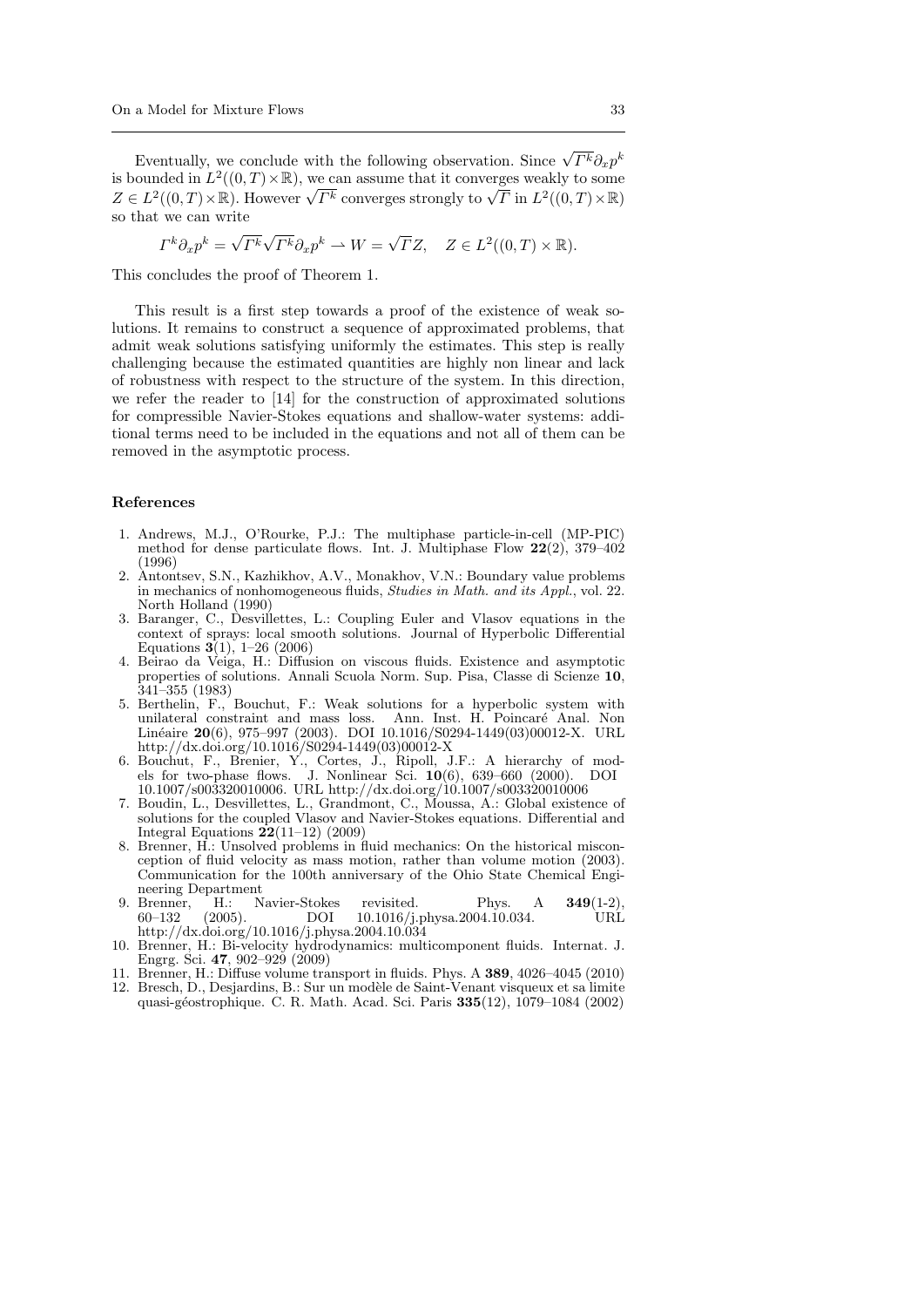- 13. Bresch, D., Desjardins, B.: Some diffusive capillary models of Korteweg type. C. R. Math. Acad. Sci. Paris, Section Mécanique  $332(11)$ , 881–886 (2004)
- 14. Bresch, D., Desjardins, B.: On the construction of approximate solutions for the 2D viscous shallow water model and for compressible Navier–Stokes models. J. Math. Pures Appl. 86, 362–368 (2006)
- 15. Bresch, D., Desjardins, B.: On the existence of global weak solutions to the Navier-Stokes equations for viscous compressible and heat conducting fluids. J. Math. Pures Appl. 87(1), 57–90 (2007). DOI 10.1016/j.matpur.2006.11.001. URL http://dx.doi.org/10.1016/j.matpur.2006.11.001
- 16. Bresch, D., Desjardins, B., Lin, C.K.: On some compressible fluid models: Korteweg, lubrication, and shallow water systems. Comm. PDEs 28(3), 843–868 (2008)
- 17. Bresch, D., Essoufi, E.H., Sy, M.: Effect of density dependent viscosities on multiphasic incompressible fluid models. J. Math. Fluid Mech. 9(3), 377–397 (2007)
- 18. Calgaro, C., Creusé, E., Goudon, T.: Simulation of mixture flows : Pollution spreading and avalanches. Tech. rep., Inria (2012)
- 19. Carrillo, J.A., Duan, R., Moussa, A.: Global classical solutions close to equilibrium to the Vlasov-Euler-Fokker-Planck system. AIMS–Kinetic and Related Models 4, 227–258 (2011)
- 20. Carrillo, J.A., Goudon, T.: Stability and asymptotic analysis of a fluid-particle interaction model. Comm. PDE. 31(9), 1349–1379 (2006)
- 21. Carrillo, J.A., Goudon, T., Lafitte, P.: Simulation of fluid & particles flows: Asymptotic preserving schemes for bubbling and flowing regimes. J. Comput. Phys. 227(16), 7929–7951 (2008)
- 22. Carrillo, J.A., Karper, T., Trivisa, K.: On the dynamics of a fluid-particle interaction model: The bubbling regime. Nonlinear Analysis TMA  $74(8)$ , 2778– 2801 (2011)
- 23. Chandrasekhar, S.: Brownian motion, dynamical friction, and stellar dynamics. Rev. Modern Phys. 21(3), 383–388 (1949)
- 24. Danchin, R., Liao, X.: On the well-posedness of the full low-Mach number limit system in general critical Besov spaces. Commun. Contemp. Math. 14(3)  $(2012)$ . Article  $# 1250022$
- 25. Desjardins, B., Esteban, M.J.: Existence of weak solutions for the motion of rigid bodies in a viscous fluid. Arch. Rat. Mech. Anal. 146(1), 59–71 (1999)
- 26. Desvillettes, L., Golse, F., Ricci, V.: The mean-field limit for solid particles in a Navier-Stokes flow. J. Stat. Phys.  $131(5)$ , 941–967 (2008)
- 27. Dutykh, D., Acary-Robert, C., Bresch, D.: Mathematical modeling of powdersnow avalanche flows. Stud. Appl. Math. 127(1), 38–66 (2011). DOI 10.1111/j.1467-9590.2010.00511.x. URL http://dx.doi.org/10.1111/j.1467 URL http://dx.doi.org/10.1111/j.1467-9590.2010.00511.x
- 28. Etienne, J.: Simulation numérique directe de nuages aérosols denses sur des pentes ; application aux avalanches de neige poudreuse. Ph.D. thesis, Institut National Polytechnique de Grenoble (2004)
- 29. Etienne, J., Saramito, P., Hopfinger, E.: Numerical simulations of dense clouds on steep slopes: Application to powder-snow avalanches. Ann. Glaciol. 38, 379–383(5) (2004). Presented at IGS International Symposium on Snow and Avalanches. Davos, Switzerland 2-6 June 2003
- 30. Feireisl, E., Vasseur, A.: New perspectives in fluid dynamics: Mathematical analysis of a model proposed by Howard Brenner. In: A.V. Fursikov, G.P. Galdi, V.V. Pukhnachev (eds.) New Directions in Mathematical Fluid Mechanics. The Alexander V. Kazhikhov Memorial Volume, Advances in Mathematical Fluid Mechanics, pp. 153–179. Springer (2010)
- 31. Franchi, F., Straughan, B.: A comparison of Graffi and Kazhikov–Smagulov models for top heavy pollution instability. Adv. in Water Resources 24, 585– 594 (2001)
- 32. Garzo, V., Tenetti, S., Subramaniam, S., Hrenya, C.M.: Enskog kinetic theory for monodisperse gas–fluid flows. J. Fluid mech.  $712$ ,  $129-168$   $(2012)$
- 33. Goudon, T.: Intégration; intégrale de Lebesgue et introduction à l'analyse fonctionnelle. Références Sciences. Ellipses (2011)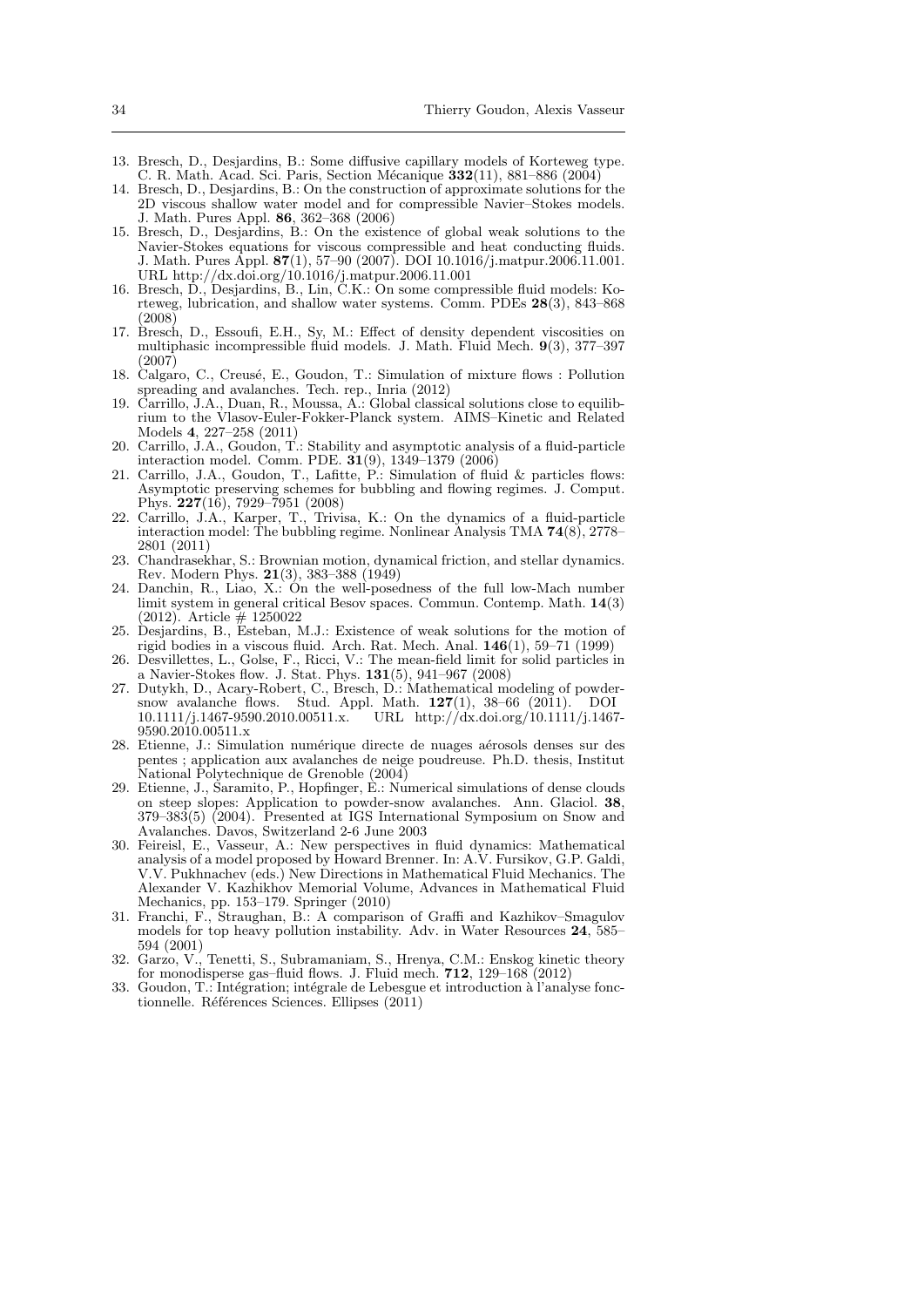- 34. Goudon, T., Jabin, P.E., Vasseur, A.: Hydrodynamic limit for the Vlasov-Navier-Stokes equations. I. Light particles regime. Indiana Univ. Math. J. 53(6), 1495–1515 (2004)
- 35. Goudon, T., Jabin, P.E., Vasseur, A.: Hydrodynamic limit for the Vlasov-Navier-Stokes equations. II. Fine particles regime. Indiana Univ. Math. J. 53(6), 1517–1536 (2004)
- 36. Goudon, T., Moussa, A., He, L., Zhang, P.: The Navier–Stokes–Vlasov–Fokker– Planck system near equilibrium. SIAM J. Math. Anal. 42(5), 2177–2202 (2010)
- 37. Graffi, D.: Il teorema di unicitá per i fluidi incompressibili, perfetti, eterogenei. Rev. Unione Mat. Argentina 17, 73–77 (1955)
- 38. Guermond, J.L., Popov, B.: Viscous regularization of the Euler equations and entropy principles. SIAM J. Appl. Math. **74**(2), 284–305 (2014)
- 39. Hamdache, K.: Global existence and large time behaviour of solutions for the Vlasov-Stokes equations. Japan J. Indust. Appl. Math. 15, 51–74 (1998)
- 40. Hoff, D., Smoller, J.: Non-formation of vacuum states for compressible Navier– Stokes equations. Commun. Math. Phys.  $216$ ,  $255-276$   $(2001)$
- 41. Joseph, D.D., Renardy, Y.Y.: Fundamentals of two-fluid dynamics. Part II: Lubricated Transport, Drops and Miscible Liquids, Interdisciplinary Applied Mathematics, vol. 3. Springer-Verlag, New York (1993). Mathematical theory and applications
- 42. Kazhikhov, A.V., Smagulov, S.: The correctness of boundary value problems in a diffusion model in an inhomogeneous fluid. Sov. Phys. Dokl.  $22, 249-250$ (1977)
- 43. Liao, X.: Quelques résultats mathématiques sur les gaz à faible nombre de Mach. Ph.D. thesis, Université Paris-Est (2013)
- 44. Liao, X.: A global existence result for a zero Mach number system. J. of Math. Fluid Mech. 16(1), 77–103 (2014)
- 45. Lin, Z., Thiffeault, J.L., Childress, S.: Stirring by squirmers. J. Fluid Mech. 669, 167–177 (2011)
- 46. Lions, P.L., Masmoudi, N.: On a free boundary barotropic model. Ann. Inst. H. Poincaré Anal. Non Linéaire 16(3), 373-410 (1999). DOI 10.1016/S0294-1449(99)80018-3. URL http://dx.doi.org/10.1016/S0294-1449(99)80018-3
- 47. Lun, C.K.K., Savage, S.B.: Kinetic theory for inertia flows of dilute turbulent gas-solids mixtures. In: Granular Gas Dynamics, Lect. Notes in Phys., vol. 624, pp. 267–289. Springer (2003)
- 48. Mellet, A., Vasseur, A.: Global weak solutions for a Vlasov-Fokker-Planck/Navier-Stokes system of equations. Math. Mod. Meth. Appl. Sci 17(7), 1039–1063 (2007)
- 49. Mellet, A., Vasseur, A.: Existence and uniqueness of global strong solutions for one-dimensional compressible Navier-Stokes equations. SIAM J. Math. Anal. 39(4), 1344–1365 (2007/08). DOI 10.1137/060658199. URL http://dx.doi.org/10.1137/060658199
- 50. Mellet, A., Vasseur, A.: Asymptotic analysis for a Vlasov–Fokker– Planck/compressible Navier–Stokes system of equations. Comm. Math. Phys. 281(3), 573–596 (2008)
- 51. Mellet, A., Vasseur, A.: Asymptotic analysis for a Vlasov-Fokker-Planck/compressible Navier-Stokes system of equations. Comm. Math. Phys. 281, 573–596 (2008)
- 52. Mills, A.F.: Comment on: "Navier-Stokes revisited" [phys. a 349 (2005), no. 1-2, 60132; mr2120925] by h. brenner. Phys. A  $371(2)$ ,  $256-259$  (2006)
- 53. O'Rourke, P.J.: Collective drop effects on vaporizing liquid sprays. Ph.D. thesis, Princeton University, NJ (1981)
- 54. Patankar, N.A., Joseph, D.D.: Lagrangian numerical simulation of particulate flows. Int. J. Multiphase Flow 27, 1685–1706 (2001)
- 55. Patankar, N.A., Joseph, D.D.: Modeling and numerical simulation of particulate flows by the Eulerian–Lagrangian approach. Int. J. Multiphase Flow 27, 1659–1684 (2001)
- 56. Rajagopal, K.R., Tao, L.: Mechanics of mixtures, Series on Advances in Math. for Appl. Sci., vol. 35. World Scientific (1985)